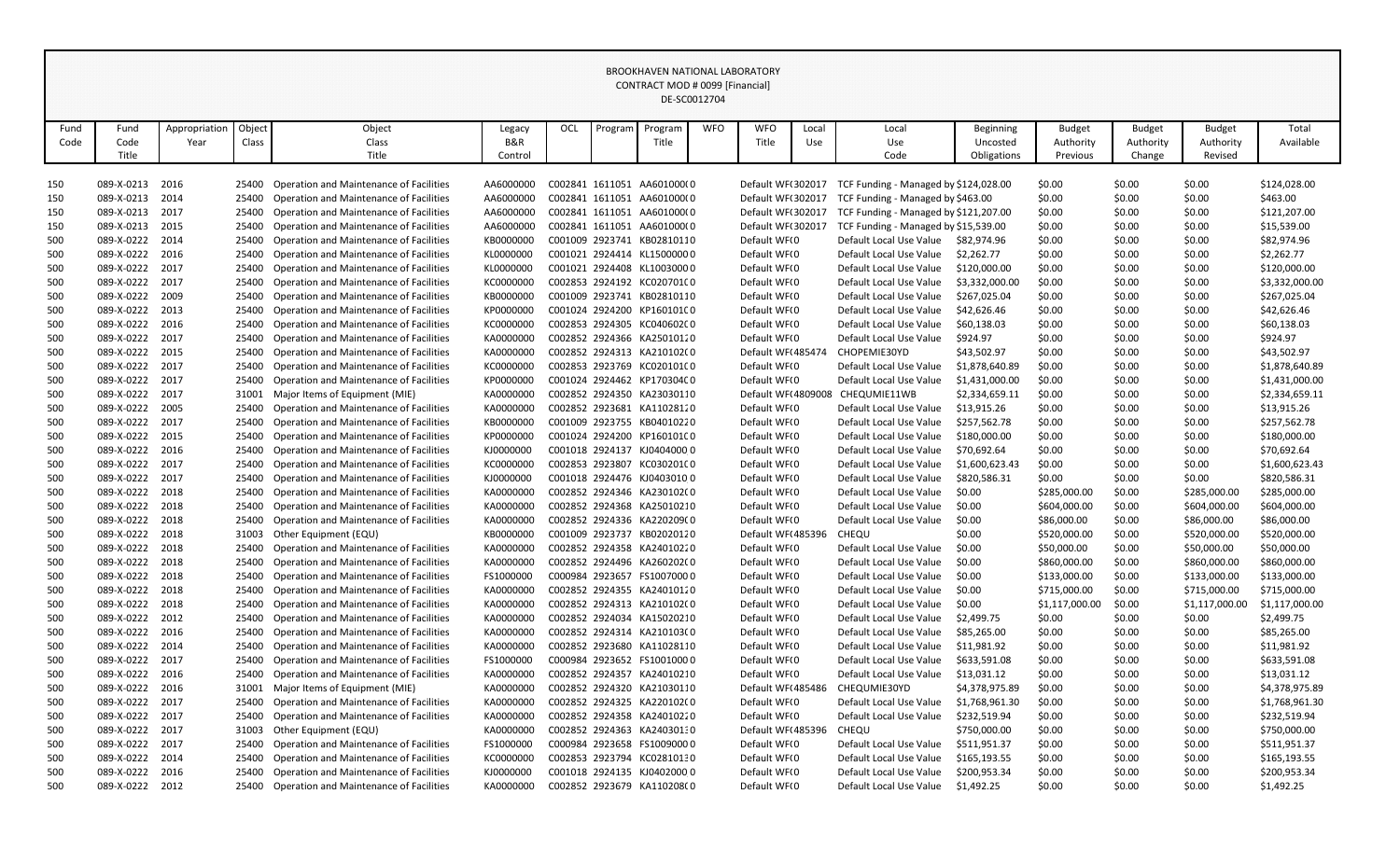| Object<br>Fund<br>Appropriation<br>Object<br>OCL<br><b>Budget</b><br><b>Budget</b><br><b>Budget</b><br>Program<br>Program<br>Local<br><b>Beginning</b><br>Legacy<br><b>B&amp;R</b><br>Code<br>Class<br>Title<br>Title<br>Authority<br>Authority<br>Authority<br>Code<br>Year<br>Class<br>Use<br>Use<br>Uncosted<br>Title<br>Title<br>Code<br>Obligations<br>Previous<br>Change<br>Revised<br>Control<br>089-X-0222<br><b>Operation and Maintenance of Facilities</b><br>C002852 2924382 KA260201(0<br>Default WF(0<br>\$0.00<br>\$0.00<br>\$0.00<br>500<br>2017<br>KA0000000<br>Default Local Use Value<br>\$328,880.99<br>25400<br>089-X-0222<br>2017<br><b>Operation and Maintenance of Facilities</b><br>FS1000000<br>Default WF(0<br>\$0.00<br>C000984 2923653 FS10020000<br>Default Local Use Value<br>\$750,295.68<br>\$0.00<br>\$0.00<br>500<br>25400<br>089-X-0222<br>2017<br>Operation and Maintenance of Facilities<br>KA0000000<br>C002852 2924314 KA210103(0<br>Default WF(0<br>\$138,670.00<br>\$0.00<br>500<br>25400<br>Default Local Use Value<br>\$0.00<br>\$0.00<br>089-X-0222<br>2016<br>C002853 2924192 KC020701C0<br>\$0.00<br>\$0.00<br>500<br>25400<br>Operation and Maintenance of Facilities<br>KC000000C<br>Default WFI0<br>Default Local Use Value<br>\$308,303.74<br>\$0.00<br>089-X-0222<br>2018<br><b>Operation and Maintenance of Facilities</b><br>KB000000C<br>C001009 2923749 KB03010420<br>Default WF(0<br>\$620,000.00<br>25400<br>Default Local Use Value<br>\$0.00<br>\$620,000.00<br>500<br>\$0.00<br>089-X-0222<br>2018<br><b>Operation and Maintenance of Facilities</b><br>FS1000000<br>C000984 2923656 FS10060000<br>Default WF(0<br>\$111,000.00<br>\$0.00<br>\$111,000.00<br>500<br>25400<br>Default Local Use Value<br>\$0.00<br>2018<br>089-X-0222<br><b>Operation and Maintenance of Facilities</b><br>KC000000C<br>C002853 2924300 KC03040300<br>Default WF(0<br>\$987,000.00<br>\$0.00<br>\$987,000.00<br>500<br>25400<br>Default Local Use Value<br>\$0.00<br>089-X-0222<br>2018<br><b>Operation and Maintenance of Facilities</b><br>KA0000000<br>C002852 2924320 KA21030110<br>Default WF(485493<br>CHOPEMIE61BM<br>\$2,800,000.00<br>500<br>25400<br>\$0.00<br>\$0.00<br>\$2,800,000.00<br>089-X-0222<br>2018<br>Operation and Maintenance of Facilities<br>C002853 2924294 KC020204C0<br>\$38,000.00<br>500<br>25400<br>KC0000000<br>Default WFI0<br>Default Local Use Value<br>\$0.00<br>\$38,000.00<br>\$0.00<br>089-X-0222<br>Operation and Maintenance of Facilities<br>Default WF(0<br>2018<br>KA0000000<br>C002852 2924357 KA24010210<br>Default Local Use Value<br>\$0.00<br>\$27,000.00<br>\$0.00<br>\$27,000.00<br>500<br>25400<br>2018<br><b>Operation and Maintenance of Facilities</b><br>Default WF(0<br>089-X-0222<br>25400<br>KB000000C<br>C001009 2923733 KB02010210<br>Default Local Use Value<br>\$0.00<br>\$881,000.00<br>\$0.00<br>\$881,000.00<br>500 | Total<br>Available<br>\$328,880.99<br>\$750,295.68<br>\$138,670.00<br>\$308,303.74<br>\$620,000.00 |
|----------------------------------------------------------------------------------------------------------------------------------------------------------------------------------------------------------------------------------------------------------------------------------------------------------------------------------------------------------------------------------------------------------------------------------------------------------------------------------------------------------------------------------------------------------------------------------------------------------------------------------------------------------------------------------------------------------------------------------------------------------------------------------------------------------------------------------------------------------------------------------------------------------------------------------------------------------------------------------------------------------------------------------------------------------------------------------------------------------------------------------------------------------------------------------------------------------------------------------------------------------------------------------------------------------------------------------------------------------------------------------------------------------------------------------------------------------------------------------------------------------------------------------------------------------------------------------------------------------------------------------------------------------------------------------------------------------------------------------------------------------------------------------------------------------------------------------------------------------------------------------------------------------------------------------------------------------------------------------------------------------------------------------------------------------------------------------------------------------------------------------------------------------------------------------------------------------------------------------------------------------------------------------------------------------------------------------------------------------------------------------------------------------------------------------------------------------------------------------------------------------------------------------------------------------------------------------------------------------------------------------------------------------------------------------------------------------------------------------------------------------------------------------------------------------------------------------------------------------------------------------------------------------------------------------|----------------------------------------------------------------------------------------------------|
|                                                                                                                                                                                                                                                                                                                                                                                                                                                                                                                                                                                                                                                                                                                                                                                                                                                                                                                                                                                                                                                                                                                                                                                                                                                                                                                                                                                                                                                                                                                                                                                                                                                                                                                                                                                                                                                                                                                                                                                                                                                                                                                                                                                                                                                                                                                                                                                                                                                                                                                                                                                                                                                                                                                                                                                                                                                                                                                                  |                                                                                                    |
|                                                                                                                                                                                                                                                                                                                                                                                                                                                                                                                                                                                                                                                                                                                                                                                                                                                                                                                                                                                                                                                                                                                                                                                                                                                                                                                                                                                                                                                                                                                                                                                                                                                                                                                                                                                                                                                                                                                                                                                                                                                                                                                                                                                                                                                                                                                                                                                                                                                                                                                                                                                                                                                                                                                                                                                                                                                                                                                                  |                                                                                                    |
|                                                                                                                                                                                                                                                                                                                                                                                                                                                                                                                                                                                                                                                                                                                                                                                                                                                                                                                                                                                                                                                                                                                                                                                                                                                                                                                                                                                                                                                                                                                                                                                                                                                                                                                                                                                                                                                                                                                                                                                                                                                                                                                                                                                                                                                                                                                                                                                                                                                                                                                                                                                                                                                                                                                                                                                                                                                                                                                                  |                                                                                                    |
|                                                                                                                                                                                                                                                                                                                                                                                                                                                                                                                                                                                                                                                                                                                                                                                                                                                                                                                                                                                                                                                                                                                                                                                                                                                                                                                                                                                                                                                                                                                                                                                                                                                                                                                                                                                                                                                                                                                                                                                                                                                                                                                                                                                                                                                                                                                                                                                                                                                                                                                                                                                                                                                                                                                                                                                                                                                                                                                                  |                                                                                                    |
|                                                                                                                                                                                                                                                                                                                                                                                                                                                                                                                                                                                                                                                                                                                                                                                                                                                                                                                                                                                                                                                                                                                                                                                                                                                                                                                                                                                                                                                                                                                                                                                                                                                                                                                                                                                                                                                                                                                                                                                                                                                                                                                                                                                                                                                                                                                                                                                                                                                                                                                                                                                                                                                                                                                                                                                                                                                                                                                                  |                                                                                                    |
|                                                                                                                                                                                                                                                                                                                                                                                                                                                                                                                                                                                                                                                                                                                                                                                                                                                                                                                                                                                                                                                                                                                                                                                                                                                                                                                                                                                                                                                                                                                                                                                                                                                                                                                                                                                                                                                                                                                                                                                                                                                                                                                                                                                                                                                                                                                                                                                                                                                                                                                                                                                                                                                                                                                                                                                                                                                                                                                                  |                                                                                                    |
|                                                                                                                                                                                                                                                                                                                                                                                                                                                                                                                                                                                                                                                                                                                                                                                                                                                                                                                                                                                                                                                                                                                                                                                                                                                                                                                                                                                                                                                                                                                                                                                                                                                                                                                                                                                                                                                                                                                                                                                                                                                                                                                                                                                                                                                                                                                                                                                                                                                                                                                                                                                                                                                                                                                                                                                                                                                                                                                                  |                                                                                                    |
|                                                                                                                                                                                                                                                                                                                                                                                                                                                                                                                                                                                                                                                                                                                                                                                                                                                                                                                                                                                                                                                                                                                                                                                                                                                                                                                                                                                                                                                                                                                                                                                                                                                                                                                                                                                                                                                                                                                                                                                                                                                                                                                                                                                                                                                                                                                                                                                                                                                                                                                                                                                                                                                                                                                                                                                                                                                                                                                                  | \$111,000.00                                                                                       |
|                                                                                                                                                                                                                                                                                                                                                                                                                                                                                                                                                                                                                                                                                                                                                                                                                                                                                                                                                                                                                                                                                                                                                                                                                                                                                                                                                                                                                                                                                                                                                                                                                                                                                                                                                                                                                                                                                                                                                                                                                                                                                                                                                                                                                                                                                                                                                                                                                                                                                                                                                                                                                                                                                                                                                                                                                                                                                                                                  | \$987,000.00                                                                                       |
|                                                                                                                                                                                                                                                                                                                                                                                                                                                                                                                                                                                                                                                                                                                                                                                                                                                                                                                                                                                                                                                                                                                                                                                                                                                                                                                                                                                                                                                                                                                                                                                                                                                                                                                                                                                                                                                                                                                                                                                                                                                                                                                                                                                                                                                                                                                                                                                                                                                                                                                                                                                                                                                                                                                                                                                                                                                                                                                                  | \$2,800,000.00                                                                                     |
|                                                                                                                                                                                                                                                                                                                                                                                                                                                                                                                                                                                                                                                                                                                                                                                                                                                                                                                                                                                                                                                                                                                                                                                                                                                                                                                                                                                                                                                                                                                                                                                                                                                                                                                                                                                                                                                                                                                                                                                                                                                                                                                                                                                                                                                                                                                                                                                                                                                                                                                                                                                                                                                                                                                                                                                                                                                                                                                                  | \$38,000.00                                                                                        |
|                                                                                                                                                                                                                                                                                                                                                                                                                                                                                                                                                                                                                                                                                                                                                                                                                                                                                                                                                                                                                                                                                                                                                                                                                                                                                                                                                                                                                                                                                                                                                                                                                                                                                                                                                                                                                                                                                                                                                                                                                                                                                                                                                                                                                                                                                                                                                                                                                                                                                                                                                                                                                                                                                                                                                                                                                                                                                                                                  | \$27,000.00                                                                                        |
|                                                                                                                                                                                                                                                                                                                                                                                                                                                                                                                                                                                                                                                                                                                                                                                                                                                                                                                                                                                                                                                                                                                                                                                                                                                                                                                                                                                                                                                                                                                                                                                                                                                                                                                                                                                                                                                                                                                                                                                                                                                                                                                                                                                                                                                                                                                                                                                                                                                                                                                                                                                                                                                                                                                                                                                                                                                                                                                                  |                                                                                                    |
|                                                                                                                                                                                                                                                                                                                                                                                                                                                                                                                                                                                                                                                                                                                                                                                                                                                                                                                                                                                                                                                                                                                                                                                                                                                                                                                                                                                                                                                                                                                                                                                                                                                                                                                                                                                                                                                                                                                                                                                                                                                                                                                                                                                                                                                                                                                                                                                                                                                                                                                                                                                                                                                                                                                                                                                                                                                                                                                                  | \$881,000.00                                                                                       |
| 089-X-0222<br>C001024 2924200 KP160101C0<br>2018<br><b>Operation and Maintenance of Facilities</b><br>KP000000C<br>Default WF <sub>(0</sub><br>Default Local Use Value<br>\$233,000.00<br>\$0.00<br>\$233,000.00<br>500<br>25400<br>\$0.00                                                                                                                                                                                                                                                                                                                                                                                                                                                                                                                                                                                                                                                                                                                                                                                                                                                                                                                                                                                                                                                                                                                                                                                                                                                                                                                                                                                                                                                                                                                                                                                                                                                                                                                                                                                                                                                                                                                                                                                                                                                                                                                                                                                                                                                                                                                                                                                                                                                                                                                                                                                                                                                                                       | \$233,000.00                                                                                       |
| 089-X-0222<br><b>Operation and Maintenance of Facilities</b><br>Default WF(0<br>\$270,000.00<br>\$270,000.00<br>2018<br>KA0000000<br>C002852 2924328 KA220201(0<br>Default Local Use Value<br>\$0.00<br>\$0.00<br>500<br>25400                                                                                                                                                                                                                                                                                                                                                                                                                                                                                                                                                                                                                                                                                                                                                                                                                                                                                                                                                                                                                                                                                                                                                                                                                                                                                                                                                                                                                                                                                                                                                                                                                                                                                                                                                                                                                                                                                                                                                                                                                                                                                                                                                                                                                                                                                                                                                                                                                                                                                                                                                                                                                                                                                                   | \$270,000.00                                                                                       |
| 2016<br><b>Operation and Maintenance of Facilities</b><br>Default WF(0<br>089-X-0222<br>KP0000000<br>C001024 2924203 KP160104C0<br>Default Local Use Value<br>\$0.00<br>\$0.00<br>\$0.00<br>500<br>25400<br>\$415,197.40                                                                                                                                                                                                                                                                                                                                                                                                                                                                                                                                                                                                                                                                                                                                                                                                                                                                                                                                                                                                                                                                                                                                                                                                                                                                                                                                                                                                                                                                                                                                                                                                                                                                                                                                                                                                                                                                                                                                                                                                                                                                                                                                                                                                                                                                                                                                                                                                                                                                                                                                                                                                                                                                                                         | \$415,197.40                                                                                       |
| 089-X-0222<br>2017<br><b>Operation and Maintenance of Facilities</b><br>C002852 2924380 KA260102(0<br>\$0.00<br>\$0.00<br>500<br>25400<br>KA0000000<br>Default WF(0<br>Default Local Use Value<br>\$350,944.67<br>\$0.00                                                                                                                                                                                                                                                                                                                                                                                                                                                                                                                                                                                                                                                                                                                                                                                                                                                                                                                                                                                                                                                                                                                                                                                                                                                                                                                                                                                                                                                                                                                                                                                                                                                                                                                                                                                                                                                                                                                                                                                                                                                                                                                                                                                                                                                                                                                                                                                                                                                                                                                                                                                                                                                                                                         | \$350,944.67                                                                                       |
| 089-X-0222<br>2017<br><b>Operation and Maintenance of Facilities</b><br>KA0000000<br>Default WF(0<br>C002852 2924313 KA210102(0<br>Default Local Use Value<br>\$0.00<br>\$0.00<br>\$0.00<br>500<br>25400<br>\$2,551,418.41                                                                                                                                                                                                                                                                                                                                                                                                                                                                                                                                                                                                                                                                                                                                                                                                                                                                                                                                                                                                                                                                                                                                                                                                                                                                                                                                                                                                                                                                                                                                                                                                                                                                                                                                                                                                                                                                                                                                                                                                                                                                                                                                                                                                                                                                                                                                                                                                                                                                                                                                                                                                                                                                                                       | \$2,551,418.41                                                                                     |
| 089-X-0222<br>2017<br><b>Operation and Maintenance of Facilities</b><br>KA0000000<br>C002852 2924371 KA25010320<br>Default WF(0<br>\$461,630.30<br>\$0.00<br>\$0.00<br>\$0.00<br>500<br>25400<br>Default Local Use Value                                                                                                                                                                                                                                                                                                                                                                                                                                                                                                                                                                                                                                                                                                                                                                                                                                                                                                                                                                                                                                                                                                                                                                                                                                                                                                                                                                                                                                                                                                                                                                                                                                                                                                                                                                                                                                                                                                                                                                                                                                                                                                                                                                                                                                                                                                                                                                                                                                                                                                                                                                                                                                                                                                         | \$461,630.30                                                                                       |
| 089-X-0222<br>2017<br><b>Operation and Maintenance of Facilities</b><br>C002853 2924405 KC020106C0<br>Default WF(0<br>\$0.00<br>\$0.00<br>500<br>25400<br>KC000000C<br>\$330,037.56<br>\$0.00<br>Default Local Use Value                                                                                                                                                                                                                                                                                                                                                                                                                                                                                                                                                                                                                                                                                                                                                                                                                                                                                                                                                                                                                                                                                                                                                                                                                                                                                                                                                                                                                                                                                                                                                                                                                                                                                                                                                                                                                                                                                                                                                                                                                                                                                                                                                                                                                                                                                                                                                                                                                                                                                                                                                                                                                                                                                                         | \$330,037.56                                                                                       |
| 089-X-0222<br>2016<br>Operation and Maintenance of Facilities<br>KC000000C<br>C002853 2924447 KC021301C0<br>Default WF(0<br>500<br>Default Local Use Value<br>\$2,141,187.26<br>\$0.00<br>\$0.00<br>\$0.00<br>25400                                                                                                                                                                                                                                                                                                                                                                                                                                                                                                                                                                                                                                                                                                                                                                                                                                                                                                                                                                                                                                                                                                                                                                                                                                                                                                                                                                                                                                                                                                                                                                                                                                                                                                                                                                                                                                                                                                                                                                                                                                                                                                                                                                                                                                                                                                                                                                                                                                                                                                                                                                                                                                                                                                              | \$2,141,187.26                                                                                     |
| 089-X-0222<br>2017<br>C002853 2923774 KC02020200<br>25400<br>Operation and Maintenance of Facilities<br>KC0000000<br>Default WF <sub>(0</sub><br>\$477,041.88<br>\$0.00<br>\$0.00<br>\$0.00<br>500<br>Default Local Use Value                                                                                                                                                                                                                                                                                                                                                                                                                                                                                                                                                                                                                                                                                                                                                                                                                                                                                                                                                                                                                                                                                                                                                                                                                                                                                                                                                                                                                                                                                                                                                                                                                                                                                                                                                                                                                                                                                                                                                                                                                                                                                                                                                                                                                                                                                                                                                                                                                                                                                                                                                                                                                                                                                                    | \$477,041.88                                                                                       |
| Accelerator Improve/Reactor Mod projects (AIP KB0000000<br>\$0.00<br>\$0.00<br>500<br>089-X-0222<br>2016<br>32003<br>C001009 2923736 KB02020110<br>Default WF(485395<br><b>CHAIP</b><br>\$138,941.27<br>\$0.00                                                                                                                                                                                                                                                                                                                                                                                                                                                                                                                                                                                                                                                                                                                                                                                                                                                                                                                                                                                                                                                                                                                                                                                                                                                                                                                                                                                                                                                                                                                                                                                                                                                                                                                                                                                                                                                                                                                                                                                                                                                                                                                                                                                                                                                                                                                                                                                                                                                                                                                                                                                                                                                                                                                   | \$138,941.27                                                                                       |
| 2016<br><b>Operation and Maintenance of Facilities</b><br>C001024 2924216 KP170302C0<br>Default WF(0<br>\$90,001.99<br>\$0.00<br>500<br>089-X-0222<br>25400<br>KP0000000<br>Default Local Use Value<br>\$0.00<br>\$0.00                                                                                                                                                                                                                                                                                                                                                                                                                                                                                                                                                                                                                                                                                                                                                                                                                                                                                                                                                                                                                                                                                                                                                                                                                                                                                                                                                                                                                                                                                                                                                                                                                                                                                                                                                                                                                                                                                                                                                                                                                                                                                                                                                                                                                                                                                                                                                                                                                                                                                                                                                                                                                                                                                                          | \$90,001.99                                                                                        |
| Major Items of Equipment (MIE)<br>C002853 2924289 KC04050600<br>\$0.00<br>\$0.00<br>089-X-0222<br>2016<br>31001<br>KC000000C<br>Default WF(485469<br>CHEQUMIE21XG<br>\$698,538.41<br>\$0.00<br>500                                                                                                                                                                                                                                                                                                                                                                                                                                                                                                                                                                                                                                                                                                                                                                                                                                                                                                                                                                                                                                                                                                                                                                                                                                                                                                                                                                                                                                                                                                                                                                                                                                                                                                                                                                                                                                                                                                                                                                                                                                                                                                                                                                                                                                                                                                                                                                                                                                                                                                                                                                                                                                                                                                                               | \$698,538.41                                                                                       |
| 089-X-0222<br>Accelerator Improve/Reactor Mod projects (AIP KB0000000<br>C001009 2923736 KB02020110<br>Default WF(485395<br>\$2,369,000.00<br>2017<br>32003<br><b>CHAIP</b><br>\$0.00<br>\$0.00<br>500<br>\$0.00                                                                                                                                                                                                                                                                                                                                                                                                                                                                                                                                                                                                                                                                                                                                                                                                                                                                                                                                                                                                                                                                                                                                                                                                                                                                                                                                                                                                                                                                                                                                                                                                                                                                                                                                                                                                                                                                                                                                                                                                                                                                                                                                                                                                                                                                                                                                                                                                                                                                                                                                                                                                                                                                                                                 | \$2,369,000.00                                                                                     |
| 089-X-0222<br>2017<br>Default WF(0<br>\$0.00<br>500<br>25400<br><b>Operation and Maintenance of Facilities</b><br>KB0000000<br>C001009 2923752 KB03010520<br>Default Local Use Value<br>\$367,444.68<br>\$0.00<br>\$0.00                                                                                                                                                                                                                                                                                                                                                                                                                                                                                                                                                                                                                                                                                                                                                                                                                                                                                                                                                                                                                                                                                                                                                                                                                                                                                                                                                                                                                                                                                                                                                                                                                                                                                                                                                                                                                                                                                                                                                                                                                                                                                                                                                                                                                                                                                                                                                                                                                                                                                                                                                                                                                                                                                                         | \$367,444.68                                                                                       |
| 089-X-0222<br>2007<br>KP0000000<br>C001024 2923849 KP110201C0<br>Default WF(0<br>\$0.00<br>\$0.00<br>500<br>25400<br>Operation and Maintenance of Facilities<br>\$16.33<br>\$0.00<br>Default Local Use Value                                                                                                                                                                                                                                                                                                                                                                                                                                                                                                                                                                                                                                                                                                                                                                                                                                                                                                                                                                                                                                                                                                                                                                                                                                                                                                                                                                                                                                                                                                                                                                                                                                                                                                                                                                                                                                                                                                                                                                                                                                                                                                                                                                                                                                                                                                                                                                                                                                                                                                                                                                                                                                                                                                                     | \$16.33                                                                                            |
| 089-X-0222<br>2016<br>KB000000C<br>C001009 2923736 KB02020110<br>Default WF(485396<br>CHEQU<br>\$0.00<br>31003<br>Other Equipment (EQU)<br>\$756,638.70<br>\$0.00<br>\$0.00<br>500                                                                                                                                                                                                                                                                                                                                                                                                                                                                                                                                                                                                                                                                                                                                                                                                                                                                                                                                                                                                                                                                                                                                                                                                                                                                                                                                                                                                                                                                                                                                                                                                                                                                                                                                                                                                                                                                                                                                                                                                                                                                                                                                                                                                                                                                                                                                                                                                                                                                                                                                                                                                                                                                                                                                               | \$756,638.70                                                                                       |
| 2017<br>C002853 2924242 KC040302C0<br>\$11,363,791.95<br>\$0.00<br>\$0.00<br>\$0.00<br>500<br>089-X-0222<br>25400 Operation and Maintenance of Facilities<br>KC0000000<br>Default WF(0<br>Default Local Use Value                                                                                                                                                                                                                                                                                                                                                                                                                                                                                                                                                                                                                                                                                                                                                                                                                                                                                                                                                                                                                                                                                                                                                                                                                                                                                                                                                                                                                                                                                                                                                                                                                                                                                                                                                                                                                                                                                                                                                                                                                                                                                                                                                                                                                                                                                                                                                                                                                                                                                                                                                                                                                                                                                                                | \$11,363,791.95                                                                                    |
| \$0.00<br>500<br>089-X-0222<br>2018<br>25400<br>Operation and Maintenance of Facilities<br>KA0000000<br>C002852 2924380 KA260102(0<br>Default WF(0<br>Default Local Use Value<br>\$0.00<br>\$69,000.00<br>\$69,000.00                                                                                                                                                                                                                                                                                                                                                                                                                                                                                                                                                                                                                                                                                                                                                                                                                                                                                                                                                                                                                                                                                                                                                                                                                                                                                                                                                                                                                                                                                                                                                                                                                                                                                                                                                                                                                                                                                                                                                                                                                                                                                                                                                                                                                                                                                                                                                                                                                                                                                                                                                                                                                                                                                                            | \$69,000.00                                                                                        |
| 2018<br>500<br>089-X-0222<br><b>Construction Project (PRN)</b><br>39KA00000<br>C002786 2924263 39KA000000<br>Default WF(0<br>Default Local Use Value<br>\$1,300,000.00<br>\$0.00<br>\$1,300,000.00<br>32001<br>\$0.00                                                                                                                                                                                                                                                                                                                                                                                                                                                                                                                                                                                                                                                                                                                                                                                                                                                                                                                                                                                                                                                                                                                                                                                                                                                                                                                                                                                                                                                                                                                                                                                                                                                                                                                                                                                                                                                                                                                                                                                                                                                                                                                                                                                                                                                                                                                                                                                                                                                                                                                                                                                                                                                                                                            | \$1,300,000.00                                                                                     |
| 089-X-0222<br>2018<br><b>Construction Project (PRN)</b><br>39KG01000<br>C003087 2924481 39KG0100(0<br>Default WF <sub>(0</sub><br>Default Local Use Value<br>\$337,890.00<br>\$0.00<br>\$337,890.00<br>500<br>32001<br>\$0.00                                                                                                                                                                                                                                                                                                                                                                                                                                                                                                                                                                                                                                                                                                                                                                                                                                                                                                                                                                                                                                                                                                                                                                                                                                                                                                                                                                                                                                                                                                                                                                                                                                                                                                                                                                                                                                                                                                                                                                                                                                                                                                                                                                                                                                                                                                                                                                                                                                                                                                                                                                                                                                                                                                    | \$337,890.00                                                                                       |
| 089-X-0222<br>C001009 2923721 KB01010220<br>Default WF(0<br>\$440,000.00<br>\$440,000.00<br>2018<br>25400<br>Operation and Maintenance of Facilities<br>KB0000000<br>Default Local Use Value<br>\$0.00<br>\$0.00<br>500                                                                                                                                                                                                                                                                                                                                                                                                                                                                                                                                                                                                                                                                                                                                                                                                                                                                                                                                                                                                                                                                                                                                                                                                                                                                                                                                                                                                                                                                                                                                                                                                                                                                                                                                                                                                                                                                                                                                                                                                                                                                                                                                                                                                                                                                                                                                                                                                                                                                                                                                                                                                                                                                                                          | \$440,000.00                                                                                       |
| \$210,000.00<br>089-X-0222<br>2018<br>31003<br>KB0000000<br>C001009 2923736 KB02020110<br>Default WF(485396<br>CHEQU<br>\$0.00<br>\$0.00<br>\$210,000.00<br>500<br>Other Equipment (EQU)                                                                                                                                                                                                                                                                                                                                                                                                                                                                                                                                                                                                                                                                                                                                                                                                                                                                                                                                                                                                                                                                                                                                                                                                                                                                                                                                                                                                                                                                                                                                                                                                                                                                                                                                                                                                                                                                                                                                                                                                                                                                                                                                                                                                                                                                                                                                                                                                                                                                                                                                                                                                                                                                                                                                         | \$210,000.00                                                                                       |
| 089-X-0222<br>2018<br>Operation and Maintenance of Facilities<br>KA0000000<br>C002852 2924325 KA220102(0<br>Default WF(0<br>Default Local Use Value<br>\$1,207,000.00<br>\$0.00<br>\$1,207,000.00<br>500<br>25400<br>\$0.00                                                                                                                                                                                                                                                                                                                                                                                                                                                                                                                                                                                                                                                                                                                                                                                                                                                                                                                                                                                                                                                                                                                                                                                                                                                                                                                                                                                                                                                                                                                                                                                                                                                                                                                                                                                                                                                                                                                                                                                                                                                                                                                                                                                                                                                                                                                                                                                                                                                                                                                                                                                                                                                                                                      | \$1,207,000.00                                                                                     |
| 089-X-0222<br>C001018 2924516 KJ0403040 0<br>Default WF(0<br>\$120,000.00<br>2018<br>Operation and Maintenance of Facilities<br>KJ000000C<br>Default Local Use Value<br>\$0.00<br>\$120,000.00<br>500<br>25400<br>\$0.00                                                                                                                                                                                                                                                                                                                                                                                                                                                                                                                                                                                                                                                                                                                                                                                                                                                                                                                                                                                                                                                                                                                                                                                                                                                                                                                                                                                                                                                                                                                                                                                                                                                                                                                                                                                                                                                                                                                                                                                                                                                                                                                                                                                                                                                                                                                                                                                                                                                                                                                                                                                                                                                                                                         | \$120,000.00                                                                                       |
| Default WF(0<br>500<br>089-X-0222<br>2016<br><b>Operation and Maintenance of Facilities</b><br>KP0000000<br>C001024 2924462 KP170304C0<br>Default Local Use Value<br>\$416,750.00<br>\$0.00<br>\$0.00<br>\$0.00<br>25400                                                                                                                                                                                                                                                                                                                                                                                                                                                                                                                                                                                                                                                                                                                                                                                                                                                                                                                                                                                                                                                                                                                                                                                                                                                                                                                                                                                                                                                                                                                                                                                                                                                                                                                                                                                                                                                                                                                                                                                                                                                                                                                                                                                                                                                                                                                                                                                                                                                                                                                                                                                                                                                                                                         | \$416,750.00                                                                                       |
| 089-X-0222<br>2017<br>Default WF(0<br>\$0.00<br>25400<br>Operation and Maintenance of Facilities<br>FS1000000<br>C000984 2923655 FS10050000<br>Default Local Use Value<br>\$523,499.81<br>\$0.00<br>\$0.00<br>500                                                                                                                                                                                                                                                                                                                                                                                                                                                                                                                                                                                                                                                                                                                                                                                                                                                                                                                                                                                                                                                                                                                                                                                                                                                                                                                                                                                                                                                                                                                                                                                                                                                                                                                                                                                                                                                                                                                                                                                                                                                                                                                                                                                                                                                                                                                                                                                                                                                                                                                                                                                                                                                                                                                | \$523,499.81                                                                                       |
| 089-X-0222<br>2017<br><b>Operation and Maintenance of Facilities</b><br>Default WF(0<br>KC000000C<br>C002853 2924294 KC020204C0<br>Default Local Use Value<br>\$10,411.59<br>\$0.00<br>\$0.00<br>\$0.00<br>500<br>25400                                                                                                                                                                                                                                                                                                                                                                                                                                                                                                                                                                                                                                                                                                                                                                                                                                                                                                                                                                                                                                                                                                                                                                                                                                                                                                                                                                                                                                                                                                                                                                                                                                                                                                                                                                                                                                                                                                                                                                                                                                                                                                                                                                                                                                                                                                                                                                                                                                                                                                                                                                                                                                                                                                          | \$10,411.59                                                                                        |
| 089-X-0222<br>2017<br>\$0.00<br>25400<br>Operation and Maintenance of Facilities<br>KA0000000<br>C002852 2924328 KA220201(0<br>Default WF <sub>(0</sub><br>Default Local Use Value<br>\$359,003.14<br>\$0.00<br>\$0.00<br>500                                                                                                                                                                                                                                                                                                                                                                                                                                                                                                                                                                                                                                                                                                                                                                                                                                                                                                                                                                                                                                                                                                                                                                                                                                                                                                                                                                                                                                                                                                                                                                                                                                                                                                                                                                                                                                                                                                                                                                                                                                                                                                                                                                                                                                                                                                                                                                                                                                                                                                                                                                                                                                                                                                    | \$359,003.14                                                                                       |
| Default WF(0<br>\$0.00<br>089-X-0222<br>2017<br>Operation and Maintenance of Facilities<br>KB0000000<br>C001009 2923749 KB03010420<br>\$0.00<br>\$0.00<br>500<br>25400<br>Default Local Use Value<br>\$1,210,156.27                                                                                                                                                                                                                                                                                                                                                                                                                                                                                                                                                                                                                                                                                                                                                                                                                                                                                                                                                                                                                                                                                                                                                                                                                                                                                                                                                                                                                                                                                                                                                                                                                                                                                                                                                                                                                                                                                                                                                                                                                                                                                                                                                                                                                                                                                                                                                                                                                                                                                                                                                                                                                                                                                                              | \$1,210,156.27                                                                                     |
| 089-X-0222<br>2007<br>31003<br>Other Equipment (EQU)<br>KP0000000<br>C001024 2923848 KP110101C0<br>Default WF(485396<br><b>CHEQU</b><br>\$39,292.45<br>\$0.00<br>\$0.00<br>500<br>\$0.00                                                                                                                                                                                                                                                                                                                                                                                                                                                                                                                                                                                                                                                                                                                                                                                                                                                                                                                                                                                                                                                                                                                                                                                                                                                                                                                                                                                                                                                                                                                                                                                                                                                                                                                                                                                                                                                                                                                                                                                                                                                                                                                                                                                                                                                                                                                                                                                                                                                                                                                                                                                                                                                                                                                                         | \$39,292.45                                                                                        |
| 089-X-0222<br>2014<br>Operation and Maintenance of Facilities<br>C001009 2923728 KB01810120<br>Default WF <sub>(0</sub><br>\$34,228.17<br>\$0.00<br>\$0.00<br>500<br>25400<br>KB0000000<br>Default Local Use Value<br>\$0.00                                                                                                                                                                                                                                                                                                                                                                                                                                                                                                                                                                                                                                                                                                                                                                                                                                                                                                                                                                                                                                                                                                                                                                                                                                                                                                                                                                                                                                                                                                                                                                                                                                                                                                                                                                                                                                                                                                                                                                                                                                                                                                                                                                                                                                                                                                                                                                                                                                                                                                                                                                                                                                                                                                     | \$34,228.17                                                                                        |
| 089-X-0222<br>Default WF(0<br>2017<br>Operation and Maintenance of Facilities<br>KP0000000<br>C001024 2924203 KP160104C0<br>Default Local Use Value<br>\$492,000.00<br>\$0.00<br>\$0.00<br>500<br>25400<br>\$0.00                                                                                                                                                                                                                                                                                                                                                                                                                                                                                                                                                                                                                                                                                                                                                                                                                                                                                                                                                                                                                                                                                                                                                                                                                                                                                                                                                                                                                                                                                                                                                                                                                                                                                                                                                                                                                                                                                                                                                                                                                                                                                                                                                                                                                                                                                                                                                                                                                                                                                                                                                                                                                                                                                                                | \$492,000.00                                                                                       |
| Default WF(0<br>089-X-0222<br>2017<br>Operation and Maintenance of Facilities<br>KB0000000<br>C001009 2924156 KB02010520<br>Default Local Use Value<br>\$817,467.84<br>\$0.00<br>\$0.00<br>500<br>25400<br>\$0.00                                                                                                                                                                                                                                                                                                                                                                                                                                                                                                                                                                                                                                                                                                                                                                                                                                                                                                                                                                                                                                                                                                                                                                                                                                                                                                                                                                                                                                                                                                                                                                                                                                                                                                                                                                                                                                                                                                                                                                                                                                                                                                                                                                                                                                                                                                                                                                                                                                                                                                                                                                                                                                                                                                                | \$817,467.84                                                                                       |
| 089-X-0222<br>2017<br>32003<br>Accelerator Improve/Reactor Mod projects (AIP KC0000000<br>C002853 2924233 KC040104C0<br>Default WF(485395<br><b>CHAIP</b><br>\$1,800,000.00<br>\$0.00<br>\$0.00<br>\$0.00<br>500                                                                                                                                                                                                                                                                                                                                                                                                                                                                                                                                                                                                                                                                                                                                                                                                                                                                                                                                                                                                                                                                                                                                                                                                                                                                                                                                                                                                                                                                                                                                                                                                                                                                                                                                                                                                                                                                                                                                                                                                                                                                                                                                                                                                                                                                                                                                                                                                                                                                                                                                                                                                                                                                                                                 | \$1,800,000.00                                                                                     |
| 089-X-0222<br>2017<br>Operation and Maintenance of Facilities<br>FS1000000<br>C000984 2923656 FS10060000<br>Default WF <sub>(0</sub><br>Default Local Use Value<br>\$214,863.42<br>\$0.00<br>\$0.00<br>500<br>25400<br>\$0.00                                                                                                                                                                                                                                                                                                                                                                                                                                                                                                                                                                                                                                                                                                                                                                                                                                                                                                                                                                                                                                                                                                                                                                                                                                                                                                                                                                                                                                                                                                                                                                                                                                                                                                                                                                                                                                                                                                                                                                                                                                                                                                                                                                                                                                                                                                                                                                                                                                                                                                                                                                                                                                                                                                    | \$214,863.42                                                                                       |
| <b>Operation and Maintenance of Facilities</b><br>C001009 2923741 KB02810110<br>089-X-0222<br>2005<br>KB0000000<br>Default WFI0<br>Default Local Use Value<br>\$201,097.43<br>\$0.00<br>\$0.00<br>\$0.00<br>500<br>25400                                                                                                                                                                                                                                                                                                                                                                                                                                                                                                                                                                                                                                                                                                                                                                                                                                                                                                                                                                                                                                                                                                                                                                                                                                                                                                                                                                                                                                                                                                                                                                                                                                                                                                                                                                                                                                                                                                                                                                                                                                                                                                                                                                                                                                                                                                                                                                                                                                                                                                                                                                                                                                                                                                         | \$201,097.43                                                                                       |
| 089-X-0222<br>2014<br>\$0.00<br>25400<br>Operation and Maintenance of Facilities<br>KA0000000<br>C002852 2923681 KA11028120<br>Default WF(0<br>\$433,221.38<br>\$0.00<br>\$0.00<br>500<br>Default Local Use Value                                                                                                                                                                                                                                                                                                                                                                                                                                                                                                                                                                                                                                                                                                                                                                                                                                                                                                                                                                                                                                                                                                                                                                                                                                                                                                                                                                                                                                                                                                                                                                                                                                                                                                                                                                                                                                                                                                                                                                                                                                                                                                                                                                                                                                                                                                                                                                                                                                                                                                                                                                                                                                                                                                                | \$433,221.38                                                                                       |
| 089-X-0222<br>2018<br>Operation and Maintenance of Facilities<br>25400<br>KC000000C<br>C002853 2923807 KC03020100<br>Default WF(0<br>Default Local Use Value<br>\$587,000.00<br>\$0.00<br>\$587,000.00<br>500<br>\$0.00                                                                                                                                                                                                                                                                                                                                                                                                                                                                                                                                                                                                                                                                                                                                                                                                                                                                                                                                                                                                                                                                                                                                                                                                                                                                                                                                                                                                                                                                                                                                                                                                                                                                                                                                                                                                                                                                                                                                                                                                                                                                                                                                                                                                                                                                                                                                                                                                                                                                                                                                                                                                                                                                                                          | \$587,000.00                                                                                       |
| 089-X-0222<br>2018<br><b>Operation and Maintenance of Facilities</b><br>KA0000000<br>C002852 2924317 KA21020210<br>Default WF <sub>(0</sub><br>\$4,903,000.00<br>\$0.00<br>500<br>25400<br>Default Local Use Value<br>\$0.00<br>\$4,903,000.00                                                                                                                                                                                                                                                                                                                                                                                                                                                                                                                                                                                                                                                                                                                                                                                                                                                                                                                                                                                                                                                                                                                                                                                                                                                                                                                                                                                                                                                                                                                                                                                                                                                                                                                                                                                                                                                                                                                                                                                                                                                                                                                                                                                                                                                                                                                                                                                                                                                                                                                                                                                                                                                                                   | \$4,903,000.00                                                                                     |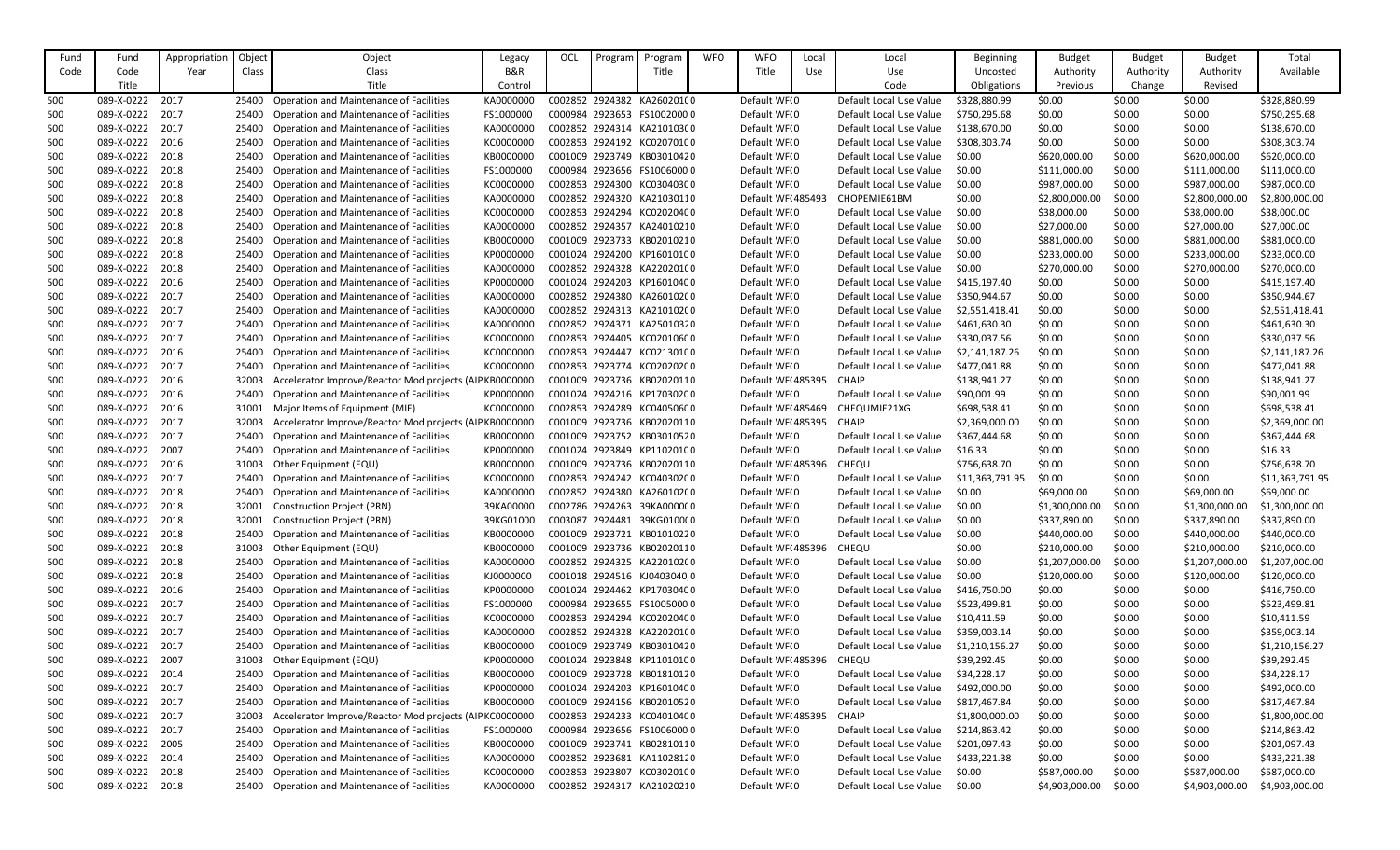| Object<br>Appropriatior<br>Object<br>Program<br><b>Budget</b><br><b>Budget</b><br><b>Budget</b><br>Legacy<br>Program<br>B&R<br>Available<br>Code<br>Code<br>Class<br>Title<br>Title<br>Use<br>Authority<br>Authority<br>Year<br>Class<br>Use<br>Uncosted<br>Authority<br>Title<br>Title<br>Code<br>Control<br>Obligations<br>Previous<br>Change<br>Revised<br>500<br>089-X-0222<br>2018<br><b>Operation and Maintenance of Facilities</b><br>C002853 3023325 KC020302C0<br>Default WF(0<br>Default Local Use Value<br>\$0.00<br>\$351,000.00<br>\$0.00<br>\$351,000.00<br>\$351,000.00<br>KC0000000<br>25400<br>089-X-0222<br>2018<br>Operation and Maintenance of Facilities<br>KC0000000<br>C002853 2924233 KC040104C0<br>Default WF(0<br>\$18,492,000.00<br>\$18,492,000.00<br>\$18,492,000.00<br>Default Local Use Value<br>\$0.00<br>\$0.00<br>500<br>25400<br>089-X-0222<br>2018<br>Operation and Maintenance of Facilities<br>FS1000000<br>Default WF(0<br>\$394,000.00<br>500<br>C000984 2923655 FS10050000<br>Default Local Use Value<br>\$0.00<br>\$394,000.00<br>\$0.00<br>\$394,000.00<br>25400<br>2018<br>\$0.00<br>\$96,000.00<br>500<br>089-X-0222<br>Operation and Maintenance of Facilities<br>FS1000000<br>C000984 2923654 FS10040000<br>Default WF <sub>(0</sub><br>Default Local Use Value<br>\$0.00<br>\$96,000.00<br>\$96,000.00<br>25400<br>089-X-0222<br>2018<br>KC0000000<br>C002853 2923769 KC020101(0<br>Default WF(0<br>Default Local Use Value<br>\$611,000.00<br>Operation and Maintenance of Facilities<br>\$611,000.00<br>\$611,000.00<br>500<br>25400<br>\$0.00<br>\$0.00<br><b>Operation and Maintenance of Facilities</b><br>Default WF(0<br>\$250,000.00<br>\$250,000.00<br>500<br>089-X-0222<br>2018<br>KA0000000<br>C002852 2924371 KA25010320<br>Default Local Use Value<br>\$0.00<br>\$250,000.00<br>\$0.00<br>25400<br>089-X-0222<br>2018<br>Accelerator Improve/Reactor Mod projects (AIP KA0000000<br>Default WF(485395<br>\$0.00<br>\$132,000.00<br>\$0.00<br>\$132,000.00<br>C002852 2924496 KA260202(0<br><b>CHAIP</b><br>\$132,000.00<br>500<br>32003<br>089-X-0222<br>2018<br>Default WF(0<br>\$370,000.00<br>\$370,000.00<br>Operation and Maintenance of Facilities<br>KC0000000<br>C002853 2924506 KC02020310<br>Default Local Use Value<br>\$0.00<br>\$0.00<br>\$370,000.00<br>500<br>25400<br>089-X-0222<br>2018<br>C000984 2923652 FS10010000<br>\$1,276,000.00<br>500<br>Operation and Maintenance of Facilities<br>FS1000000<br>Default WF <sub>(0</sub><br>Default Local Use Value<br>\$0.00<br>\$0.00<br>\$1,276,000.00<br>\$1,276,000.00<br>25400<br>089-X-0222<br>2018<br>KC0000000<br>C002853 2924233 KC040104C0<br>Default WF(485396<br>CHEQU<br>\$0.00<br>\$2,600,000.00<br>\$2,600,000.00<br>500<br>31003<br>Other Equipment (EQU)<br>\$0.00<br>\$2,600,000.00<br>089-X-0222<br>2013<br>39KG00000<br>C002739 2924227 39KG0100(0<br>Default WF(0<br>Default Local Use Value<br>\$127.20<br>\$0.00<br>\$0.00<br>\$0.00<br>\$127.20<br>500<br>32001<br><b>Construction Project (PRN)</b><br>089-X-0222<br>2017<br>C002852 2924346 KA230102(0<br>Default WF(0<br>\$0.00<br>\$0.00<br>\$0.00<br>\$591,900.79<br>500<br>25400<br><b>Operation and Maintenance of Facilities</b><br>KA0000000<br>Default Local Use Value<br>\$591,900.79<br>089-X-0222<br>2017<br>KC0000000<br>C002853 2924242 KC040302C0<br>Default WF(485396<br>CHEQU<br>\$600,000.00<br>\$0.00<br>\$0.00<br>\$0.00<br>\$600,000.00<br>500<br>31003<br>Other Equipment (EQU)<br>089-X-0222<br>2017<br>KB0000000<br>\$2,878,588.37<br>\$0.00<br>\$2,878,588.37<br>500<br>Operation and Maintenance of Facilities<br>C001009 2923736 KB02020110<br>Default WF <sub>(0</sub><br>Default Local Use Value<br>\$0.00<br>\$0.00<br>25400<br>089-X-0222<br>2017<br>KB0000000<br>C001009 2923746 KB030102C0<br>Default WF(0<br>\$0.00<br>\$0.00<br>\$0.00<br>\$2,050,352.25<br>500<br>25400<br>Operation and Maintenance of Facilities<br>Default Local Use Value<br>\$2,050,352.25<br>089-X-0222<br>2017<br>Operation and Maintenance of Facilities<br>KA0000000<br>C002852 2924319 KA210209(0<br>Default WF(0<br>Default Local Use Value<br>\$97,189.23<br>500<br>\$97,189.23<br>\$0.00<br>\$0.00<br>\$0.00<br>25400<br>089-X-0222<br>2017<br>39KA00000<br>C002786 2924263 39KA000000<br>Default WF(0<br>\$1,650,069.21<br>\$0.00<br>\$0.00<br>\$1,650,069.21<br>500<br><b>Construction Project (PRN)</b><br>Default Local Use Value<br>\$0.00<br>089-X-0222<br>2017<br>C002853 2924233 KC040104C0<br>Default WF(485396<br>CHEQU<br>\$0.00<br>\$0.00<br>\$0.00<br>\$1,454,488.91<br>500<br>31003<br>Other Equipment (EQU)<br>KC0000000<br>\$1,454,488.91<br>089-X-0222<br>Default WFI0<br>\$783.45<br>2015<br><b>Operation and Maintenance of Facilities</b><br>KC0000000<br>C002853 2924232 KC040103C0<br>Default Local Use Value<br>\$783.45<br>\$0.00<br>\$0.00<br>\$0.00<br>500<br>25400<br>089-X-0222<br>2017<br>C002853 2924295 KC020205C0<br>\$0.00<br>\$0.00<br>500<br>Operation and Maintenance of Facilities<br>KC0000000<br>Default WF <sub>(0</sub><br>Default Local Use Value<br>\$19,932.29<br>\$0.00<br>\$19,932.29<br>25400<br>2017<br>Operation and Maintenance of Facilities<br>Default WF(0<br>\$0.00<br>\$16,370.35<br>500<br>089-X-0222<br>KA0000000<br>C002852 2924336 KA220209(0<br>Default Local Use Value<br>\$16,370.35<br>\$0.00<br>\$0.00<br>25400<br>2017<br>Operation and Maintenance of Facilities<br>KA0000000<br>Default WF(0<br>\$0.00<br>\$107,115.36<br>500<br>089-X-0222<br>C002852 2924363 KA24030130<br>Default Local Use Value<br>\$107,115.36<br>\$0.00<br>\$0.00<br>25400<br>\$887,796.19<br>\$0.00<br>\$0.00<br>\$887,796.19<br>089-X-0222<br>2017<br><b>Operation and Maintenance of Facilities</b><br>KC0000000<br>C002853 3023325 KC02030200<br>Default WF <sub>(0</sub><br>Default Local Use Value<br>\$0.00<br>500<br>25400<br>089-X-0222<br>KC0000000<br>C002853 3023325 KC020302C0<br>Default WF(485396<br>CHEQU<br>\$2,515.98<br>\$0.00<br>\$2,515.98<br>2011<br>31003<br>Other Equipment (EQU)<br>\$0.00<br>\$0.00<br>500<br>089-X-0222<br>2016<br>KP0000000<br>\$159,617.13<br>\$0.00<br>\$0.00<br>\$159,617.13<br>500<br>Operation and Maintenance of Facilities<br>C001024 2924209 KP160501C0<br>Default WF <sub>(0</sub><br>Default Local Use Value<br>\$0.00<br>25400<br>089-X-0222<br>2018<br>Operation and Maintenance of Facilities<br>FS1000000<br>C000984 2923658 FS10090000<br>Default WF(0<br>\$140,000.00<br>\$0.00<br>\$140,000.00<br>500<br>25400<br>Default Local Use Value<br>\$0.00<br>\$140,000.00<br>089-X-0222<br>2018<br>Operation and Maintenance of Facilities<br>KC000000<br>C002853 2923803 KC030102C0<br>Default WF(0<br>\$95,000.00<br>500<br>Default Local Use Value<br>\$95,000.00<br>\$0.00<br>\$95,000.00<br>25400<br>\$0.00<br>2018<br>C002853 2924405 KC02010600<br>\$444,000.00<br>\$0.00<br>\$444,000.00<br>500<br>089-X-0222<br><b>Operation and Maintenance of Facilities</b><br>KC0000000<br>Default WF <sub>(0</sub><br>Default Local Use Value<br>\$0.00<br>\$444,000.00<br>25400<br>\$0.00<br>500<br>089-X-0222<br>2018<br>Operation and Maintenance of Facilities<br>KP0000000<br>C001024 2924211 KP170100C0<br>Default WF(0<br>Default Local Use Value<br>\$931,000.00<br>\$0.00<br>\$931,000.00<br>\$931,000.00<br>089-X-0222<br>\$70,000.00<br>\$70,000.00<br>500<br>2018<br>Operation and Maintenance of Facilities<br>KP0000000<br>C001024 2924203 KP160104C0<br>Default WF(0<br>Default Local Use Value<br>\$0.00<br>\$70,000.00<br>25400<br>\$0.00<br>089-X-0222<br>2018<br><b>Operation and Maintenance of Facilities</b><br>KC0000000<br>C002853 2924504 KC02020210<br>Default WF <sub>(0</sub><br>Default Local Use Value<br>\$0.00<br>\$357,000.00<br>\$0.00<br>\$357,000.00<br>\$357,000.00<br>500<br>25400<br>089-X-0222<br>2018<br>Operation and Maintenance of Facilities<br>C002852 2924320 KA21030110<br>Default WF(485492<br>CHOPEMIE61BL<br>\$799,000.00<br>\$799,000.00<br>25400<br>KA0000000<br>\$0.00<br>\$0.00<br>\$799,000.00<br>500<br>089-X-0222<br>2017<br>Default WF(485486<br>Major Items of Equipment (MIE)<br>KA0000000<br>C002852 2924320 KA21030110<br>CHEQUMIE30YD<br>\$8,500,000.00<br>\$0.00<br>\$8,500,000.00<br>500<br>31001<br>\$0.00<br>\$0.00 |
|-----------------------------------------------------------------------------------------------------------------------------------------------------------------------------------------------------------------------------------------------------------------------------------------------------------------------------------------------------------------------------------------------------------------------------------------------------------------------------------------------------------------------------------------------------------------------------------------------------------------------------------------------------------------------------------------------------------------------------------------------------------------------------------------------------------------------------------------------------------------------------------------------------------------------------------------------------------------------------------------------------------------------------------------------------------------------------------------------------------------------------------------------------------------------------------------------------------------------------------------------------------------------------------------------------------------------------------------------------------------------------------------------------------------------------------------------------------------------------------------------------------------------------------------------------------------------------------------------------------------------------------------------------------------------------------------------------------------------------------------------------------------------------------------------------------------------------------------------------------------------------------------------------------------------------------------------------------------------------------------------------------------------------------------------------------------------------------------------------------------------------------------------------------------------------------------------------------------------------------------------------------------------------------------------------------------------------------------------------------------------------------------------------------------------------------------------------------------------------------------------------------------------------------------------------------------------------------------------------------------------------------------------------------------------------------------------------------------------------------------------------------------------------------------------------------------------------------------------------------------------------------------------------------------------------------------------------------------------------------------------------------------------------------------------------------------------------------------------------------------------------------------------------------------------------------------------------------------------------------------------------------------------------------------------------------------------------------------------------------------------------------------------------------------------------------------------------------------------------------------------------------------------------------------------------------------------------------------------------------------------------------------------------------------------------------------------------------------------------------------------------------------------------------------------------------------------------------------------------------------------------------------------------------------------------------------------------------------------------------------------------------------------------------------------------------------------------------------------------------------------------------------------------------------------------------------------------------------------------------------------------------------------------------------------------------------------------------------------------------------------------------------------------------------------------------------------------------------------------------------------------------------------------------------------------------------------------------------------------------------------------------------------------------------------------------------------------------------------------------------------------------------------------------------------------------------------------------------------------------------------------------------------------------------------------------------------------------------------------------------------------------------------------------------------------------------------------------------------------------------------------------------------------------------------------------------------------------------------------------------------------------------------------------------------------------------------------------------------------------------------------------------------------------------------------------------------------------------------------------------------------------------------------------------------------------------------------------------------------------------------------------------------------------------------------------------------------------------------------------------------------------------------------------------------------------------------------------------------------------------------------------------------------------------------------------------------------------------------------------------------------------------------------------------------------------------------------------------------------------------------------------------------------------------------------------------------------------------------------------------------------------------------------------------------------------------------------------------------------------------------------------------------------------------------------------------------------------------------------------------------------------------------------------------------------------------------------------------------------------------------------------------------------------------------------------------------------------------------------------------------------------------------------------------------------------------------------------------------------------------------------------------------------------------------------------------------------------------------------------------------------------------------------------------------------------------------------------------------------------------------------------------------------------------------------------------------------------------------------------------------------------------------------------------------------------------------------------------------------------------------------------------------------------------------------------------------------------------------------------------------------------------------------------------------------------------------------------------------------------------------------------------------------------------------------------------------------------------------------------------------------------------------------------------------------------------------------------------------------------------------------------------------------------------------------------------------------------------------------------------------------------------------------------------------------------------------------------------------------------------------------------------------------------------------------------------------------------------------------------------------------------------------------------------------------------|
|                                                                                                                                                                                                                                                                                                                                                                                                                                                                                                                                                                                                                                                                                                                                                                                                                                                                                                                                                                                                                                                                                                                                                                                                                                                                                                                                                                                                                                                                                                                                                                                                                                                                                                                                                                                                                                                                                                                                                                                                                                                                                                                                                                                                                                                                                                                                                                                                                                                                                                                                                                                                                                                                                                                                                                                                                                                                                                                                                                                                                                                                                                                                                                                                                                                                                                                                                                                                                                                                                                                                                                                                                                                                                                                                                                                                                                                                                                                                                                                                                                                                                                                                                                                                                                                                                                                                                                                                                                                                                                                                                                                                                                                                                                                                                                                                                                                                                                                                                                                                                                                                                                                                                                                                                                                                                                                                                                                                                                                                                                                                                                                                                                                                                                                                                                                                                                                                                                                                                                                                                                                                                                                                                                                                                                                                                                                                                                                                                                                                                                                                                                                                                                                                                                                                                                                                                                                                                                                                                                                                                                                                                                                                                                                                                                                                                                                                                                                                                                                                                                                                                                                                                                                                                                                                                                                                                                                                                                                                                                                                                                                                                                                                                                                                                                                                                                           |
|                                                                                                                                                                                                                                                                                                                                                                                                                                                                                                                                                                                                                                                                                                                                                                                                                                                                                                                                                                                                                                                                                                                                                                                                                                                                                                                                                                                                                                                                                                                                                                                                                                                                                                                                                                                                                                                                                                                                                                                                                                                                                                                                                                                                                                                                                                                                                                                                                                                                                                                                                                                                                                                                                                                                                                                                                                                                                                                                                                                                                                                                                                                                                                                                                                                                                                                                                                                                                                                                                                                                                                                                                                                                                                                                                                                                                                                                                                                                                                                                                                                                                                                                                                                                                                                                                                                                                                                                                                                                                                                                                                                                                                                                                                                                                                                                                                                                                                                                                                                                                                                                                                                                                                                                                                                                                                                                                                                                                                                                                                                                                                                                                                                                                                                                                                                                                                                                                                                                                                                                                                                                                                                                                                                                                                                                                                                                                                                                                                                                                                                                                                                                                                                                                                                                                                                                                                                                                                                                                                                                                                                                                                                                                                                                                                                                                                                                                                                                                                                                                                                                                                                                                                                                                                                                                                                                                                                                                                                                                                                                                                                                                                                                                                                                                                                                                                           |
|                                                                                                                                                                                                                                                                                                                                                                                                                                                                                                                                                                                                                                                                                                                                                                                                                                                                                                                                                                                                                                                                                                                                                                                                                                                                                                                                                                                                                                                                                                                                                                                                                                                                                                                                                                                                                                                                                                                                                                                                                                                                                                                                                                                                                                                                                                                                                                                                                                                                                                                                                                                                                                                                                                                                                                                                                                                                                                                                                                                                                                                                                                                                                                                                                                                                                                                                                                                                                                                                                                                                                                                                                                                                                                                                                                                                                                                                                                                                                                                                                                                                                                                                                                                                                                                                                                                                                                                                                                                                                                                                                                                                                                                                                                                                                                                                                                                                                                                                                                                                                                                                                                                                                                                                                                                                                                                                                                                                                                                                                                                                                                                                                                                                                                                                                                                                                                                                                                                                                                                                                                                                                                                                                                                                                                                                                                                                                                                                                                                                                                                                                                                                                                                                                                                                                                                                                                                                                                                                                                                                                                                                                                                                                                                                                                                                                                                                                                                                                                                                                                                                                                                                                                                                                                                                                                                                                                                                                                                                                                                                                                                                                                                                                                                                                                                                                                           |
|                                                                                                                                                                                                                                                                                                                                                                                                                                                                                                                                                                                                                                                                                                                                                                                                                                                                                                                                                                                                                                                                                                                                                                                                                                                                                                                                                                                                                                                                                                                                                                                                                                                                                                                                                                                                                                                                                                                                                                                                                                                                                                                                                                                                                                                                                                                                                                                                                                                                                                                                                                                                                                                                                                                                                                                                                                                                                                                                                                                                                                                                                                                                                                                                                                                                                                                                                                                                                                                                                                                                                                                                                                                                                                                                                                                                                                                                                                                                                                                                                                                                                                                                                                                                                                                                                                                                                                                                                                                                                                                                                                                                                                                                                                                                                                                                                                                                                                                                                                                                                                                                                                                                                                                                                                                                                                                                                                                                                                                                                                                                                                                                                                                                                                                                                                                                                                                                                                                                                                                                                                                                                                                                                                                                                                                                                                                                                                                                                                                                                                                                                                                                                                                                                                                                                                                                                                                                                                                                                                                                                                                                                                                                                                                                                                                                                                                                                                                                                                                                                                                                                                                                                                                                                                                                                                                                                                                                                                                                                                                                                                                                                                                                                                                                                                                                                                           |
|                                                                                                                                                                                                                                                                                                                                                                                                                                                                                                                                                                                                                                                                                                                                                                                                                                                                                                                                                                                                                                                                                                                                                                                                                                                                                                                                                                                                                                                                                                                                                                                                                                                                                                                                                                                                                                                                                                                                                                                                                                                                                                                                                                                                                                                                                                                                                                                                                                                                                                                                                                                                                                                                                                                                                                                                                                                                                                                                                                                                                                                                                                                                                                                                                                                                                                                                                                                                                                                                                                                                                                                                                                                                                                                                                                                                                                                                                                                                                                                                                                                                                                                                                                                                                                                                                                                                                                                                                                                                                                                                                                                                                                                                                                                                                                                                                                                                                                                                                                                                                                                                                                                                                                                                                                                                                                                                                                                                                                                                                                                                                                                                                                                                                                                                                                                                                                                                                                                                                                                                                                                                                                                                                                                                                                                                                                                                                                                                                                                                                                                                                                                                                                                                                                                                                                                                                                                                                                                                                                                                                                                                                                                                                                                                                                                                                                                                                                                                                                                                                                                                                                                                                                                                                                                                                                                                                                                                                                                                                                                                                                                                                                                                                                                                                                                                                                           |
|                                                                                                                                                                                                                                                                                                                                                                                                                                                                                                                                                                                                                                                                                                                                                                                                                                                                                                                                                                                                                                                                                                                                                                                                                                                                                                                                                                                                                                                                                                                                                                                                                                                                                                                                                                                                                                                                                                                                                                                                                                                                                                                                                                                                                                                                                                                                                                                                                                                                                                                                                                                                                                                                                                                                                                                                                                                                                                                                                                                                                                                                                                                                                                                                                                                                                                                                                                                                                                                                                                                                                                                                                                                                                                                                                                                                                                                                                                                                                                                                                                                                                                                                                                                                                                                                                                                                                                                                                                                                                                                                                                                                                                                                                                                                                                                                                                                                                                                                                                                                                                                                                                                                                                                                                                                                                                                                                                                                                                                                                                                                                                                                                                                                                                                                                                                                                                                                                                                                                                                                                                                                                                                                                                                                                                                                                                                                                                                                                                                                                                                                                                                                                                                                                                                                                                                                                                                                                                                                                                                                                                                                                                                                                                                                                                                                                                                                                                                                                                                                                                                                                                                                                                                                                                                                                                                                                                                                                                                                                                                                                                                                                                                                                                                                                                                                                                           |
|                                                                                                                                                                                                                                                                                                                                                                                                                                                                                                                                                                                                                                                                                                                                                                                                                                                                                                                                                                                                                                                                                                                                                                                                                                                                                                                                                                                                                                                                                                                                                                                                                                                                                                                                                                                                                                                                                                                                                                                                                                                                                                                                                                                                                                                                                                                                                                                                                                                                                                                                                                                                                                                                                                                                                                                                                                                                                                                                                                                                                                                                                                                                                                                                                                                                                                                                                                                                                                                                                                                                                                                                                                                                                                                                                                                                                                                                                                                                                                                                                                                                                                                                                                                                                                                                                                                                                                                                                                                                                                                                                                                                                                                                                                                                                                                                                                                                                                                                                                                                                                                                                                                                                                                                                                                                                                                                                                                                                                                                                                                                                                                                                                                                                                                                                                                                                                                                                                                                                                                                                                                                                                                                                                                                                                                                                                                                                                                                                                                                                                                                                                                                                                                                                                                                                                                                                                                                                                                                                                                                                                                                                                                                                                                                                                                                                                                                                                                                                                                                                                                                                                                                                                                                                                                                                                                                                                                                                                                                                                                                                                                                                                                                                                                                                                                                                                           |
|                                                                                                                                                                                                                                                                                                                                                                                                                                                                                                                                                                                                                                                                                                                                                                                                                                                                                                                                                                                                                                                                                                                                                                                                                                                                                                                                                                                                                                                                                                                                                                                                                                                                                                                                                                                                                                                                                                                                                                                                                                                                                                                                                                                                                                                                                                                                                                                                                                                                                                                                                                                                                                                                                                                                                                                                                                                                                                                                                                                                                                                                                                                                                                                                                                                                                                                                                                                                                                                                                                                                                                                                                                                                                                                                                                                                                                                                                                                                                                                                                                                                                                                                                                                                                                                                                                                                                                                                                                                                                                                                                                                                                                                                                                                                                                                                                                                                                                                                                                                                                                                                                                                                                                                                                                                                                                                                                                                                                                                                                                                                                                                                                                                                                                                                                                                                                                                                                                                                                                                                                                                                                                                                                                                                                                                                                                                                                                                                                                                                                                                                                                                                                                                                                                                                                                                                                                                                                                                                                                                                                                                                                                                                                                                                                                                                                                                                                                                                                                                                                                                                                                                                                                                                                                                                                                                                                                                                                                                                                                                                                                                                                                                                                                                                                                                                                                           |
|                                                                                                                                                                                                                                                                                                                                                                                                                                                                                                                                                                                                                                                                                                                                                                                                                                                                                                                                                                                                                                                                                                                                                                                                                                                                                                                                                                                                                                                                                                                                                                                                                                                                                                                                                                                                                                                                                                                                                                                                                                                                                                                                                                                                                                                                                                                                                                                                                                                                                                                                                                                                                                                                                                                                                                                                                                                                                                                                                                                                                                                                                                                                                                                                                                                                                                                                                                                                                                                                                                                                                                                                                                                                                                                                                                                                                                                                                                                                                                                                                                                                                                                                                                                                                                                                                                                                                                                                                                                                                                                                                                                                                                                                                                                                                                                                                                                                                                                                                                                                                                                                                                                                                                                                                                                                                                                                                                                                                                                                                                                                                                                                                                                                                                                                                                                                                                                                                                                                                                                                                                                                                                                                                                                                                                                                                                                                                                                                                                                                                                                                                                                                                                                                                                                                                                                                                                                                                                                                                                                                                                                                                                                                                                                                                                                                                                                                                                                                                                                                                                                                                                                                                                                                                                                                                                                                                                                                                                                                                                                                                                                                                                                                                                                                                                                                                                           |
|                                                                                                                                                                                                                                                                                                                                                                                                                                                                                                                                                                                                                                                                                                                                                                                                                                                                                                                                                                                                                                                                                                                                                                                                                                                                                                                                                                                                                                                                                                                                                                                                                                                                                                                                                                                                                                                                                                                                                                                                                                                                                                                                                                                                                                                                                                                                                                                                                                                                                                                                                                                                                                                                                                                                                                                                                                                                                                                                                                                                                                                                                                                                                                                                                                                                                                                                                                                                                                                                                                                                                                                                                                                                                                                                                                                                                                                                                                                                                                                                                                                                                                                                                                                                                                                                                                                                                                                                                                                                                                                                                                                                                                                                                                                                                                                                                                                                                                                                                                                                                                                                                                                                                                                                                                                                                                                                                                                                                                                                                                                                                                                                                                                                                                                                                                                                                                                                                                                                                                                                                                                                                                                                                                                                                                                                                                                                                                                                                                                                                                                                                                                                                                                                                                                                                                                                                                                                                                                                                                                                                                                                                                                                                                                                                                                                                                                                                                                                                                                                                                                                                                                                                                                                                                                                                                                                                                                                                                                                                                                                                                                                                                                                                                                                                                                                                                           |
|                                                                                                                                                                                                                                                                                                                                                                                                                                                                                                                                                                                                                                                                                                                                                                                                                                                                                                                                                                                                                                                                                                                                                                                                                                                                                                                                                                                                                                                                                                                                                                                                                                                                                                                                                                                                                                                                                                                                                                                                                                                                                                                                                                                                                                                                                                                                                                                                                                                                                                                                                                                                                                                                                                                                                                                                                                                                                                                                                                                                                                                                                                                                                                                                                                                                                                                                                                                                                                                                                                                                                                                                                                                                                                                                                                                                                                                                                                                                                                                                                                                                                                                                                                                                                                                                                                                                                                                                                                                                                                                                                                                                                                                                                                                                                                                                                                                                                                                                                                                                                                                                                                                                                                                                                                                                                                                                                                                                                                                                                                                                                                                                                                                                                                                                                                                                                                                                                                                                                                                                                                                                                                                                                                                                                                                                                                                                                                                                                                                                                                                                                                                                                                                                                                                                                                                                                                                                                                                                                                                                                                                                                                                                                                                                                                                                                                                                                                                                                                                                                                                                                                                                                                                                                                                                                                                                                                                                                                                                                                                                                                                                                                                                                                                                                                                                                                           |
|                                                                                                                                                                                                                                                                                                                                                                                                                                                                                                                                                                                                                                                                                                                                                                                                                                                                                                                                                                                                                                                                                                                                                                                                                                                                                                                                                                                                                                                                                                                                                                                                                                                                                                                                                                                                                                                                                                                                                                                                                                                                                                                                                                                                                                                                                                                                                                                                                                                                                                                                                                                                                                                                                                                                                                                                                                                                                                                                                                                                                                                                                                                                                                                                                                                                                                                                                                                                                                                                                                                                                                                                                                                                                                                                                                                                                                                                                                                                                                                                                                                                                                                                                                                                                                                                                                                                                                                                                                                                                                                                                                                                                                                                                                                                                                                                                                                                                                                                                                                                                                                                                                                                                                                                                                                                                                                                                                                                                                                                                                                                                                                                                                                                                                                                                                                                                                                                                                                                                                                                                                                                                                                                                                                                                                                                                                                                                                                                                                                                                                                                                                                                                                                                                                                                                                                                                                                                                                                                                                                                                                                                                                                                                                                                                                                                                                                                                                                                                                                                                                                                                                                                                                                                                                                                                                                                                                                                                                                                                                                                                                                                                                                                                                                                                                                                                                           |
|                                                                                                                                                                                                                                                                                                                                                                                                                                                                                                                                                                                                                                                                                                                                                                                                                                                                                                                                                                                                                                                                                                                                                                                                                                                                                                                                                                                                                                                                                                                                                                                                                                                                                                                                                                                                                                                                                                                                                                                                                                                                                                                                                                                                                                                                                                                                                                                                                                                                                                                                                                                                                                                                                                                                                                                                                                                                                                                                                                                                                                                                                                                                                                                                                                                                                                                                                                                                                                                                                                                                                                                                                                                                                                                                                                                                                                                                                                                                                                                                                                                                                                                                                                                                                                                                                                                                                                                                                                                                                                                                                                                                                                                                                                                                                                                                                                                                                                                                                                                                                                                                                                                                                                                                                                                                                                                                                                                                                                                                                                                                                                                                                                                                                                                                                                                                                                                                                                                                                                                                                                                                                                                                                                                                                                                                                                                                                                                                                                                                                                                                                                                                                                                                                                                                                                                                                                                                                                                                                                                                                                                                                                                                                                                                                                                                                                                                                                                                                                                                                                                                                                                                                                                                                                                                                                                                                                                                                                                                                                                                                                                                                                                                                                                                                                                                                                           |
|                                                                                                                                                                                                                                                                                                                                                                                                                                                                                                                                                                                                                                                                                                                                                                                                                                                                                                                                                                                                                                                                                                                                                                                                                                                                                                                                                                                                                                                                                                                                                                                                                                                                                                                                                                                                                                                                                                                                                                                                                                                                                                                                                                                                                                                                                                                                                                                                                                                                                                                                                                                                                                                                                                                                                                                                                                                                                                                                                                                                                                                                                                                                                                                                                                                                                                                                                                                                                                                                                                                                                                                                                                                                                                                                                                                                                                                                                                                                                                                                                                                                                                                                                                                                                                                                                                                                                                                                                                                                                                                                                                                                                                                                                                                                                                                                                                                                                                                                                                                                                                                                                                                                                                                                                                                                                                                                                                                                                                                                                                                                                                                                                                                                                                                                                                                                                                                                                                                                                                                                                                                                                                                                                                                                                                                                                                                                                                                                                                                                                                                                                                                                                                                                                                                                                                                                                                                                                                                                                                                                                                                                                                                                                                                                                                                                                                                                                                                                                                                                                                                                                                                                                                                                                                                                                                                                                                                                                                                                                                                                                                                                                                                                                                                                                                                                                                           |
|                                                                                                                                                                                                                                                                                                                                                                                                                                                                                                                                                                                                                                                                                                                                                                                                                                                                                                                                                                                                                                                                                                                                                                                                                                                                                                                                                                                                                                                                                                                                                                                                                                                                                                                                                                                                                                                                                                                                                                                                                                                                                                                                                                                                                                                                                                                                                                                                                                                                                                                                                                                                                                                                                                                                                                                                                                                                                                                                                                                                                                                                                                                                                                                                                                                                                                                                                                                                                                                                                                                                                                                                                                                                                                                                                                                                                                                                                                                                                                                                                                                                                                                                                                                                                                                                                                                                                                                                                                                                                                                                                                                                                                                                                                                                                                                                                                                                                                                                                                                                                                                                                                                                                                                                                                                                                                                                                                                                                                                                                                                                                                                                                                                                                                                                                                                                                                                                                                                                                                                                                                                                                                                                                                                                                                                                                                                                                                                                                                                                                                                                                                                                                                                                                                                                                                                                                                                                                                                                                                                                                                                                                                                                                                                                                                                                                                                                                                                                                                                                                                                                                                                                                                                                                                                                                                                                                                                                                                                                                                                                                                                                                                                                                                                                                                                                                                           |
|                                                                                                                                                                                                                                                                                                                                                                                                                                                                                                                                                                                                                                                                                                                                                                                                                                                                                                                                                                                                                                                                                                                                                                                                                                                                                                                                                                                                                                                                                                                                                                                                                                                                                                                                                                                                                                                                                                                                                                                                                                                                                                                                                                                                                                                                                                                                                                                                                                                                                                                                                                                                                                                                                                                                                                                                                                                                                                                                                                                                                                                                                                                                                                                                                                                                                                                                                                                                                                                                                                                                                                                                                                                                                                                                                                                                                                                                                                                                                                                                                                                                                                                                                                                                                                                                                                                                                                                                                                                                                                                                                                                                                                                                                                                                                                                                                                                                                                                                                                                                                                                                                                                                                                                                                                                                                                                                                                                                                                                                                                                                                                                                                                                                                                                                                                                                                                                                                                                                                                                                                                                                                                                                                                                                                                                                                                                                                                                                                                                                                                                                                                                                                                                                                                                                                                                                                                                                                                                                                                                                                                                                                                                                                                                                                                                                                                                                                                                                                                                                                                                                                                                                                                                                                                                                                                                                                                                                                                                                                                                                                                                                                                                                                                                                                                                                                                           |
|                                                                                                                                                                                                                                                                                                                                                                                                                                                                                                                                                                                                                                                                                                                                                                                                                                                                                                                                                                                                                                                                                                                                                                                                                                                                                                                                                                                                                                                                                                                                                                                                                                                                                                                                                                                                                                                                                                                                                                                                                                                                                                                                                                                                                                                                                                                                                                                                                                                                                                                                                                                                                                                                                                                                                                                                                                                                                                                                                                                                                                                                                                                                                                                                                                                                                                                                                                                                                                                                                                                                                                                                                                                                                                                                                                                                                                                                                                                                                                                                                                                                                                                                                                                                                                                                                                                                                                                                                                                                                                                                                                                                                                                                                                                                                                                                                                                                                                                                                                                                                                                                                                                                                                                                                                                                                                                                                                                                                                                                                                                                                                                                                                                                                                                                                                                                                                                                                                                                                                                                                                                                                                                                                                                                                                                                                                                                                                                                                                                                                                                                                                                                                                                                                                                                                                                                                                                                                                                                                                                                                                                                                                                                                                                                                                                                                                                                                                                                                                                                                                                                                                                                                                                                                                                                                                                                                                                                                                                                                                                                                                                                                                                                                                                                                                                                                                           |
|                                                                                                                                                                                                                                                                                                                                                                                                                                                                                                                                                                                                                                                                                                                                                                                                                                                                                                                                                                                                                                                                                                                                                                                                                                                                                                                                                                                                                                                                                                                                                                                                                                                                                                                                                                                                                                                                                                                                                                                                                                                                                                                                                                                                                                                                                                                                                                                                                                                                                                                                                                                                                                                                                                                                                                                                                                                                                                                                                                                                                                                                                                                                                                                                                                                                                                                                                                                                                                                                                                                                                                                                                                                                                                                                                                                                                                                                                                                                                                                                                                                                                                                                                                                                                                                                                                                                                                                                                                                                                                                                                                                                                                                                                                                                                                                                                                                                                                                                                                                                                                                                                                                                                                                                                                                                                                                                                                                                                                                                                                                                                                                                                                                                                                                                                                                                                                                                                                                                                                                                                                                                                                                                                                                                                                                                                                                                                                                                                                                                                                                                                                                                                                                                                                                                                                                                                                                                                                                                                                                                                                                                                                                                                                                                                                                                                                                                                                                                                                                                                                                                                                                                                                                                                                                                                                                                                                                                                                                                                                                                                                                                                                                                                                                                                                                                                                           |
|                                                                                                                                                                                                                                                                                                                                                                                                                                                                                                                                                                                                                                                                                                                                                                                                                                                                                                                                                                                                                                                                                                                                                                                                                                                                                                                                                                                                                                                                                                                                                                                                                                                                                                                                                                                                                                                                                                                                                                                                                                                                                                                                                                                                                                                                                                                                                                                                                                                                                                                                                                                                                                                                                                                                                                                                                                                                                                                                                                                                                                                                                                                                                                                                                                                                                                                                                                                                                                                                                                                                                                                                                                                                                                                                                                                                                                                                                                                                                                                                                                                                                                                                                                                                                                                                                                                                                                                                                                                                                                                                                                                                                                                                                                                                                                                                                                                                                                                                                                                                                                                                                                                                                                                                                                                                                                                                                                                                                                                                                                                                                                                                                                                                                                                                                                                                                                                                                                                                                                                                                                                                                                                                                                                                                                                                                                                                                                                                                                                                                                                                                                                                                                                                                                                                                                                                                                                                                                                                                                                                                                                                                                                                                                                                                                                                                                                                                                                                                                                                                                                                                                                                                                                                                                                                                                                                                                                                                                                                                                                                                                                                                                                                                                                                                                                                                                           |
|                                                                                                                                                                                                                                                                                                                                                                                                                                                                                                                                                                                                                                                                                                                                                                                                                                                                                                                                                                                                                                                                                                                                                                                                                                                                                                                                                                                                                                                                                                                                                                                                                                                                                                                                                                                                                                                                                                                                                                                                                                                                                                                                                                                                                                                                                                                                                                                                                                                                                                                                                                                                                                                                                                                                                                                                                                                                                                                                                                                                                                                                                                                                                                                                                                                                                                                                                                                                                                                                                                                                                                                                                                                                                                                                                                                                                                                                                                                                                                                                                                                                                                                                                                                                                                                                                                                                                                                                                                                                                                                                                                                                                                                                                                                                                                                                                                                                                                                                                                                                                                                                                                                                                                                                                                                                                                                                                                                                                                                                                                                                                                                                                                                                                                                                                                                                                                                                                                                                                                                                                                                                                                                                                                                                                                                                                                                                                                                                                                                                                                                                                                                                                                                                                                                                                                                                                                                                                                                                                                                                                                                                                                                                                                                                                                                                                                                                                                                                                                                                                                                                                                                                                                                                                                                                                                                                                                                                                                                                                                                                                                                                                                                                                                                                                                                                                                           |
|                                                                                                                                                                                                                                                                                                                                                                                                                                                                                                                                                                                                                                                                                                                                                                                                                                                                                                                                                                                                                                                                                                                                                                                                                                                                                                                                                                                                                                                                                                                                                                                                                                                                                                                                                                                                                                                                                                                                                                                                                                                                                                                                                                                                                                                                                                                                                                                                                                                                                                                                                                                                                                                                                                                                                                                                                                                                                                                                                                                                                                                                                                                                                                                                                                                                                                                                                                                                                                                                                                                                                                                                                                                                                                                                                                                                                                                                                                                                                                                                                                                                                                                                                                                                                                                                                                                                                                                                                                                                                                                                                                                                                                                                                                                                                                                                                                                                                                                                                                                                                                                                                                                                                                                                                                                                                                                                                                                                                                                                                                                                                                                                                                                                                                                                                                                                                                                                                                                                                                                                                                                                                                                                                                                                                                                                                                                                                                                                                                                                                                                                                                                                                                                                                                                                                                                                                                                                                                                                                                                                                                                                                                                                                                                                                                                                                                                                                                                                                                                                                                                                                                                                                                                                                                                                                                                                                                                                                                                                                                                                                                                                                                                                                                                                                                                                                                           |
|                                                                                                                                                                                                                                                                                                                                                                                                                                                                                                                                                                                                                                                                                                                                                                                                                                                                                                                                                                                                                                                                                                                                                                                                                                                                                                                                                                                                                                                                                                                                                                                                                                                                                                                                                                                                                                                                                                                                                                                                                                                                                                                                                                                                                                                                                                                                                                                                                                                                                                                                                                                                                                                                                                                                                                                                                                                                                                                                                                                                                                                                                                                                                                                                                                                                                                                                                                                                                                                                                                                                                                                                                                                                                                                                                                                                                                                                                                                                                                                                                                                                                                                                                                                                                                                                                                                                                                                                                                                                                                                                                                                                                                                                                                                                                                                                                                                                                                                                                                                                                                                                                                                                                                                                                                                                                                                                                                                                                                                                                                                                                                                                                                                                                                                                                                                                                                                                                                                                                                                                                                                                                                                                                                                                                                                                                                                                                                                                                                                                                                                                                                                                                                                                                                                                                                                                                                                                                                                                                                                                                                                                                                                                                                                                                                                                                                                                                                                                                                                                                                                                                                                                                                                                                                                                                                                                                                                                                                                                                                                                                                                                                                                                                                                                                                                                                                           |
|                                                                                                                                                                                                                                                                                                                                                                                                                                                                                                                                                                                                                                                                                                                                                                                                                                                                                                                                                                                                                                                                                                                                                                                                                                                                                                                                                                                                                                                                                                                                                                                                                                                                                                                                                                                                                                                                                                                                                                                                                                                                                                                                                                                                                                                                                                                                                                                                                                                                                                                                                                                                                                                                                                                                                                                                                                                                                                                                                                                                                                                                                                                                                                                                                                                                                                                                                                                                                                                                                                                                                                                                                                                                                                                                                                                                                                                                                                                                                                                                                                                                                                                                                                                                                                                                                                                                                                                                                                                                                                                                                                                                                                                                                                                                                                                                                                                                                                                                                                                                                                                                                                                                                                                                                                                                                                                                                                                                                                                                                                                                                                                                                                                                                                                                                                                                                                                                                                                                                                                                                                                                                                                                                                                                                                                                                                                                                                                                                                                                                                                                                                                                                                                                                                                                                                                                                                                                                                                                                                                                                                                                                                                                                                                                                                                                                                                                                                                                                                                                                                                                                                                                                                                                                                                                                                                                                                                                                                                                                                                                                                                                                                                                                                                                                                                                                                           |
|                                                                                                                                                                                                                                                                                                                                                                                                                                                                                                                                                                                                                                                                                                                                                                                                                                                                                                                                                                                                                                                                                                                                                                                                                                                                                                                                                                                                                                                                                                                                                                                                                                                                                                                                                                                                                                                                                                                                                                                                                                                                                                                                                                                                                                                                                                                                                                                                                                                                                                                                                                                                                                                                                                                                                                                                                                                                                                                                                                                                                                                                                                                                                                                                                                                                                                                                                                                                                                                                                                                                                                                                                                                                                                                                                                                                                                                                                                                                                                                                                                                                                                                                                                                                                                                                                                                                                                                                                                                                                                                                                                                                                                                                                                                                                                                                                                                                                                                                                                                                                                                                                                                                                                                                                                                                                                                                                                                                                                                                                                                                                                                                                                                                                                                                                                                                                                                                                                                                                                                                                                                                                                                                                                                                                                                                                                                                                                                                                                                                                                                                                                                                                                                                                                                                                                                                                                                                                                                                                                                                                                                                                                                                                                                                                                                                                                                                                                                                                                                                                                                                                                                                                                                                                                                                                                                                                                                                                                                                                                                                                                                                                                                                                                                                                                                                                                           |
|                                                                                                                                                                                                                                                                                                                                                                                                                                                                                                                                                                                                                                                                                                                                                                                                                                                                                                                                                                                                                                                                                                                                                                                                                                                                                                                                                                                                                                                                                                                                                                                                                                                                                                                                                                                                                                                                                                                                                                                                                                                                                                                                                                                                                                                                                                                                                                                                                                                                                                                                                                                                                                                                                                                                                                                                                                                                                                                                                                                                                                                                                                                                                                                                                                                                                                                                                                                                                                                                                                                                                                                                                                                                                                                                                                                                                                                                                                                                                                                                                                                                                                                                                                                                                                                                                                                                                                                                                                                                                                                                                                                                                                                                                                                                                                                                                                                                                                                                                                                                                                                                                                                                                                                                                                                                                                                                                                                                                                                                                                                                                                                                                                                                                                                                                                                                                                                                                                                                                                                                                                                                                                                                                                                                                                                                                                                                                                                                                                                                                                                                                                                                                                                                                                                                                                                                                                                                                                                                                                                                                                                                                                                                                                                                                                                                                                                                                                                                                                                                                                                                                                                                                                                                                                                                                                                                                                                                                                                                                                                                                                                                                                                                                                                                                                                                                                           |
|                                                                                                                                                                                                                                                                                                                                                                                                                                                                                                                                                                                                                                                                                                                                                                                                                                                                                                                                                                                                                                                                                                                                                                                                                                                                                                                                                                                                                                                                                                                                                                                                                                                                                                                                                                                                                                                                                                                                                                                                                                                                                                                                                                                                                                                                                                                                                                                                                                                                                                                                                                                                                                                                                                                                                                                                                                                                                                                                                                                                                                                                                                                                                                                                                                                                                                                                                                                                                                                                                                                                                                                                                                                                                                                                                                                                                                                                                                                                                                                                                                                                                                                                                                                                                                                                                                                                                                                                                                                                                                                                                                                                                                                                                                                                                                                                                                                                                                                                                                                                                                                                                                                                                                                                                                                                                                                                                                                                                                                                                                                                                                                                                                                                                                                                                                                                                                                                                                                                                                                                                                                                                                                                                                                                                                                                                                                                                                                                                                                                                                                                                                                                                                                                                                                                                                                                                                                                                                                                                                                                                                                                                                                                                                                                                                                                                                                                                                                                                                                                                                                                                                                                                                                                                                                                                                                                                                                                                                                                                                                                                                                                                                                                                                                                                                                                                                           |
|                                                                                                                                                                                                                                                                                                                                                                                                                                                                                                                                                                                                                                                                                                                                                                                                                                                                                                                                                                                                                                                                                                                                                                                                                                                                                                                                                                                                                                                                                                                                                                                                                                                                                                                                                                                                                                                                                                                                                                                                                                                                                                                                                                                                                                                                                                                                                                                                                                                                                                                                                                                                                                                                                                                                                                                                                                                                                                                                                                                                                                                                                                                                                                                                                                                                                                                                                                                                                                                                                                                                                                                                                                                                                                                                                                                                                                                                                                                                                                                                                                                                                                                                                                                                                                                                                                                                                                                                                                                                                                                                                                                                                                                                                                                                                                                                                                                                                                                                                                                                                                                                                                                                                                                                                                                                                                                                                                                                                                                                                                                                                                                                                                                                                                                                                                                                                                                                                                                                                                                                                                                                                                                                                                                                                                                                                                                                                                                                                                                                                                                                                                                                                                                                                                                                                                                                                                                                                                                                                                                                                                                                                                                                                                                                                                                                                                                                                                                                                                                                                                                                                                                                                                                                                                                                                                                                                                                                                                                                                                                                                                                                                                                                                                                                                                                                                                           |
|                                                                                                                                                                                                                                                                                                                                                                                                                                                                                                                                                                                                                                                                                                                                                                                                                                                                                                                                                                                                                                                                                                                                                                                                                                                                                                                                                                                                                                                                                                                                                                                                                                                                                                                                                                                                                                                                                                                                                                                                                                                                                                                                                                                                                                                                                                                                                                                                                                                                                                                                                                                                                                                                                                                                                                                                                                                                                                                                                                                                                                                                                                                                                                                                                                                                                                                                                                                                                                                                                                                                                                                                                                                                                                                                                                                                                                                                                                                                                                                                                                                                                                                                                                                                                                                                                                                                                                                                                                                                                                                                                                                                                                                                                                                                                                                                                                                                                                                                                                                                                                                                                                                                                                                                                                                                                                                                                                                                                                                                                                                                                                                                                                                                                                                                                                                                                                                                                                                                                                                                                                                                                                                                                                                                                                                                                                                                                                                                                                                                                                                                                                                                                                                                                                                                                                                                                                                                                                                                                                                                                                                                                                                                                                                                                                                                                                                                                                                                                                                                                                                                                                                                                                                                                                                                                                                                                                                                                                                                                                                                                                                                                                                                                                                                                                                                                                           |
|                                                                                                                                                                                                                                                                                                                                                                                                                                                                                                                                                                                                                                                                                                                                                                                                                                                                                                                                                                                                                                                                                                                                                                                                                                                                                                                                                                                                                                                                                                                                                                                                                                                                                                                                                                                                                                                                                                                                                                                                                                                                                                                                                                                                                                                                                                                                                                                                                                                                                                                                                                                                                                                                                                                                                                                                                                                                                                                                                                                                                                                                                                                                                                                                                                                                                                                                                                                                                                                                                                                                                                                                                                                                                                                                                                                                                                                                                                                                                                                                                                                                                                                                                                                                                                                                                                                                                                                                                                                                                                                                                                                                                                                                                                                                                                                                                                                                                                                                                                                                                                                                                                                                                                                                                                                                                                                                                                                                                                                                                                                                                                                                                                                                                                                                                                                                                                                                                                                                                                                                                                                                                                                                                                                                                                                                                                                                                                                                                                                                                                                                                                                                                                                                                                                                                                                                                                                                                                                                                                                                                                                                                                                                                                                                                                                                                                                                                                                                                                                                                                                                                                                                                                                                                                                                                                                                                                                                                                                                                                                                                                                                                                                                                                                                                                                                                                           |
|                                                                                                                                                                                                                                                                                                                                                                                                                                                                                                                                                                                                                                                                                                                                                                                                                                                                                                                                                                                                                                                                                                                                                                                                                                                                                                                                                                                                                                                                                                                                                                                                                                                                                                                                                                                                                                                                                                                                                                                                                                                                                                                                                                                                                                                                                                                                                                                                                                                                                                                                                                                                                                                                                                                                                                                                                                                                                                                                                                                                                                                                                                                                                                                                                                                                                                                                                                                                                                                                                                                                                                                                                                                                                                                                                                                                                                                                                                                                                                                                                                                                                                                                                                                                                                                                                                                                                                                                                                                                                                                                                                                                                                                                                                                                                                                                                                                                                                                                                                                                                                                                                                                                                                                                                                                                                                                                                                                                                                                                                                                                                                                                                                                                                                                                                                                                                                                                                                                                                                                                                                                                                                                                                                                                                                                                                                                                                                                                                                                                                                                                                                                                                                                                                                                                                                                                                                                                                                                                                                                                                                                                                                                                                                                                                                                                                                                                                                                                                                                                                                                                                                                                                                                                                                                                                                                                                                                                                                                                                                                                                                                                                                                                                                                                                                                                                                           |
|                                                                                                                                                                                                                                                                                                                                                                                                                                                                                                                                                                                                                                                                                                                                                                                                                                                                                                                                                                                                                                                                                                                                                                                                                                                                                                                                                                                                                                                                                                                                                                                                                                                                                                                                                                                                                                                                                                                                                                                                                                                                                                                                                                                                                                                                                                                                                                                                                                                                                                                                                                                                                                                                                                                                                                                                                                                                                                                                                                                                                                                                                                                                                                                                                                                                                                                                                                                                                                                                                                                                                                                                                                                                                                                                                                                                                                                                                                                                                                                                                                                                                                                                                                                                                                                                                                                                                                                                                                                                                                                                                                                                                                                                                                                                                                                                                                                                                                                                                                                                                                                                                                                                                                                                                                                                                                                                                                                                                                                                                                                                                                                                                                                                                                                                                                                                                                                                                                                                                                                                                                                                                                                                                                                                                                                                                                                                                                                                                                                                                                                                                                                                                                                                                                                                                                                                                                                                                                                                                                                                                                                                                                                                                                                                                                                                                                                                                                                                                                                                                                                                                                                                                                                                                                                                                                                                                                                                                                                                                                                                                                                                                                                                                                                                                                                                                                           |
|                                                                                                                                                                                                                                                                                                                                                                                                                                                                                                                                                                                                                                                                                                                                                                                                                                                                                                                                                                                                                                                                                                                                                                                                                                                                                                                                                                                                                                                                                                                                                                                                                                                                                                                                                                                                                                                                                                                                                                                                                                                                                                                                                                                                                                                                                                                                                                                                                                                                                                                                                                                                                                                                                                                                                                                                                                                                                                                                                                                                                                                                                                                                                                                                                                                                                                                                                                                                                                                                                                                                                                                                                                                                                                                                                                                                                                                                                                                                                                                                                                                                                                                                                                                                                                                                                                                                                                                                                                                                                                                                                                                                                                                                                                                                                                                                                                                                                                                                                                                                                                                                                                                                                                                                                                                                                                                                                                                                                                                                                                                                                                                                                                                                                                                                                                                                                                                                                                                                                                                                                                                                                                                                                                                                                                                                                                                                                                                                                                                                                                                                                                                                                                                                                                                                                                                                                                                                                                                                                                                                                                                                                                                                                                                                                                                                                                                                                                                                                                                                                                                                                                                                                                                                                                                                                                                                                                                                                                                                                                                                                                                                                                                                                                                                                                                                                                           |
|                                                                                                                                                                                                                                                                                                                                                                                                                                                                                                                                                                                                                                                                                                                                                                                                                                                                                                                                                                                                                                                                                                                                                                                                                                                                                                                                                                                                                                                                                                                                                                                                                                                                                                                                                                                                                                                                                                                                                                                                                                                                                                                                                                                                                                                                                                                                                                                                                                                                                                                                                                                                                                                                                                                                                                                                                                                                                                                                                                                                                                                                                                                                                                                                                                                                                                                                                                                                                                                                                                                                                                                                                                                                                                                                                                                                                                                                                                                                                                                                                                                                                                                                                                                                                                                                                                                                                                                                                                                                                                                                                                                                                                                                                                                                                                                                                                                                                                                                                                                                                                                                                                                                                                                                                                                                                                                                                                                                                                                                                                                                                                                                                                                                                                                                                                                                                                                                                                                                                                                                                                                                                                                                                                                                                                                                                                                                                                                                                                                                                                                                                                                                                                                                                                                                                                                                                                                                                                                                                                                                                                                                                                                                                                                                                                                                                                                                                                                                                                                                                                                                                                                                                                                                                                                                                                                                                                                                                                                                                                                                                                                                                                                                                                                                                                                                                                           |
|                                                                                                                                                                                                                                                                                                                                                                                                                                                                                                                                                                                                                                                                                                                                                                                                                                                                                                                                                                                                                                                                                                                                                                                                                                                                                                                                                                                                                                                                                                                                                                                                                                                                                                                                                                                                                                                                                                                                                                                                                                                                                                                                                                                                                                                                                                                                                                                                                                                                                                                                                                                                                                                                                                                                                                                                                                                                                                                                                                                                                                                                                                                                                                                                                                                                                                                                                                                                                                                                                                                                                                                                                                                                                                                                                                                                                                                                                                                                                                                                                                                                                                                                                                                                                                                                                                                                                                                                                                                                                                                                                                                                                                                                                                                                                                                                                                                                                                                                                                                                                                                                                                                                                                                                                                                                                                                                                                                                                                                                                                                                                                                                                                                                                                                                                                                                                                                                                                                                                                                                                                                                                                                                                                                                                                                                                                                                                                                                                                                                                                                                                                                                                                                                                                                                                                                                                                                                                                                                                                                                                                                                                                                                                                                                                                                                                                                                                                                                                                                                                                                                                                                                                                                                                                                                                                                                                                                                                                                                                                                                                                                                                                                                                                                                                                                                                                           |
|                                                                                                                                                                                                                                                                                                                                                                                                                                                                                                                                                                                                                                                                                                                                                                                                                                                                                                                                                                                                                                                                                                                                                                                                                                                                                                                                                                                                                                                                                                                                                                                                                                                                                                                                                                                                                                                                                                                                                                                                                                                                                                                                                                                                                                                                                                                                                                                                                                                                                                                                                                                                                                                                                                                                                                                                                                                                                                                                                                                                                                                                                                                                                                                                                                                                                                                                                                                                                                                                                                                                                                                                                                                                                                                                                                                                                                                                                                                                                                                                                                                                                                                                                                                                                                                                                                                                                                                                                                                                                                                                                                                                                                                                                                                                                                                                                                                                                                                                                                                                                                                                                                                                                                                                                                                                                                                                                                                                                                                                                                                                                                                                                                                                                                                                                                                                                                                                                                                                                                                                                                                                                                                                                                                                                                                                                                                                                                                                                                                                                                                                                                                                                                                                                                                                                                                                                                                                                                                                                                                                                                                                                                                                                                                                                                                                                                                                                                                                                                                                                                                                                                                                                                                                                                                                                                                                                                                                                                                                                                                                                                                                                                                                                                                                                                                                                                           |
| 089-X-0222<br>2017<br>Operation and Maintenance of Facilities<br>FS1000000<br>Default WFI0<br>\$0.00<br>\$0.00<br>\$0.00<br>\$154,019.41<br>500<br>25400<br>C000984 2923654 FS10040000<br>Default Local Use Value<br>\$154,019.41                                                                                                                                                                                                                                                                                                                                                                                                                                                                                                                                                                                                                                                                                                                                                                                                                                                                                                                                                                                                                                                                                                                                                                                                                                                                                                                                                                                                                                                                                                                                                                                                                                                                                                                                                                                                                                                                                                                                                                                                                                                                                                                                                                                                                                                                                                                                                                                                                                                                                                                                                                                                                                                                                                                                                                                                                                                                                                                                                                                                                                                                                                                                                                                                                                                                                                                                                                                                                                                                                                                                                                                                                                                                                                                                                                                                                                                                                                                                                                                                                                                                                                                                                                                                                                                                                                                                                                                                                                                                                                                                                                                                                                                                                                                                                                                                                                                                                                                                                                                                                                                                                                                                                                                                                                                                                                                                                                                                                                                                                                                                                                                                                                                                                                                                                                                                                                                                                                                                                                                                                                                                                                                                                                                                                                                                                                                                                                                                                                                                                                                                                                                                                                                                                                                                                                                                                                                                                                                                                                                                                                                                                                                                                                                                                                                                                                                                                                                                                                                                                                                                                                                                                                                                                                                                                                                                                                                                                                                                                                                                                                                                         |
| 089-X-0222<br>Default WF(0<br>\$521,900.65<br>2016<br>Operation and Maintenance of Facilities<br>KP0000000<br>C001024 2924205 KP160201C0<br>Default Local Use Value<br>\$521,900.65<br>\$0.00<br>\$0.00<br>\$0.00<br>500<br>25400                                                                                                                                                                                                                                                                                                                                                                                                                                                                                                                                                                                                                                                                                                                                                                                                                                                                                                                                                                                                                                                                                                                                                                                                                                                                                                                                                                                                                                                                                                                                                                                                                                                                                                                                                                                                                                                                                                                                                                                                                                                                                                                                                                                                                                                                                                                                                                                                                                                                                                                                                                                                                                                                                                                                                                                                                                                                                                                                                                                                                                                                                                                                                                                                                                                                                                                                                                                                                                                                                                                                                                                                                                                                                                                                                                                                                                                                                                                                                                                                                                                                                                                                                                                                                                                                                                                                                                                                                                                                                                                                                                                                                                                                                                                                                                                                                                                                                                                                                                                                                                                                                                                                                                                                                                                                                                                                                                                                                                                                                                                                                                                                                                                                                                                                                                                                                                                                                                                                                                                                                                                                                                                                                                                                                                                                                                                                                                                                                                                                                                                                                                                                                                                                                                                                                                                                                                                                                                                                                                                                                                                                                                                                                                                                                                                                                                                                                                                                                                                                                                                                                                                                                                                                                                                                                                                                                                                                                                                                                                                                                                                                         |
| 089-X-0222<br>2017<br><b>Operation and Maintenance of Facilities</b><br>KP0000000<br>C001024 2924211 KP170100C0<br>Default WF <sub>(0</sub><br>Default Local Use Value<br>\$1,194,416.20<br>\$0.00<br>\$0.00<br>\$1,194,416.20<br>500<br>25400<br>\$0.00                                                                                                                                                                                                                                                                                                                                                                                                                                                                                                                                                                                                                                                                                                                                                                                                                                                                                                                                                                                                                                                                                                                                                                                                                                                                                                                                                                                                                                                                                                                                                                                                                                                                                                                                                                                                                                                                                                                                                                                                                                                                                                                                                                                                                                                                                                                                                                                                                                                                                                                                                                                                                                                                                                                                                                                                                                                                                                                                                                                                                                                                                                                                                                                                                                                                                                                                                                                                                                                                                                                                                                                                                                                                                                                                                                                                                                                                                                                                                                                                                                                                                                                                                                                                                                                                                                                                                                                                                                                                                                                                                                                                                                                                                                                                                                                                                                                                                                                                                                                                                                                                                                                                                                                                                                                                                                                                                                                                                                                                                                                                                                                                                                                                                                                                                                                                                                                                                                                                                                                                                                                                                                                                                                                                                                                                                                                                                                                                                                                                                                                                                                                                                                                                                                                                                                                                                                                                                                                                                                                                                                                                                                                                                                                                                                                                                                                                                                                                                                                                                                                                                                                                                                                                                                                                                                                                                                                                                                                                                                                                                                                  |
| 089-X-0222<br>2017<br><b>Operation and Maintenance of Facilities</b><br>KP0000000<br>C001024 2924200 KP160101C0<br>Default WF <sub>(0</sub><br>Default Local Use Value<br>\$2,125,100.00<br>\$0.00<br>\$0.00<br>\$0.00<br>\$2,125,100.00<br>500<br>25400                                                                                                                                                                                                                                                                                                                                                                                                                                                                                                                                                                                                                                                                                                                                                                                                                                                                                                                                                                                                                                                                                                                                                                                                                                                                                                                                                                                                                                                                                                                                                                                                                                                                                                                                                                                                                                                                                                                                                                                                                                                                                                                                                                                                                                                                                                                                                                                                                                                                                                                                                                                                                                                                                                                                                                                                                                                                                                                                                                                                                                                                                                                                                                                                                                                                                                                                                                                                                                                                                                                                                                                                                                                                                                                                                                                                                                                                                                                                                                                                                                                                                                                                                                                                                                                                                                                                                                                                                                                                                                                                                                                                                                                                                                                                                                                                                                                                                                                                                                                                                                                                                                                                                                                                                                                                                                                                                                                                                                                                                                                                                                                                                                                                                                                                                                                                                                                                                                                                                                                                                                                                                                                                                                                                                                                                                                                                                                                                                                                                                                                                                                                                                                                                                                                                                                                                                                                                                                                                                                                                                                                                                                                                                                                                                                                                                                                                                                                                                                                                                                                                                                                                                                                                                                                                                                                                                                                                                                                                                                                                                                                  |
| 089-X-0222<br>Default WF(0<br>2015<br>Operation and Maintenance of Facilities<br>KP0000000<br>C001024 2924417 KP160600C0<br>Default Local Use Value<br>\$426,274.76<br>\$0.00<br>\$0.00<br>\$426,274.76<br>25400<br>\$0.00<br>500                                                                                                                                                                                                                                                                                                                                                                                                                                                                                                                                                                                                                                                                                                                                                                                                                                                                                                                                                                                                                                                                                                                                                                                                                                                                                                                                                                                                                                                                                                                                                                                                                                                                                                                                                                                                                                                                                                                                                                                                                                                                                                                                                                                                                                                                                                                                                                                                                                                                                                                                                                                                                                                                                                                                                                                                                                                                                                                                                                                                                                                                                                                                                                                                                                                                                                                                                                                                                                                                                                                                                                                                                                                                                                                                                                                                                                                                                                                                                                                                                                                                                                                                                                                                                                                                                                                                                                                                                                                                                                                                                                                                                                                                                                                                                                                                                                                                                                                                                                                                                                                                                                                                                                                                                                                                                                                                                                                                                                                                                                                                                                                                                                                                                                                                                                                                                                                                                                                                                                                                                                                                                                                                                                                                                                                                                                                                                                                                                                                                                                                                                                                                                                                                                                                                                                                                                                                                                                                                                                                                                                                                                                                                                                                                                                                                                                                                                                                                                                                                                                                                                                                                                                                                                                                                                                                                                                                                                                                                                                                                                                                                         |
| 089-X-0222<br>2016<br>Operation and Maintenance of Facilities<br>KL0000000<br>C001021 2924408 KL10030000<br>Default WFI0<br>Default Local Use Value<br>\$4,603.33<br>\$0.00<br>\$0.00<br>\$0.00<br>\$4,603.33<br>25400<br>500                                                                                                                                                                                                                                                                                                                                                                                                                                                                                                                                                                                                                                                                                                                                                                                                                                                                                                                                                                                                                                                                                                                                                                                                                                                                                                                                                                                                                                                                                                                                                                                                                                                                                                                                                                                                                                                                                                                                                                                                                                                                                                                                                                                                                                                                                                                                                                                                                                                                                                                                                                                                                                                                                                                                                                                                                                                                                                                                                                                                                                                                                                                                                                                                                                                                                                                                                                                                                                                                                                                                                                                                                                                                                                                                                                                                                                                                                                                                                                                                                                                                                                                                                                                                                                                                                                                                                                                                                                                                                                                                                                                                                                                                                                                                                                                                                                                                                                                                                                                                                                                                                                                                                                                                                                                                                                                                                                                                                                                                                                                                                                                                                                                                                                                                                                                                                                                                                                                                                                                                                                                                                                                                                                                                                                                                                                                                                                                                                                                                                                                                                                                                                                                                                                                                                                                                                                                                                                                                                                                                                                                                                                                                                                                                                                                                                                                                                                                                                                                                                                                                                                                                                                                                                                                                                                                                                                                                                                                                                                                                                                                                             |
| 089-X-0222<br>2017<br>Operation and Maintenance of Facilities<br>KA0000000<br>C002852 2924355 KA24010120<br>Default WF <sub>(0</sub><br>\$1,183,684.51<br>\$0.00<br>\$0.00<br>\$0.00<br>\$1,183,684.51<br>500<br>25400<br>Default Local Use Value                                                                                                                                                                                                                                                                                                                                                                                                                                                                                                                                                                                                                                                                                                                                                                                                                                                                                                                                                                                                                                                                                                                                                                                                                                                                                                                                                                                                                                                                                                                                                                                                                                                                                                                                                                                                                                                                                                                                                                                                                                                                                                                                                                                                                                                                                                                                                                                                                                                                                                                                                                                                                                                                                                                                                                                                                                                                                                                                                                                                                                                                                                                                                                                                                                                                                                                                                                                                                                                                                                                                                                                                                                                                                                                                                                                                                                                                                                                                                                                                                                                                                                                                                                                                                                                                                                                                                                                                                                                                                                                                                                                                                                                                                                                                                                                                                                                                                                                                                                                                                                                                                                                                                                                                                                                                                                                                                                                                                                                                                                                                                                                                                                                                                                                                                                                                                                                                                                                                                                                                                                                                                                                                                                                                                                                                                                                                                                                                                                                                                                                                                                                                                                                                                                                                                                                                                                                                                                                                                                                                                                                                                                                                                                                                                                                                                                                                                                                                                                                                                                                                                                                                                                                                                                                                                                                                                                                                                                                                                                                                                                                         |
| 089-X-0222<br>2011<br>Default WF(0<br>\$75,857.94<br>500<br>Operation and Maintenance of Facilities<br>KP0000000<br>C001024 2924206 KP160202C0<br>Default Local Use Value<br>\$75,857.94<br>\$0.00<br>\$0.00<br>\$0.00<br>25400                                                                                                                                                                                                                                                                                                                                                                                                                                                                                                                                                                                                                                                                                                                                                                                                                                                                                                                                                                                                                                                                                                                                                                                                                                                                                                                                                                                                                                                                                                                                                                                                                                                                                                                                                                                                                                                                                                                                                                                                                                                                                                                                                                                                                                                                                                                                                                                                                                                                                                                                                                                                                                                                                                                                                                                                                                                                                                                                                                                                                                                                                                                                                                                                                                                                                                                                                                                                                                                                                                                                                                                                                                                                                                                                                                                                                                                                                                                                                                                                                                                                                                                                                                                                                                                                                                                                                                                                                                                                                                                                                                                                                                                                                                                                                                                                                                                                                                                                                                                                                                                                                                                                                                                                                                                                                                                                                                                                                                                                                                                                                                                                                                                                                                                                                                                                                                                                                                                                                                                                                                                                                                                                                                                                                                                                                                                                                                                                                                                                                                                                                                                                                                                                                                                                                                                                                                                                                                                                                                                                                                                                                                                                                                                                                                                                                                                                                                                                                                                                                                                                                                                                                                                                                                                                                                                                                                                                                                                                                                                                                                                                           |
| 089-X-0222<br>2017<br><b>Operation and Maintenance of Facilities</b><br>KC0000000<br>C002853 2924472 KC020107C0<br>Default WF <sub>(0</sub><br>Default Local Use Value<br>\$595,500.79<br>\$0.00<br>\$0.00<br>\$0.00<br>\$595,500.79<br>500<br>25400                                                                                                                                                                                                                                                                                                                                                                                                                                                                                                                                                                                                                                                                                                                                                                                                                                                                                                                                                                                                                                                                                                                                                                                                                                                                                                                                                                                                                                                                                                                                                                                                                                                                                                                                                                                                                                                                                                                                                                                                                                                                                                                                                                                                                                                                                                                                                                                                                                                                                                                                                                                                                                                                                                                                                                                                                                                                                                                                                                                                                                                                                                                                                                                                                                                                                                                                                                                                                                                                                                                                                                                                                                                                                                                                                                                                                                                                                                                                                                                                                                                                                                                                                                                                                                                                                                                                                                                                                                                                                                                                                                                                                                                                                                                                                                                                                                                                                                                                                                                                                                                                                                                                                                                                                                                                                                                                                                                                                                                                                                                                                                                                                                                                                                                                                                                                                                                                                                                                                                                                                                                                                                                                                                                                                                                                                                                                                                                                                                                                                                                                                                                                                                                                                                                                                                                                                                                                                                                                                                                                                                                                                                                                                                                                                                                                                                                                                                                                                                                                                                                                                                                                                                                                                                                                                                                                                                                                                                                                                                                                                                                      |
| 089-X-0222<br>2017<br>C001021 2924406 KL10010000<br>Default WF(0<br>25400<br>Operation and Maintenance of Facilities<br>KL0000000<br>Default Local Use Value<br>\$553,646.70<br>\$0.00<br>\$0.00<br>\$0.00<br>\$553,646.70<br>500                                                                                                                                                                                                                                                                                                                                                                                                                                                                                                                                                                                                                                                                                                                                                                                                                                                                                                                                                                                                                                                                                                                                                                                                                                                                                                                                                                                                                                                                                                                                                                                                                                                                                                                                                                                                                                                                                                                                                                                                                                                                                                                                                                                                                                                                                                                                                                                                                                                                                                                                                                                                                                                                                                                                                                                                                                                                                                                                                                                                                                                                                                                                                                                                                                                                                                                                                                                                                                                                                                                                                                                                                                                                                                                                                                                                                                                                                                                                                                                                                                                                                                                                                                                                                                                                                                                                                                                                                                                                                                                                                                                                                                                                                                                                                                                                                                                                                                                                                                                                                                                                                                                                                                                                                                                                                                                                                                                                                                                                                                                                                                                                                                                                                                                                                                                                                                                                                                                                                                                                                                                                                                                                                                                                                                                                                                                                                                                                                                                                                                                                                                                                                                                                                                                                                                                                                                                                                                                                                                                                                                                                                                                                                                                                                                                                                                                                                                                                                                                                                                                                                                                                                                                                                                                                                                                                                                                                                                                                                                                                                                                                         |
| 089-X-0222<br>2017<br>\$120,000.00<br>500<br>Operation and Maintenance of Facilities<br>KA0000000<br>C002852 2924357 KA24010210<br>Default WF <sub>(0</sub><br>Default Local Use Value<br>\$120,000.00<br>\$0.00<br>\$0.00<br>\$0.00<br>25400                                                                                                                                                                                                                                                                                                                                                                                                                                                                                                                                                                                                                                                                                                                                                                                                                                                                                                                                                                                                                                                                                                                                                                                                                                                                                                                                                                                                                                                                                                                                                                                                                                                                                                                                                                                                                                                                                                                                                                                                                                                                                                                                                                                                                                                                                                                                                                                                                                                                                                                                                                                                                                                                                                                                                                                                                                                                                                                                                                                                                                                                                                                                                                                                                                                                                                                                                                                                                                                                                                                                                                                                                                                                                                                                                                                                                                                                                                                                                                                                                                                                                                                                                                                                                                                                                                                                                                                                                                                                                                                                                                                                                                                                                                                                                                                                                                                                                                                                                                                                                                                                                                                                                                                                                                                                                                                                                                                                                                                                                                                                                                                                                                                                                                                                                                                                                                                                                                                                                                                                                                                                                                                                                                                                                                                                                                                                                                                                                                                                                                                                                                                                                                                                                                                                                                                                                                                                                                                                                                                                                                                                                                                                                                                                                                                                                                                                                                                                                                                                                                                                                                                                                                                                                                                                                                                                                                                                                                                                                                                                                                                             |
| 089-X-0222<br>2018<br>\$130,000.00<br>500<br>25400<br>Operation and Maintenance of Facilities<br>KB0000000<br>C001009 2923755 KB04010220<br>Default WF <sub>(0</sub><br>Default Local Use Value<br>\$130,000.00<br>\$0.00<br>\$130,000.00<br>\$0.00                                                                                                                                                                                                                                                                                                                                                                                                                                                                                                                                                                                                                                                                                                                                                                                                                                                                                                                                                                                                                                                                                                                                                                                                                                                                                                                                                                                                                                                                                                                                                                                                                                                                                                                                                                                                                                                                                                                                                                                                                                                                                                                                                                                                                                                                                                                                                                                                                                                                                                                                                                                                                                                                                                                                                                                                                                                                                                                                                                                                                                                                                                                                                                                                                                                                                                                                                                                                                                                                                                                                                                                                                                                                                                                                                                                                                                                                                                                                                                                                                                                                                                                                                                                                                                                                                                                                                                                                                                                                                                                                                                                                                                                                                                                                                                                                                                                                                                                                                                                                                                                                                                                                                                                                                                                                                                                                                                                                                                                                                                                                                                                                                                                                                                                                                                                                                                                                                                                                                                                                                                                                                                                                                                                                                                                                                                                                                                                                                                                                                                                                                                                                                                                                                                                                                                                                                                                                                                                                                                                                                                                                                                                                                                                                                                                                                                                                                                                                                                                                                                                                                                                                                                                                                                                                                                                                                                                                                                                                                                                                                                                       |
| 089-X-0222<br>C002853 2924472 KC020107C0<br>\$321,000.00<br>2018<br>25400<br>Operation and Maintenance of Facilities<br>KC0000000<br>Default WF(0<br>Default Local Use Value<br>\$321,000.00<br>\$0.00<br>\$321,000.00<br>500<br>\$0.00                                                                                                                                                                                                                                                                                                                                                                                                                                                                                                                                                                                                                                                                                                                                                                                                                                                                                                                                                                                                                                                                                                                                                                                                                                                                                                                                                                                                                                                                                                                                                                                                                                                                                                                                                                                                                                                                                                                                                                                                                                                                                                                                                                                                                                                                                                                                                                                                                                                                                                                                                                                                                                                                                                                                                                                                                                                                                                                                                                                                                                                                                                                                                                                                                                                                                                                                                                                                                                                                                                                                                                                                                                                                                                                                                                                                                                                                                                                                                                                                                                                                                                                                                                                                                                                                                                                                                                                                                                                                                                                                                                                                                                                                                                                                                                                                                                                                                                                                                                                                                                                                                                                                                                                                                                                                                                                                                                                                                                                                                                                                                                                                                                                                                                                                                                                                                                                                                                                                                                                                                                                                                                                                                                                                                                                                                                                                                                                                                                                                                                                                                                                                                                                                                                                                                                                                                                                                                                                                                                                                                                                                                                                                                                                                                                                                                                                                                                                                                                                                                                                                                                                                                                                                                                                                                                                                                                                                                                                                                                                                                                                                   |
| 089-X-0222<br>\$0.00<br>\$0.00<br>\$518,000.00<br>500<br>2017<br><b>Operation and Maintenance of Facilities</b><br>KC0000000<br>C002853 2924305 KC040602C0<br>Default WF <sub>(0</sub><br>Default Local Use Value<br>\$518,000.00<br>\$0.00<br>25400                                                                                                                                                                                                                                                                                                                                                                                                                                                                                                                                                                                                                                                                                                                                                                                                                                                                                                                                                                                                                                                                                                                                                                                                                                                                                                                                                                                                                                                                                                                                                                                                                                                                                                                                                                                                                                                                                                                                                                                                                                                                                                                                                                                                                                                                                                                                                                                                                                                                                                                                                                                                                                                                                                                                                                                                                                                                                                                                                                                                                                                                                                                                                                                                                                                                                                                                                                                                                                                                                                                                                                                                                                                                                                                                                                                                                                                                                                                                                                                                                                                                                                                                                                                                                                                                                                                                                                                                                                                                                                                                                                                                                                                                                                                                                                                                                                                                                                                                                                                                                                                                                                                                                                                                                                                                                                                                                                                                                                                                                                                                                                                                                                                                                                                                                                                                                                                                                                                                                                                                                                                                                                                                                                                                                                                                                                                                                                                                                                                                                                                                                                                                                                                                                                                                                                                                                                                                                                                                                                                                                                                                                                                                                                                                                                                                                                                                                                                                                                                                                                                                                                                                                                                                                                                                                                                                                                                                                                                                                                                                                                                      |
| 089-X-0222<br>2017<br>Operation and Maintenance of Facilities<br>KA0000000<br>C002852 2924317 KA21020210<br>Default WF <sub>(0</sub><br>Default Local Use Value<br>\$9,236,115.22<br>\$0.00<br>\$0.00<br>\$0.00<br>\$9,236,115.22<br>500<br>25400                                                                                                                                                                                                                                                                                                                                                                                                                                                                                                                                                                                                                                                                                                                                                                                                                                                                                                                                                                                                                                                                                                                                                                                                                                                                                                                                                                                                                                                                                                                                                                                                                                                                                                                                                                                                                                                                                                                                                                                                                                                                                                                                                                                                                                                                                                                                                                                                                                                                                                                                                                                                                                                                                                                                                                                                                                                                                                                                                                                                                                                                                                                                                                                                                                                                                                                                                                                                                                                                                                                                                                                                                                                                                                                                                                                                                                                                                                                                                                                                                                                                                                                                                                                                                                                                                                                                                                                                                                                                                                                                                                                                                                                                                                                                                                                                                                                                                                                                                                                                                                                                                                                                                                                                                                                                                                                                                                                                                                                                                                                                                                                                                                                                                                                                                                                                                                                                                                                                                                                                                                                                                                                                                                                                                                                                                                                                                                                                                                                                                                                                                                                                                                                                                                                                                                                                                                                                                                                                                                                                                                                                                                                                                                                                                                                                                                                                                                                                                                                                                                                                                                                                                                                                                                                                                                                                                                                                                                                                                                                                                                                         |
| 089-X-0222<br>\$180,000.00<br>2014<br>Operation and Maintenance of Facilities<br>KP0000000<br>C001024 2924200 KP160101C0<br>Default WF <sub>(0</sub><br>Default Local Use Value<br>\$180,000.00<br>\$0.00<br>500<br>25400<br>\$0.00<br>\$0.00                                                                                                                                                                                                                                                                                                                                                                                                                                                                                                                                                                                                                                                                                                                                                                                                                                                                                                                                                                                                                                                                                                                                                                                                                                                                                                                                                                                                                                                                                                                                                                                                                                                                                                                                                                                                                                                                                                                                                                                                                                                                                                                                                                                                                                                                                                                                                                                                                                                                                                                                                                                                                                                                                                                                                                                                                                                                                                                                                                                                                                                                                                                                                                                                                                                                                                                                                                                                                                                                                                                                                                                                                                                                                                                                                                                                                                                                                                                                                                                                                                                                                                                                                                                                                                                                                                                                                                                                                                                                                                                                                                                                                                                                                                                                                                                                                                                                                                                                                                                                                                                                                                                                                                                                                                                                                                                                                                                                                                                                                                                                                                                                                                                                                                                                                                                                                                                                                                                                                                                                                                                                                                                                                                                                                                                                                                                                                                                                                                                                                                                                                                                                                                                                                                                                                                                                                                                                                                                                                                                                                                                                                                                                                                                                                                                                                                                                                                                                                                                                                                                                                                                                                                                                                                                                                                                                                                                                                                                                                                                                                                                             |
| 089-X-0222<br>2016<br>C000984 2923655 FS10050000<br>Default WF(485396<br>\$0.00<br>\$0.00<br>\$0.00<br>\$508,268.60<br>31003<br>Other Equipment (EQU)<br>FS1000000<br>CHEQU<br>\$508,268.60<br>500                                                                                                                                                                                                                                                                                                                                                                                                                                                                                                                                                                                                                                                                                                                                                                                                                                                                                                                                                                                                                                                                                                                                                                                                                                                                                                                                                                                                                                                                                                                                                                                                                                                                                                                                                                                                                                                                                                                                                                                                                                                                                                                                                                                                                                                                                                                                                                                                                                                                                                                                                                                                                                                                                                                                                                                                                                                                                                                                                                                                                                                                                                                                                                                                                                                                                                                                                                                                                                                                                                                                                                                                                                                                                                                                                                                                                                                                                                                                                                                                                                                                                                                                                                                                                                                                                                                                                                                                                                                                                                                                                                                                                                                                                                                                                                                                                                                                                                                                                                                                                                                                                                                                                                                                                                                                                                                                                                                                                                                                                                                                                                                                                                                                                                                                                                                                                                                                                                                                                                                                                                                                                                                                                                                                                                                                                                                                                                                                                                                                                                                                                                                                                                                                                                                                                                                                                                                                                                                                                                                                                                                                                                                                                                                                                                                                                                                                                                                                                                                                                                                                                                                                                                                                                                                                                                                                                                                                                                                                                                                                                                                                                                        |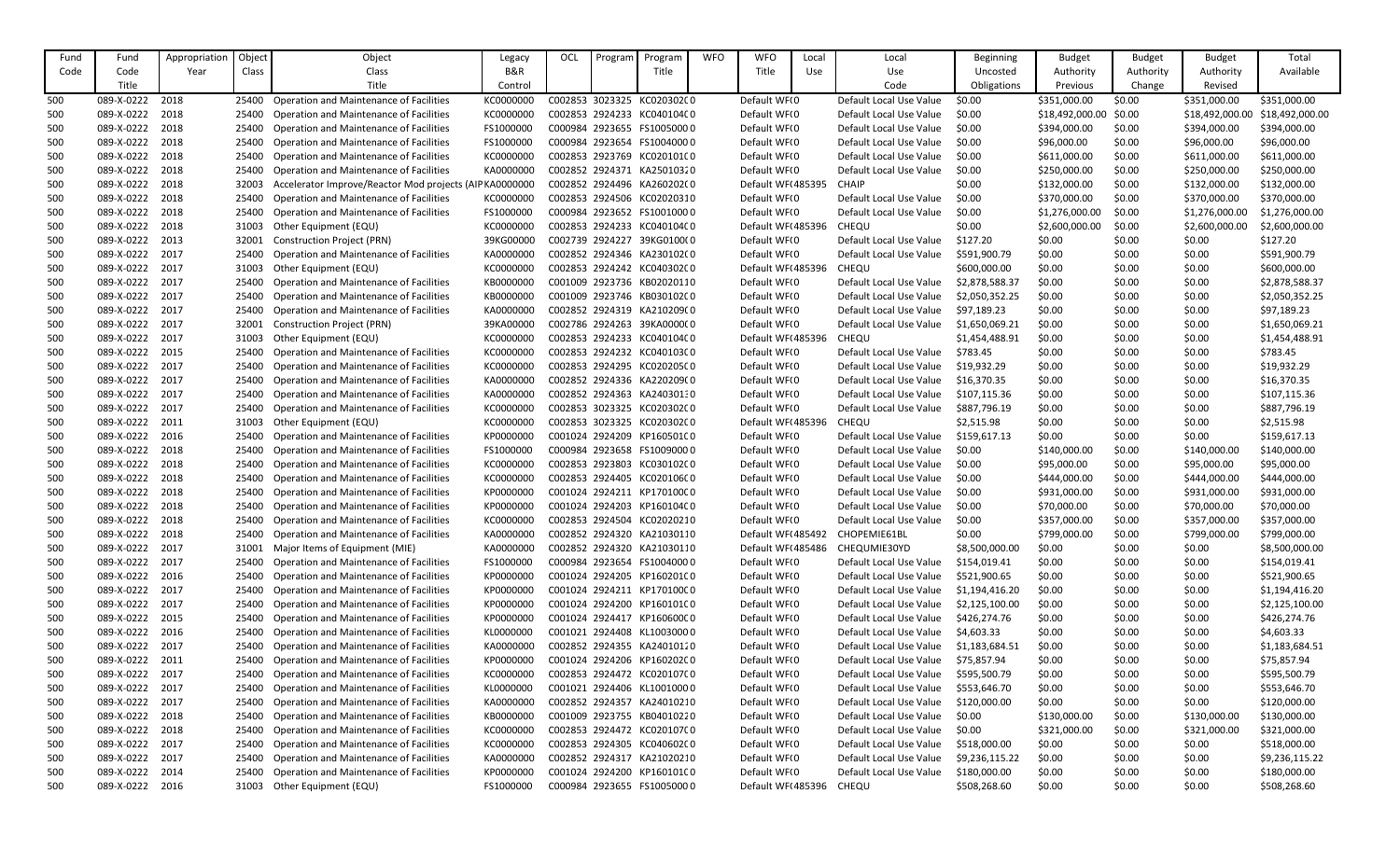| Fund | Fund       | Appropriation | Object | Object                                                  | Legacy         | OCL | Program | Program                          | <b>WFO</b> | <b>WFO</b>              | Local | Local                   | <b>Beginning</b> | <b>Budget</b>   | <b>Budget</b> | <b>Budget</b>   | Total           |
|------|------------|---------------|--------|---------------------------------------------------------|----------------|-----|---------|----------------------------------|------------|-------------------------|-------|-------------------------|------------------|-----------------|---------------|-----------------|-----------------|
| Code | Code       | Year          | Class  | Class                                                   | <b>B&amp;R</b> |     |         | Title                            |            | Title                   | Use   | Use                     | Uncosted         | Authority       | Authority     | Authority       | Available       |
|      | Title      |               |        | Title                                                   | Control        |     |         |                                  |            |                         |       | Code                    | Obligations      | Previous        | Change        | Revised         |                 |
| 500  | 089-X-0222 | 2017          | 32003  | Accelerator Improve/Reactor Mod projects (AIP KA000000  |                |     |         | C002852 2924382 KA260201(0       |            | Default WF(485395 CHAIP |       |                         | \$892,530.03     | \$0.00          | \$0.00        | \$0.00          | \$892,530.03    |
| 500  | 089-X-0222 | 2016          | 31003  | Other Equipment (EQU)                                   | KB000000C      |     |         | C001009 2923737 KB02020120       |            | Default WF(485396       |       | CHEQU                   | \$494,483.56     | \$0.00          | \$0.00        | \$0.00          | \$494,483.56    |
| 500  | 089-X-0222 | 2017          | 25400  | Operation and Maintenance of Facilities                 | KC000000C      |     |         | C002853 2924299 KC03040200       |            | Default WF(0            |       | Default Local Use Value | \$1,286,114.39   | \$0.00          | \$0.00        | \$0.00          | \$1,286,114.39  |
| 500  | 089-X-0222 | 2017          | 31003  | Other Equipment (EQU)                                   | KB000000C      |     |         | C001009 2923736 KB02020110       |            | Default WF(485396       |       | <b>CHEQU</b>            | \$1,094,000.00   | \$0.00          | \$0.00        | \$0.00          | \$1,094,000.00  |
| 500  | 089-X-0222 | 2017          | 25400  | Operation and Maintenance of Facilities                 | KC000000C      |     |         | C002853 2924233 KC040104C0       |            | Default WF(0            |       | Default Local Use Value | \$27,412,536.40  | \$0.00          | \$0.00        | \$0.00          | \$27,412,536.40 |
| 500  | 089-X-0222 | 2017          | 25400  | <b>Operation and Maintenance of Facilities</b>          | KC0000000      |     |         | C002853 2924300 KC03040300       |            | Default WF(0            |       | Default Local Use Value | \$2,845,516.62   | \$0.00          | \$0.00        | \$0.00          | \$2,845,516.62  |
| 500  | 089-X-0222 | 2017          | 25400  | <b>Operation and Maintenance of Facilities</b>          | KB000000C      |     |         | C001009 2923721 KB01010220       |            | Default WF(0            |       | Default Local Use Value | \$348,402.54     | \$0.00          | \$0.00        | \$0.00          | \$348,402.54    |
| 500  | 089-X-0222 | 2017          | 25400  | <b>Operation and Maintenance of Facilities</b>          | KP000000C      |     |         | C001024 2924209 KP160501C0       |            | Default WF(0            |       | Default Local Use Value | \$2,440,282.49   | \$0.00          | \$0.00        | \$0.00          | \$2,440,282.49  |
| 500  | 089-X-0222 | 2017          | 32001  | <b>Construction Project (PRN)</b>                       | 39KG01000      |     |         | C003087 2924481 39KG0100(0       |            | Default WF(0            |       | Default Local Use Value | \$1,772,460.86   | \$0.00          | \$0.00        | \$0.00          | \$1,772,460.86  |
| 500  | 089-X-0222 | 2015          | 25400  | Operation and Maintenance of Facilities                 | KA0000000      |     |         | C002852 2924342 KA22030120       |            | Default WF(0            |       | Default Local Use Value | \$219.26         | \$0.00          | \$0.00        | \$0.00          | \$219.26        |
| 500  | 089-X-0222 | 2016          | 25400  | <b>Operation and Maintenance of Facilities</b>          | KA0000000      |     |         | C002852 2924369 KA25010220       |            | Default WF(0            |       | Default Local Use Value | \$490,519.01     | \$0.00          | \$0.00        | \$0.00          | \$490,519.01    |
| 500  | 089-X-0222 | 2017          | 31003  | Other Equipment (EQU)                                   | KB000000C      |     |         | C001009 2923737 KB02020120       |            | Default WF(485396       |       | <b>CHEQU</b>            | \$2,650,000.00   | \$0.00          | \$0.00        | \$0.00          | \$2,650,000.00  |
| 500  | 089-X-0222 | 2017          | 25400  | <b>Operation and Maintenance of Facilities</b>          | KB000000C      |     |         | C001009 2923737 KB02020120       |            | Default WF(0            |       | Default Local Use Value | \$8,542,881.26   | \$0.00          | \$0.00        | \$0.00          | \$8,542,881.26  |
| 500  | 089-X-0222 | 2017          | 25400  | Operation and Maintenance of Facilities                 | KA0000000      |     |         | C002852 2924320 KA21030110       |            | Default WF(485493       |       | CHOPEMIE61BM            | \$1,149,482.75   | \$0.00          | \$0.00        | \$0.00          | \$1,149,482.75  |
| 500  | 089-X-0222 | 2005          | 25400  | <b>Operation and Maintenance of Facilities</b>          | KA0000000      |     |         | C002852 2923680 KA11028110       |            | Default WF(0            |       | Default Local Use Value | \$437,633.18     | \$0.00          | \$0.00        | \$0.00          | \$437,633.18    |
| 500  | 089-X-0222 | 2016          | 31003  | Other Equipment (EQU)                                   | KC000000C      |     |         | C002853 2924242 KC040302C0       |            | Default WF(485396       |       | CHEQU                   | \$410,798.13     | \$0.00          | \$0.00        | \$0.00          | \$410,798.13    |
| 500  | 089-X-0222 | 2018          | 25400  | Operation and Maintenance of Facilities                 | FS1000000      |     |         | C000984 2923653 FS10020000       |            | Default WF(0            |       | Default Local Use Value | \$0.00           | \$168,000.00    | \$0.00        | \$168,000.00    | \$168,000.00    |
| 500  | 089-X-0222 | 2018          | 32003  | Accelerator Improve/Reactor Mod projects (AIP KB0000000 |                |     |         | C001009 2923736 KB02020110       |            | Default WF(485395       |       | <b>CHAIP</b>            | \$0.00           | \$450,000.00    | \$0.00        | \$450,000.00    | \$450,000.00    |
| 500  | 089-X-0222 | 2018          | 25400  | <b>Operation and Maintenance of Facilities</b>          | KB000000C      |     |         | C001009 2923737 KB02020120       |            | Default WF(0            |       | Default Local Use Value | \$0.00           | \$6,880,000.00  | \$0.00        | \$6,880,000.00  | \$6,880,000.00  |
| 500  | 089-X-0222 | 2018          | 25400  | Operation and Maintenance of Facilities                 | KC000000C      |     |         | C002853 2924299 KC03040200       |            | Default WF(0            |       | Default Local Use Value | \$0.00           | \$558,000.00    | \$0.00        | \$558,000.00    | \$558,000.00    |
| 500  | 089-X-0222 | 2017          | 25400  | <b>Operation and Maintenance of Facilities</b>          | KC000000C      |     |         | C002853 2923809 KC03020300       |            | Default WF(0            |       | Default Local Use Value | \$89,285.79      | \$0.00          | \$0.00        | \$0.00          | \$89,285.79     |
| 500  | 089-X-0222 | 2017          | 25400  | <b>Operation and Maintenance of Facilities</b>          | KA0000000      |     |         | C002852 2924369 KA25010220       |            | Default WF(0            |       | Default Local Use Value | \$250,000.00     | \$0.00          | \$0.00        | \$0.00          | \$250,000.00    |
| 500  | 089-X-0222 | 2017          | 25400  | <b>Operation and Maintenance of Facilities</b>          | KC000000C      |     |         | C002853 2923775 KC020203C0       |            | Default WF(0            |       | Default Local Use Value | \$183,023.62     | \$0.00          | \$0.00        | \$0.00          | \$183,023.62    |
| 500  | 089-X-0222 | 2017          | 25400  | <b>Operation and Maintenance of Facilities</b>          | KC000000C      |     |         | C002853 2923803 KC030102C0       |            | Default WF(0            |       | Default Local Use Value | \$625,908.28     | \$0.00          | \$0.00        | \$0.00          | \$625,908.28    |
| 500  | 089-X-0222 | 2017          | 25400  | Operation and Maintenance of Facilities                 | KP0000000      |     |         | C001024 2924216 KP170302C0       |            | Default WF(0            |       | Default Local Use Value | \$358,481.36     | \$0.00          | \$0.00        | \$0.00          | \$358,481.36    |
| 500  | 089-X-0222 | 2017          | 25400  | <b>Operation and Maintenance of Facilities</b>          | KC000000C      |     |         | C002853 2924460 KC030105C0       |            | Default WF(0            |       | Default Local Use Value | \$379,501.80     | \$0.00          | \$0.00        | \$0.00          | \$379,501.80    |
| 500  | 089-X-0222 | 2017          | 25400  | <b>Operation and Maintenance of Facilities</b>          | FS1000000      |     |         | C000984 2923657 FS10070000       |            | Default WF(0            |       | Default Local Use Value | \$466,015.26     | \$0.00          | \$0.00        | \$0.00          | \$466,015.26    |
| 500  | 089-X-0222 | 2017          | 25400  | <b>Operation and Maintenance of Facilities</b>          | KB0000000      |     |         | C001009 2923733 KB02010210       |            | Default WF(0            |       | Default Local Use Value | \$1,821,032.34   | \$0.00          | \$0.00        | \$0.00          | \$1,821,032.34  |
| 500  | 089-X-0222 | 2017          | 25400  | Operation and Maintenance of Facilities                 | KA0000000      |     |         | C002852 2924368 KA25010210       |            | Default WF(0            |       | Default Local Use Value | \$1,191,242.15   | \$0.00          | \$0.00        | \$0.00          | \$1,191,242.15  |
| 500  | 089-X-0222 | 2017          | 25400  | <b>Operation and Maintenance of Facilities</b>          | KL0000000      |     |         | C001021 2924414 KL15000000       |            | Default WF(0            |       | Default Local Use Value | \$76,950.00      | \$0.00          | \$0.00        | \$0.00          | \$76,950.00     |
| 500  | 089-X-0222 | 2017          | 25400  | <b>Operation and Maintenance of Facilities</b>          | KC000000C      |     |         | C002853 2924421 KC040603C0       |            | Default WF(0            |       | Default Local Use Value | \$1,650,263.63   | \$0.00          | \$0.00        | \$0.00          | \$1,650,263.63  |
| 500  | 089-X-0222 | 2017          | 25400  | <b>Operation and Maintenance of Facilities</b>          | KC000000C      |     |         | C002853 2924447 KC021301C0       |            | Default WF(0            |       | Default Local Use Value | \$2,875,000.00   | \$0.00          | \$0.00        | \$0.00          | \$2,875,000.00  |
| 500  | 089-X-0222 | 2017          | 25400  | <b>Operation and Maintenance of Facilities</b>          | KJ0000000      |     |         | C001018 2924474 KJ0402010 0      |            | Default WF(0            |       | Default Local Use Value | \$450,000.00     | \$0.00          | \$0.00        | \$0.00          | \$450,000.00    |
| 500  | 089-X-0222 | 2017          | 25400  | <b>Operation and Maintenance of Facilities</b>          | KJ0000000      |     |         | C001018 2924137 KJ0404000 0      |            | Default WF(0            |       | Default Local Use Value | \$730,000.00     | \$0.00          | \$0.00        | \$0.00          | \$730,000.00    |
| 500  | 089-X-0222 | 2017          | 25400  | Operation and Maintenance of Facilities                 | KL0000000      |     |         | C001021 2924407 KL10020000       |            | Default WF(0            |       | Default Local Use Value | \$95,172.95      | \$0.00          | \$0.00        | \$0.00          | \$95,172.95     |
| 500  | 089-X-0222 | 2018          | 25400  | Operation and Maintenance of Facilities                 | KB0000000      |     |         | C001009 2923746 KB030102C0       |            | Default WF(0            |       | Default Local Use Value | \$0.00           | \$550,000.00    | \$0.00        | \$550,000.00    | \$550,000.00    |
| 500  | 089-X-0222 | 2018          | 25400  | <b>Operation and Maintenance of Facilities</b>          | KC0000000      |     |         | C002853 2924460 KC030105C0       |            | Default WF(0            |       | Default Local Use Value | \$0.00           | \$76,000.00     | \$0.00        | \$76,000.00     | \$76,000.00     |
| 500  | 089-X-0222 | 2018          | 25400  | Operation and Maintenance of Facilities                 | KB0000000      |     |         | C001009 2923736 KB02020110       |            | Default WF(0            |       | Default Local Use Value | \$0.00           | \$25,360,000.00 | \$0.00        | \$25,360,000.00 | \$25,360,000.00 |
| 500  | 089-X-0222 | 2018          | 25400  | Operation and Maintenance of Facilities                 | KP0000000      |     |         | C001024 2924209 KP160501C0       |            | Default WF(0            |       | Default Local Use Value | \$0.00           | \$473,000.00    | \$0.00        | \$473,000.00    | \$473,000.00    |
| 500  | 089-X-0222 | 2018          | 25400  | Operation and Maintenance of Facilities                 | KP0000000      |     |         | C001024 2924462 KP170304C0       |            | Default WF(0            |       | Default Local Use Value | \$0.00           | \$57,000.00     | \$0.00        | \$57,000.00     | \$57,000.00     |
| 510  | 089-X-0222 | 2017          | 25400  | Operation and Maintenance of Facilities                 | 456100000      |     |         | C003005 6600199 4561650214861036 |            | CHAGR84060              |       | Default Local Use Value | \$10,223.77      | \$0.00          | \$0.00        | \$0.00          | \$10,223.77     |
| 510  | 089-X-0222 | 2017          | 25400  | Operation and Maintenance of Facilities                 | 456100000      |     |         | C003005 6600199 4561650214861004 |            | CHAGR84180              |       | Default Local Use Value | \$14,968.90      | \$0.00          | \$0.00        | \$0.00          | \$14,968.90     |
| 510  | 089-X-0222 | 2018          | 25400  | Operation and Maintenance of Facilities                 | 456100000      |     |         | C003005 6600199 4561650214861014 |            | CHAGR84070              |       | Default Local Use Value | \$0.00           | \$51,159.85     | \$0.00        | \$51,159.85     | \$51,159.85     |
| 510  | 089-X-0222 | 2017          | 25400  | Operation and Maintenance of Facilities                 | 456100000      |     |         | C003005 6600199 4561650214860934 |            | CHAGR87390              |       | Default Local Use Value | \$5,519.07       | \$0.00          | \$0.00        | \$0.00          | \$5,519.07      |
| 510  | 089-X-0222 | 2017          | 25400  | Operation and Maintenance of Facilities                 | 456100000      |     |         | C003005 6600199 4561650214860747 |            | CHAGR871(0              |       | Default Local Use Value | \$94,245.21      | \$0.00          | \$0.00        | \$0.00          | \$94,245.21     |
| 510  | 089-X-0222 | 2017          | 25400  | <b>Operation and Maintenance of Facilities</b>          | 456100000      |     |         | C003005 6600199 4561650214861014 |            | CHAGR84070              |       | Default Local Use Value | \$23,840.15      | \$0.00          | \$0.00        | \$0.00          | \$23,840.15     |
| 510  | 089-X-0222 | 2018          | 25400  | Operation and Maintenance of Facilities                 | 456100000      |     |         | C003005 6600199 4561650214861004 |            | CHAGR84180              |       | Default Local Use Value | \$0.00           | \$0.00          | \$44,930.10   | \$44,930.10     | \$44,930.10     |
| 511  | 089-X-0222 | 2014          | 25400  | Operation and Maintenance of Facilities                 | 456100000      |     |         | C003005 6600146 4561600314860871 |            | CHAGR87260              |       | Default Local Use Value | \$209,237.49     | \$0.00          | \$0.00        | \$0.00          | \$209,237.49    |
| 511  | 089-X-0222 | 2017          | 25400  | <b>Operation and Maintenance of Facilities</b>          | 456100000      |     |         | C003005 6600146 4561600314861042 |            | CHAGR84080              |       | Default Local Use Value | \$17.49          | $-517.49$       | \$0.00        | $-517.49$       | \$0.00          |
| 511  | 089-X-0222 | 2017          | 25400  | <b>Operation and Maintenance of Facilities</b>          | 456100000      |     |         | C003005 6600146 4561600314861043 |            | CHAGR841(0              |       | Default Local Use Value | \$110,437.28     | \$0.00          | \$0.00        | \$0.00          | \$110,437.28    |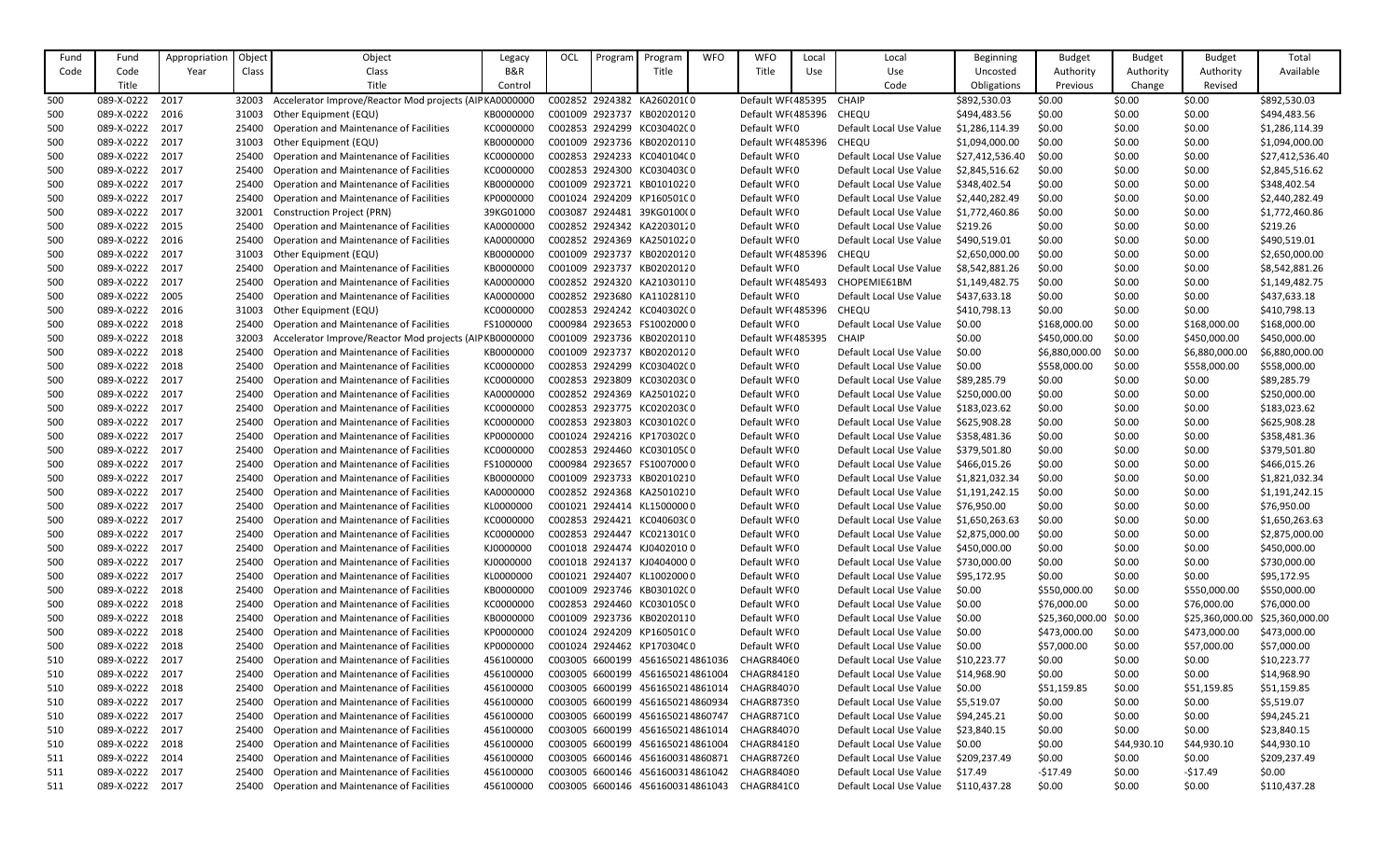| Fund | Fund       | Appropriation | Object | Object                                                                                           | Legacy         | OCL | Program | Program                          | <b>WFO</b> | <b>WFO</b>                                  | Local | Local                   | <b>Beginning</b> | <b>Budget</b> | <b>Budget</b>  | Budget         | Total          |
|------|------------|---------------|--------|--------------------------------------------------------------------------------------------------|----------------|-----|---------|----------------------------------|------------|---------------------------------------------|-------|-------------------------|------------------|---------------|----------------|----------------|----------------|
| Code | Code       | Year          | Class  | Class                                                                                            | <b>B&amp;R</b> |     |         | Title                            |            | Title                                       | Use   | Use                     | Uncosted         | Authority     | Authority      | Authority      | Available      |
|      | Title      |               |        | Title                                                                                            | Control        |     |         |                                  |            |                                             |       | Code                    | Obligations      | Previous      | Change         | Revised        |                |
| -511 | 089-X-0222 | 2017          | 25400  | <b>Operation and Maintenance of Facilities</b>                                                   | 456100000      |     |         | C003005 6600146 4561600314861026 |            | CHAGR84090                                  |       | Default Local Use Value | \$2,069.60       | \$0.00        | \$0.00         | \$0.00         | \$2,069.60     |
| -511 | 089-X-0222 | 2017          | 25400  | <b>Operation and Maintenance of Facilities</b>                                                   | 456100000      |     |         | C003005 6600146 4561600314861044 |            | CHAGR841(0                                  |       | Default Local Use Value | \$0.03           | \$0.00        | \$0.00         | \$0.00         | \$0.03         |
| 511  | 089-X-0222 | 2016          | 25400  | <b>Operation and Maintenance of Facilities</b>                                                   | 456100000      |     |         | C003005 6600146 4561600314860871 |            | CHAGR87260                                  |       | Default Local Use Value | \$13,578.50      | \$0.00        | \$0.00         | \$0.00         | \$13,578.50    |
| -511 | 089-X-0222 | 2017          | 25400  | <b>Operation and Maintenance of Facilities</b>                                                   | 456100000      |     |         | C003005 6600146 4561600314861047 |            | CHAGR841(0                                  |       | Default Local Use Value | \$552.18         | \$0.00        | \$0.00         | \$0.00         | \$552.18       |
| -511 | 089-X-0222 | 2014          | 25400  | <b>Operation and Maintenance of Facilities</b>                                                   | 456100000      |     |         |                                  |            | C003005 6600146 4561600314860840 CHAGR87240 |       | Default Local Use Value | \$0.96           | \$0.00        | \$0.00         | \$0.00         | \$0.96         |
| 511  | 089-X-0222 | 2018          | 25400  | <b>Operation and Maintenance of Facilities</b>                                                   | 456100000      |     |         |                                  |            | C003005 6600146 4561600314861046 CHAGR841(0 |       | Default Local Use Value | \$0.00           | \$33,750.00   | \$0.00         | \$33,750.00    | \$33,750.00    |
| 511  | 089-X-0222 | 2017          | 25400  | <b>Operation and Maintenance of Facilities</b>                                                   | 456100000      |     |         |                                  |            | C003005 6600146 4561600314861045 CHAGR84090 |       | Default Local Use Value | \$1,270.32       | \$0.00        | \$0.00         | \$0.00         | \$1,270.32     |
| -511 | 089-X-0222 | 2016          | 25400  | <b>Operation and Maintenance of Facilities</b>                                                   | 456100000      |     |         | C003005 6600146 4561600314860686 |            | CHAGR87870                                  |       | Default Local Use Value | \$19,755.50      | \$0.00        | \$0.00         | \$0.00         | \$19,755.50    |
| -511 | 089-X-0222 | 2017          | 25400  | <b>Operation and Maintenance of Facilities</b>                                                   | 456100000      |     |         |                                  |            | C003005 6600146 4561600314861046 CHAGR841(0 |       | Default Local Use Value | \$11,250.00      | \$0.00        | \$0.00         | \$0.00         | \$11,250.00    |
| 511  | 089-X-0222 | 2017          | 25400  | <b>Operation and Maintenance of Facilities</b>                                                   | 456100000      |     |         |                                  |            | C003005 6600146 4561600314861052 CHAGR84180 |       | Default Local Use Value | \$2,999,587.54   | \$0.00        | \$0.00         | \$0.00         | \$2,999,587.54 |
| 511  | 089-X-0222 | 2017          | 25400  | <b>Operation and Maintenance of Facilities</b>                                                   | 456100000      |     |         | C003005 6600147 4561600324860874 |            | CHAGR87280                                  |       | Default Local Use Value | \$38,881.13      | \$0.00        | \$0.00         | \$0.00         | \$38,881.13    |
| -511 | 089-X-0222 | 2017          | 25400  | <b>Operation and Maintenance of Facilities</b>                                                   | 456100000      |     |         | C003005 6600147 4561600324860984 |            | CHAGR84050                                  |       | Default Local Use Value | \$828.80         | \$0.00        | \$0.00         | \$0.00         | \$828.80       |
| -511 | 089-X-0222 | 2017          | 25400  | <b>Operation and Maintenance of Facilities</b>                                                   | 456100000      |     |         |                                  |            | C003005 6600146 4561600314861009 CHAGR84180 |       | Default Local Use Value | \$7,036.36       | \$0.00        | \$0.00         | \$0.00         | \$7,036.36     |
| 511  | 089-X-0222 | 2017          | 25400  | <b>Operation and Maintenance of Facilities</b>                                                   | 456100000      |     |         | C003005 6600146 4561600314861022 |            | CHAGR84110                                  |       | Default Local Use Value | \$2,641,348.88   | \$0.00        | \$0.00         | \$0.00         | \$2,641,348.88 |
|      | 089-X-0222 | 2018          |        |                                                                                                  | 456100000      |     |         |                                  |            | C003005 6600146 4561600314861072 CHAGR84230 |       | Default Local Use Value |                  | \$0.00        | \$5,000.00     | \$5,000.00     | \$5,000.00     |
| 511  | 089-X-0222 | 2015          | 25400  | <b>Operation and Maintenance of Facilities</b><br><b>Operation and Maintenance of Facilities</b> |                |     |         |                                  |            |                                             |       |                         | \$0.00           |               |                |                |                |
| -511 |            |               | 25400  |                                                                                                  | 456100000      |     |         | C003005 6600146 4561600314860880 |            | CHAGR87270                                  |       | Default Local Use Value | \$8,195.24       | \$0.00        | \$0.00         | \$0.00         | \$8,195.24     |
| 511  | 089-X-0222 | 2017          | 25400  | <b>Operation and Maintenance of Facilities</b>                                                   | 456100000      |     |         | C003005 6600146 4561600314861053 |            | CHAGR842(0                                  |       | Default Local Use Value | \$25,000.00      | \$0.00        | \$0.00         | \$0.00         | \$25,000.00    |
| -511 | 089-X-0222 | 2017          | 25400  | <b>Operation and Maintenance of Facilities</b>                                                   | 456100000      |     |         | C003005 6600146 4561600314861020 |            | CHAGR84070                                  |       | Default Local Use Value | \$34,126.87      | \$0.00        | \$0.00         | \$0.00         | \$34,126.87    |
| -511 | 089-X-0222 | 2017          | 25400  | <b>Operation and Maintenance of Facilities</b>                                                   | 456100000      |     |         |                                  |            | C003005 6600146 4561600314860946 CHAGR87350 |       | Default Local Use Value | \$75,847.99      | \$0.00        | \$0.00         | \$0.00         | \$75,847.99    |
| -511 | 089-X-0222 | 2017          | 25400  | <b>Operation and Maintenance of Facilities</b>                                                   | 456100000      |     |         | C003005 6600147 4561600324860800 |            | CHAGR87190                                  |       | Default Local Use Value | \$683.29         | \$0.00        | \$0.00         | \$0.00         | \$683.29       |
| -511 | 089-X-0222 | 2018          | 25400  | <b>Operation and Maintenance of Facilities</b>                                                   | 456100000      |     |         | C003005 6600146 4561600314861058 |            | CHAGR843(0                                  |       | Default Local Use Value | \$0.00           | \$45,000.00   | \$0.00         | \$45,000.00    | \$45,000.00    |
| -511 | 089-X-0222 | 2018          | 25400  | <b>Operation and Maintenance of Facilities</b>                                                   | 456100000      |     |         | C003005 6600146 4561600314861063 |            | CHAGR84220                                  |       | Default Local Use Value | \$0.00           | \$0.00        | \$22,087.46    | \$22,087.46    | \$22,087.46    |
| -511 | 089-X-0222 | 2017          | 25400  | <b>Operation and Maintenance of Facilities</b>                                                   | 456100000      |     |         | C003005 6600147 4561600324861015 |            | CHAGR84090                                  |       | Default Local Use Value | \$1,726,233.20   | \$0.00        | \$0.00         | \$0.00         | \$1,726,233.20 |
| -511 | 089-X-0222 | 2017          | 25400  | <b>Operation and Maintenance of Facilities</b>                                                   | 456100000      |     |         |                                  |            | C003005 6600146 4561600314860969 CHAGR87360 |       | Default Local Use Value | \$47,519.68      | \$0.00        | \$0.00         | \$0.00         | \$47,519.68    |
| 511  | 089-X-0222 | 2017          | 25400  | <b>Operation and Maintenance of Facilities</b>                                                   | 456100000      |     |         | C003005 6600146 4561600314861028 |            | CHAGR841(0                                  |       | Default Local Use Value | \$336.15         | \$0.00        | $-5336.15$     | $-5336.15$     | \$0.00         |
| 511  | 089-X-0222 | 2017          | 25400  | <b>Operation and Maintenance of Facilities</b>                                                   | 456100000      |     |         | C003005 6600147 4561600324801577 |            | CH AGR8780                                  |       | Default Local Use Value | \$54,993.37      | \$0.00        | \$0.00         | \$0.00         | \$54,993.37    |
| -511 | 089-X-0222 | 2016          | 25400  | <b>Operation and Maintenance of Facilities</b>                                                   | 456100000      |     |         | C003005 6600146 4561600314860931 |            | CHAGR87290                                  |       | Default Local Use Value | \$5,157.98       | \$0.00        | \$0.00         | \$0.00         | \$5,157.98     |
| -511 | 089-X-0222 | 2017          |        | 25400 Operation and Maintenance of Facilities                                                    | 456100000      |     |         |                                  |            | C003005 6600146 4561600314860748 CHAGR871(0 |       | Default Local Use Value | \$658.25         | \$0.00        | \$0.00         | \$0.00         | \$658.25       |
| 511  | 089-X-0222 | 2018          |        | Operation and Maintenance of Facilities                                                          | 456100000      |     |         | C003005 6600146 4561600314861021 |            | CHAGR84070                                  |       | Default Local Use Value | \$0.00           | \$348.18      | \$3,328.46     | \$3,676.64     | \$3,676.64     |
| 511  | 089-X-0222 | 2018          | 25400  | <b>Operation and Maintenance of Facilities</b>                                                   | 456100000      |     |         | C003005 6600146 4561600314860977 |            | CHAGR87380                                  |       | Default Local Use Value | \$0.00           | \$0.00        | \$48,543.69    | \$48,543.69    | \$48,543.69    |
| -511 | 089-X-0222 | 2018          | 25400  | <b>Operation and Maintenance of Facilities</b>                                                   | 456100000      |     |         | C003005 6600146 4561600314861030 |            | CHAGR84080                                  |       | Default Local Use Value | \$0.00           | \$0.00        | \$22,455.01    | \$22,455.01    | \$22,455.01    |
| 511  | 089-X-0222 | 2017          | 25400  | <b>Operation and Maintenance of Facilities</b>                                                   | 456100000      |     |         |                                  |            | C003005 6600147 4561600324860975 CHAGR87380 |       | Default Local Use Value | \$5,204.80       | \$0.00        | \$0.00         | \$0.00         | \$5,204.80     |
| 511  | 089-X-0222 | 2017          | 25400  | Operation and Maintenance of Facilities                                                          | 456100000      |     |         |                                  |            | C003005 6600146 4561600314860928 CHAGR87370 |       | Default Local Use Value | \$95,137.44      | \$0.00        | \$0.00         | \$0.00         | \$95,137.44    |
| 511  | 089-X-0222 | 2017          | 25400  | <b>Operation and Maintenance of Facilities</b>                                                   | 456100000      |     |         |                                  |            | C003005 6600146 4561600314860936 CHAGR87290 |       | Default Local Use Value | \$8,423.32       | \$0.00        | \$0.00         | \$0.00         | \$8,423.32     |
| 511  | 089-X-0222 | 2017          | 25400  | <b>Operation and Maintenance of Facilities</b>                                                   | 456100000      |     |         |                                  |            | C003005 6600146 4561600314860977 CHAGR87380 |       | Default Local Use Value | \$5,748.27       | \$0.00        | \$0.00         | \$0.00         | \$5,748.27     |
| 511  | 089-X-0222 | 2016          | 25400  | <b>Operation and Maintenance of Facilities</b>                                                   | 456100000      |     |         | C003005 6600146 4561600314860831 |            | CHAGR87240                                  |       | Default Local Use Value | \$4,332.74       | \$0.00        | \$0.00         | \$0.00         | \$4,332.74     |
| 511  | 089-X-0222 | 2017          | 25400  | <b>Operation and Maintenance of Facilities</b>                                                   | 456100000      |     |         |                                  |            | C003005 6600146 4561600314860982 CHAGR84050 |       | Default Local Use Value | \$36,317.18      | \$0.00        | \$0.00         | \$0.00         | \$36,317.18    |
| 511  | 089-X-0222 | 2017          | 25400  | <b>Operation and Maintenance of Facilities</b>                                                   | 456100000      |     |         |                                  |            | C003005 6600147 4561600324861040 CHAGR841(0 |       | Default Local Use Value | \$22,694.53      | $-521,844.66$ | \$0.00         | -\$21,844.66   | \$849.87       |
| -511 | 089-X-0222 | 2016          | 25400  | <b>Operation and Maintenance of Facilities</b>                                                   | 456100000      |     |         | C003005 6600146 4561600314860880 |            | CHAGR87270                                  |       | Default Local Use Value | \$3,397.00       | \$0.00        | \$0.00         | \$0.00         | \$3,397.00     |
| 511  | 089-X-0222 | 2018          | 25400  | <b>Operation and Maintenance of Facilities</b>                                                   | 456100000      |     |         | C003005 6600146 4561600314861033 |            | CHAGR84080                                  |       | Default Local Use Value | \$0.00           | \$27,000.00   | \$27,037.59    | \$54,037.59    | \$54,037.59    |
| 511  | 089-X-0222 | 2018          | 25400  | <b>Operation and Maintenance of Facilities</b>                                                   | 456100000      |     |         | C003005 6600146 4561600314861020 |            | CHAGR84070                                  |       | Default Local Use Value | \$0.00           | \$55,873.13   | \$8,251.46     | \$64,124.59    | \$64,124.59    |
| -511 | 089-X-0222 | 2018          | 25400  | Operation and Maintenance of Facilities                                                          | 456100000      |     |         |                                  |            | C003005 6600146 4561600314861022 CHAGR84110 |       | Default Local Use Value | \$0.00           | \$0.00        | \$1,358,651.12 | \$1,358,651.12 | \$1,358,651.12 |
| -511 | 089-X-0222 | 2018          | 25400  | <b>Operation and Maintenance of Facilities</b>                                                   | 456100000      |     |         |                                  |            | C003005 6600146 4561600314861068 CHAGR84230 |       | Default Local Use Value | \$0.00           | \$0.00        | \$5,521.86     | \$5,521.86     | \$5,521.86     |
| 511  | 089-X-0222 | 2018          | 25400  | Operation and Maintenance of Facilities                                                          | 456100000      |     |         |                                  |            | C003005 6600147 4561600324861061 CHAGR84220 |       | Default Local Use Value | \$0.00           | \$0.00        | \$33,131.18    | \$33,131.18    | \$33,131.18    |
| 511  | 089-X-0222 | 2017          | 25400  | <b>Operation and Maintenance of Facilities</b>                                                   | 456100000      |     |         | C003005 6600146 4561600314861027 |            | CHAGR84070                                  |       | Default Local Use Value | \$22,087.45      | \$0.00        | \$0.00         | \$0.00         | \$22,087.45    |
| 511  | 089-X-0222 | 2017          | 25400  | <b>Operation and Maintenance of Facilities</b>                                                   | 456100000      |     |         | C003005 6600146 4561600314861017 |            | CHAGR84110                                  |       | Default Local Use Value | \$3,315.04       | \$0.00        | \$0.00         | \$0.00         | \$3,315.04     |
| 511  | 089-X-0222 | 2017          | 25400  | <b>Operation and Maintenance of Facilities</b>                                                   | 456100000      |     |         |                                  |            | C003005 6600146 4561600314860989 CHAGR84050 |       | Default Local Use Value | \$1,582.55       | \$0.00        | \$0.00         | \$0.00         | \$1,582.55     |
| 511  | 089-X-0222 | 2017          | 25400  | <b>Operation and Maintenance of Facilities</b>                                                   | 456100000      |     |         |                                  |            | C003005 6600146 4561600314860949 CHAGR87350 |       | Default Local Use Value | \$10,245.93      | \$0.00        | \$0.00         | \$0.00         | \$10,245.93    |
| 511  | 089-X-0222 | 2017          | 25400  | <b>Operation and Maintenance of Facilities</b>                                                   | 456100000      |     |         |                                  |            | C003005 6600147 4561600324861032 CHAGR84160 |       | Default Local Use Value | \$25,541.67      | \$0.00        | \$0.00         | \$0.00         | \$25,541.67    |
| 511  | 089-X-0222 | 2017          | 25400  | <b>Operation and Maintenance of Facilities</b>                                                   | 456100000      |     |         |                                  |            | C003005 6600146 4561600314861033 CHAGR84080 |       | Default Local Use Value | \$2,962.41       | \$0.00        | \$0.00         | \$0.00         | \$2,962.41     |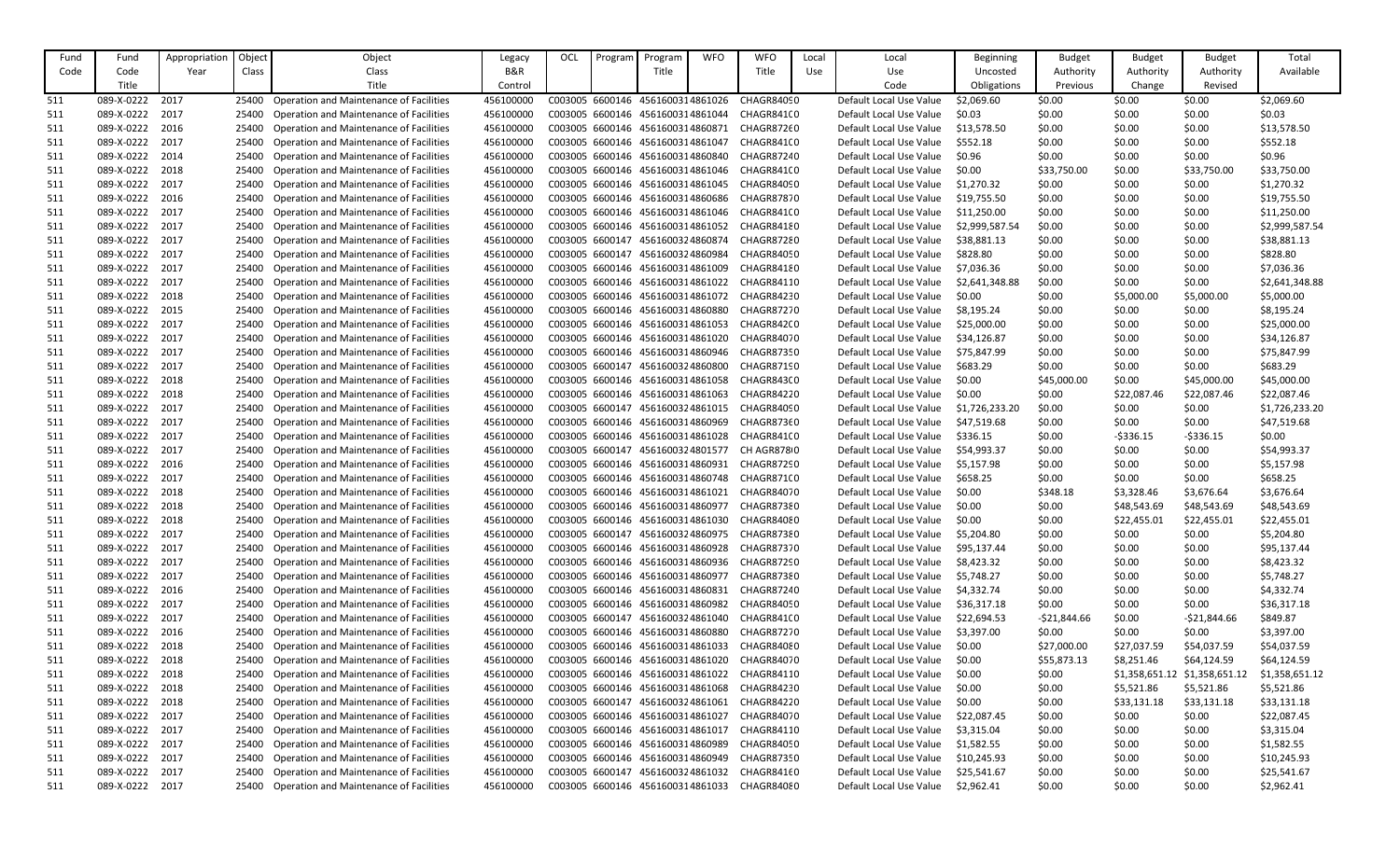| Fund | Fund              | Appropriation | Object | Object                                         | Legacy    | OCL             | Program | Program                          | <b>WFO</b> | <b>WFO</b>        | Local | Local                                | <b>Beginning</b> | <b>Budget</b> | <b>Budget</b> | <b>Budget</b> | Total        |
|------|-------------------|---------------|--------|------------------------------------------------|-----------|-----------------|---------|----------------------------------|------------|-------------------|-------|--------------------------------------|------------------|---------------|---------------|---------------|--------------|
| Code | Code              | Year          | Class  | Class                                          | B&R       |                 |         | Title                            |            | Title             | Use   | Use                                  | Uncosted         | Authority     | Authority     | Authority     | Available    |
|      | Title             |               |        | Title                                          | Control   |                 |         |                                  |            |                   |       | Code                                 | Obligations      | Previous      | Change        | Revised       |              |
| -511 | 089-X-0222        | 2018          | 25400  | <b>Operation and Maintenance of Facilities</b> | 456100000 |                 |         | C003005 6600146 4561600314861067 |            | CHAGR84230        |       | Default Local Use Value              | \$0.00           | \$0.00        | \$22,800.00   | \$22,800.00   | \$22,800.00  |
| -511 | 089-X-0222        | 2018          | 25400  | <b>Operation and Maintenance of Facilities</b> | 456100000 |                 |         | C003005 6600146 4561600314861071 |            | CHAGR84230        |       | Default Local Use Value              | \$0.00           | \$0.00        | \$15,000.00   | \$15,000.00   | \$15,000.00  |
| 511  | 089-X-0222        | 2017          | 25400  | Operation and Maintenance of Facilities        | 456100000 |                 |         | C003005 6600146 4561600314861050 |            | CHAGR841(0        |       | Default Local Use Value              | \$44,174.91      | \$0.00        | \$0.00        | \$0.00        | \$44,174.91  |
|      |                   |               |        |                                                |           |                 |         |                                  |            |                   |       |                                      |                  |               |               |               |              |
| 511  | 089-X-0222        | 2017          | 25400  | <b>Operation and Maintenance of Facilities</b> | 456100000 |                 |         | C003005 6600146 4561600314860986 |            | CHAGR84050        |       | Default Local Use Value              | \$288.29         | \$0.00        | \$0.00        | \$0.00        | \$288.29     |
| -511 | 089-X-0222        | 2017          | 25400  | Operation and Maintenance of Facilities        | 456100000 |                 |         | C003005 6600146 4561600314861056 |            | CHAGR84080        |       | Default Local Use Value              | \$29,126.21      | \$0.00        | \$0.00        | \$0.00        | \$29,126.21  |
| 511  | 089-X-0222        | 2017          | 25400  | <b>Operation and Maintenance of Facilities</b> | 456100000 |                 |         | C003005 6600147 4561600324861001 |            | CHAGR84160        |       | Default Local Use Value              | \$868.67         | $-5868.67$    | \$0.00        | $-5868.67$    | \$0.00       |
| 511  | 089-X-0222        | 2017          | 25400  | <b>Operation and Maintenance of Facilities</b> | 456100000 |                 |         | C003005 6600146 4561600314861034 |            | CHAGR84080        |       | Default Local Use Value              | \$0.10           | \$0.00        | \$0.00        | \$0.00        | \$0.10       |
| 511  | 089-X-0222        | 2018          | 25400  | <b>Operation and Maintenance of Facilities</b> | 456100000 |                 |         | C003005 6600146 4561600314861059 |            | CHAGR84220        |       | Default Local Use Value              | \$0.00           | \$6,000.00    | \$0.00        | \$6,000.00    | \$6,000.00   |
| -511 | 089-X-0222        | 2018          | 25400  | <b>Operation and Maintenance of Facilities</b> | 456100000 |                 |         | C003005 6600146 4561600314861023 |            | CHAGR84070        |       | Default Local Use Value              | \$0.00           | \$8,943.10    | \$10,307.59   | \$19,250.69   | \$19,250.69  |
| 511  | 089-X-0222        | 2018          | 25400  | Operation and Maintenance of Facilities        | 456100000 |                 |         | C003005 6600146 4561600314861066 |            | CHAGR84220        |       | Default Local Use Value              | \$0.00           | \$0.00        | \$99,393.55   | \$99,393.55   | \$99,393.55  |
| 511  | 089-X-0222        | 2018          | 25400  | <b>Operation and Maintenance of Facilities</b> | 456100000 |                 |         | C003005 6600146 4561600314861052 |            | CHAGR84180        |       | Default Local Use Value              | \$0.00           | \$0.00        | \$412.46      | \$412.46      | \$412.46     |
| -511 | 089-X-0222        | 2017          | 25400  | <b>Operation and Maintenance of Facilities</b> | 456100000 |                 |         | C003005 6600146 4561600314860971 |            | CHAGR87360        |       | Default Local Use Value              | \$51,738.93      | \$0.00        | \$0.00        | \$0.00        | \$51,738.93  |
| -511 | 089-X-0222        | 2017          | 25400  | <b>Operation and Maintenance of Facilities</b> | 456100000 |                 |         | C003005 6600147 4561600324860813 |            | CHAGR87210        |       | Default Local Use Value              | \$77,323.17      | \$0.00        | \$0.00        | \$0.00        | \$77,323.17  |
| 511  | 089-X-0222        | 2017          | 25400  | <b>Operation and Maintenance of Facilities</b> | 456100000 |                 |         | C003005 6600146 4561600314861030 |            | CHAGR84080        |       | Default Local Use Value              | \$1,696.16       | \$0.00        | \$0.00        | \$0.00        | \$1,696.16   |
| 511  | 089-X-0222        | 2017          | 25400  | <b>Operation and Maintenance of Facilities</b> | 456100000 |                 |         | C003005 6600146 4561600314861029 |            | CHAGR84080        |       | Default Local Use Value              | \$1,721.51       | \$0.00        | \$0.00        | \$0.00        | \$1,721.51   |
| -511 | 089-X-0222        | 2017          | 25400  | <b>Operation and Maintenance of Facilities</b> | 456100000 |                 |         | C003005 6600146 4561600314861031 |            | CHAGR84080        |       | Default Local Use Value              | \$20,000.00      | \$0.00        | \$0.00        | \$0.00        | \$20,000.00  |
| 511  | 089-X-0222        | 2017          | 25400  | <b>Operation and Maintenance of Facilities</b> | 456100000 |                 |         | C003005 6600147 4561600324860978 |            | CHAGR87380        |       | Default Local Use Value              | \$12,052.71      | \$0.00        | \$0.00        | \$0.00        | \$12,052.71  |
| -511 | 089-X-0222        | 2017          | 25400  | <b>Operation and Maintenance of Facilities</b> | 456100000 |                 |         | C003005 6600146 4561600314861021 |            | CHAGR84070        |       | Default Local Use Value              | \$11,323.36      | \$0.00        | \$0.00        | \$0.00        | \$11,323.36  |
| -511 | 089-X-0222        | 2017          | 25400  | <b>Operation and Maintenance of Facilities</b> | 456100000 |                 |         | C003005 6600146 4561600314861023 |            | CHAGR84070        |       | Default Local Use Value              | \$70,749.31      | \$0.00        | \$0.00        | \$0.00        | \$70,749.31  |
| -511 | 089-X-0222        | 2018          | 25400  | <b>Operation and Maintenance of Facilities</b> | 456100000 |                 |         | C003005 6600146 4561600314861056 |            | CHAGR84080        |       | Default Local Use Value              | \$0.00           | \$0.00        | \$80,097.09   | \$80,097.09   | \$80,097.09  |
| -511 | 089-X-0222        | 2018          | 25400  | Operation and Maintenance of Facilities        | 456100000 |                 |         | C003005 6600146 4561600314861060 |            | CHAGR84220        |       | Default Local Use Value              | \$0.00           | \$0.00        | \$66,262.39   | \$66,262.39   | \$66,262.39  |
| -511 | 089-X-0222        | 2018          | 25400  | Operation and Maintenance of Facilities        | 456100000 |                 |         | C003005 6600146 4561600314861062 |            | CHAGR84220        |       | Default Local Use Value              | \$0.00           | \$0.00        | \$19,417.48   | \$19,417.48   | \$19,417.48  |
| -511 | 089-X-0222        | 2018          | 25400  | <b>Operation and Maintenance of Facilities</b> | 456100000 |                 |         | C003005 6600146 4561600314861064 |            | CHAGR84220        |       | Default Local Use Value              | \$0.00           | \$0.00        | \$44,174.92   | \$44,174.92   | \$44,174.92  |
| -517 | 089-X-0222        | 2017          | 25400  | Operation and Maintenance of Facilities        | 456100000 |                 |         | C003005 6600207 456167SC04861010 |            | CHAGR87350        |       | Default Local Use Value              | \$76,566.43      | \$0.00        | \$0.00        | \$0.00        | \$76,566.43  |
| 517  | 089-X-0222        | 2016          | 25400  | Operation and Maintenance of Facilities        | 456100000 |                 |         | C003005 6600207 456167SC04860826 |            | CHAGR87220        |       | Default Local Use Value              | \$23,465.53      | \$0.00        | \$0.00        | \$0.00        | \$23,465.53  |
| 517  | 089-X-0222        | 2018          | 25400  | Operation and Maintenance of Facilities        | 456100000 | C003005 6600207 |         | 456167SC04860826                 |            | CHAGR87220        |       | Default Local Use Value              | \$0.00           | \$717,996.12  | \$0.00        | \$717,996.12  | \$717,996.12 |
| 517  | 089-X-0222        | 2015          | 25400  | <b>Operation and Maintenance of Facilities</b> | 456100000 | C003005 6600207 |         | 456167SC04860823                 |            | CHAGR87220        |       | Default Local Use Value              | \$36,038.18      | \$0.00        | \$0.00        | \$0.00        | \$36,038.18  |
| 517  | 089-X-0222        | 2017          |        | 25400 Operation and Maintenance of Facilities  | 456100000 |                 |         | C003005 6600207 456167SC04860834 |            | CHAGR87230        |       | Default Local Use Value              | \$30,195.40      | \$0.00        | \$0.00        | \$0.00        | \$30,195.40  |
| 517  | 089-X-0222 2018   |               |        | Operation and Maintenance of Facilities        | 456100000 |                 |         | C003005 6600207 456167SC04861010 |            | CHAGR87350        |       | Default Local Use Value              | \$0.00           | \$0.00        | \$895,145.63  | \$895,145.63  | \$895,145.63 |
| 679  | 089-15/16-02.2015 |               | 25400  | <b>Operation and Maintenance of Facilities</b> | WA2200000 |                 |         | C001104 2822390 WA2230100        |            | Default WF(302064 |       | Climate REDI / CEM FY15 £\$40,000.00 |                  | \$0.00        | \$0.00        | \$0.00        | \$40,000.00  |
| 681  | 089-14/15-02 2014 |               | 25400  | <b>Operation and Maintenance of Facilities</b> | WA2200000 |                 |         | C001104 2822390 WA2230100        |            | Default WF(0      |       | Default Local Use Value              | \$39,548.18      | \$0.00        | \$0.00        | \$0.00        | \$39,548.18  |
| 692  | 089-14/15-02 2014 |               | 25400  | Operation and Maintenance of Facilities        | WN0000000 |                 |         | C001118 1721222 WN0219064860825  |            | CHAGR87220        |       | Default Local Use Value              | \$17,728.79      | \$0.00        | \$0.00        | \$0.00        | \$17,728.79  |
| 900  | 089-X-0240 2014   |               | 25400  | Operation and Maintenance of Facilities        | DP4000000 |                 |         | C000925 2222480 DP40110930       |            | Default WF(0      |       | Default Local Use Value              | \$2,057.91       | \$0.00        | \$0.00        | \$0.00        | \$2,057.91   |
| 900  | 089-X-0240        | 2017          | 25400  | <b>Operation and Maintenance of Facilities</b> | DP0909000 |                 |         | C002955 2223112 DP090901(0       |            | Default WF(0      |       | Default Local Use Value              | \$15,478.29      | \$0.00        | \$0.00        | \$0.00        | \$15,478.29  |
| 900  | 089-X-0240        | 2015          | 25400  | Operation and Maintenance of Facilities        | DP8000000 |                 |         | C002982 2222989 DP800000(0       |            | Default WF(0      |       | Default Local Use Value              | \$49,412.56      | \$0.00        | \$0.00        | \$0.00        | \$49,412.56  |
| 900  | 089-X-0240        | 2015          | 25400  | Operation and Maintenance of Facilities        | DP4000000 |                 |         | C000925 2221775 DP40150110       |            | Default WF(0      |       | Default Local Use Value              | \$0.01           | \$0.00        | \$0.00        | \$0.00        | \$0.01       |
| 900  | 089-X-0240        | 2018          | 25400  | Operation and Maintenance of Facilities        | DP0909000 |                 |         | C002955 2223112 DP090901(0       |            | Default WF(0      |       | Default Local Use Value              | \$0.00           | \$48,573.00   | \$0.00        | \$48,573.00   | \$48,573.00  |
|      | 089-X-0240        | 2014          | 25400  | Operation and Maintenance of Facilities        | DP1204000 |                 |         | C000912 2220743 DP120401(0       |            | Default WF(0      |       | Default Local Use Value              | \$836.82         |               | \$0.00        | \$0.00        | \$836.82     |
| 900  |                   |               |        |                                                |           |                 |         |                                  |            |                   |       |                                      |                  | \$0.00        |               |               |              |
| 1050 | 089-X-0243        | 2017          | 25400  | <b>Operation and Maintenance of Facilities</b> | HQ0000000 |                 |         | C002425 3184701 HQ100100 0       |            | Default WF(0      |       | Default Local Use Value              | \$13,140.76      | \$0.00        | \$0.00        | \$0.00        | \$13,140.76  |
| 1050 | 089-X-0243        | 2018          | 25400  | Operation and Maintenance of Facilities        | HQ0000000 |                 |         | C002425 3184701 HQ100100 0       |            | Default WF(0      |       | Default Local Use Value              | \$0.00           | \$10,000.00   | \$0.00        | \$10,000.00   | \$10,000.00  |
| 1060 | 089-X-0243        | 2017          | 25400  | Operation and Maintenance of Facilities        | GD6000000 |                 |         | C002970 3203763 GD602030(0       |            | Default WF(0      |       | Default Local Use Value              | \$348,672.66     | \$0.00        | \$0.00        | \$0.00        | \$348,672.66 |
| 1060 | 089-X-0243        | 2017          | 25400  | <b>Operation and Maintenance of Facilities</b> | GD6000000 |                 |         | C002970 3203780 GD605020(0       |            | Default WF(0      |       | Default Local Use Value              | \$126,271.10     | \$0.00        | \$0.00        | \$0.00        | \$126,271.10 |
| 1060 | 089-X-0243        | 2017          | 25400  | Operation and Maintenance of Facilities        | GD6000000 |                 |         | C002970 3203764 GD602040(0       |            | Default WF(0      |       | Default Local Use Value              | \$25,765.00      | \$0.00        | \$0.00        | \$0.00        | \$25,765.00  |
| 1060 | 089-X-0243        | 2017          | 25400  | Operation and Maintenance of Facilities        | GD6000000 |                 |         | C002970 3203769 GD602090(0       |            | Default WF(0      |       | Default Local Use Value              | \$172,424.87     | \$0.00        | \$0.00        | \$0.00        | \$172,424.87 |
| 1060 | 089-X-0243        | 2018          | 25400  | Operation and Maintenance of Facilities        | GD6000000 |                 |         | C002970 3203780 GD605020(0       |            | Default WF(0      |       | Default Local Use Value              | \$0.00           | \$82,404.00   | \$0.00        | \$82,404.00   | \$82,404.00  |
| 1060 | 089-X-0243        | 2015          | 25400  | Operation and Maintenance of Facilities        | GD2500000 |                 |         | C002546 3203755 GD254025(0       |            | Default WF(0      |       | Default Local Use Value              | \$38,022.43      | \$0.00        | \$0.00        | \$0.00        | \$38,022.43  |
| 1060 | 089-X-0243        | 2017          | 25400  | Operation and Maintenance of Facilities        | GD6000000 |                 |         | C002970 3203779 GD605010(0       |            | Default WF(0      |       | Default Local Use Value              | \$113,058.15     | \$0.00        | \$0.00        | \$0.00        | \$113,058.15 |
| 1060 | 089-X-0243        | 2018          | 25400  | Operation and Maintenance of Facilities        | GD6000000 |                 |         | C002970 3203761 GD602010(0       |            | Default WF(0      |       | Default Local Use Value              | \$0.00           | \$71,570.00   | \$0.00        | \$71,570.00   | \$71,570.00  |
| 1060 | 089-X-0243        | 2016          | 25400  | Operation and Maintenance of Facilities        | GD6000000 |                 |         | C002970 3203764 GD602040(0       |            | Default WF(0      |       | Default Local Use Value              | \$11,412.93      | \$0.00        | \$0.00        | \$0.00        | \$11,412.93  |
| 1060 | 089-X-0243        | 2018          | 25400  | <b>Operation and Maintenance of Facilities</b> | GD6000000 |                 |         | C002970 3203769 GD602090(0       |            | Default WF(0      |       | Default Local Use Value              | \$0.00           | \$162,190.00  | \$0.00        | \$162,190.00  | \$162,190.00 |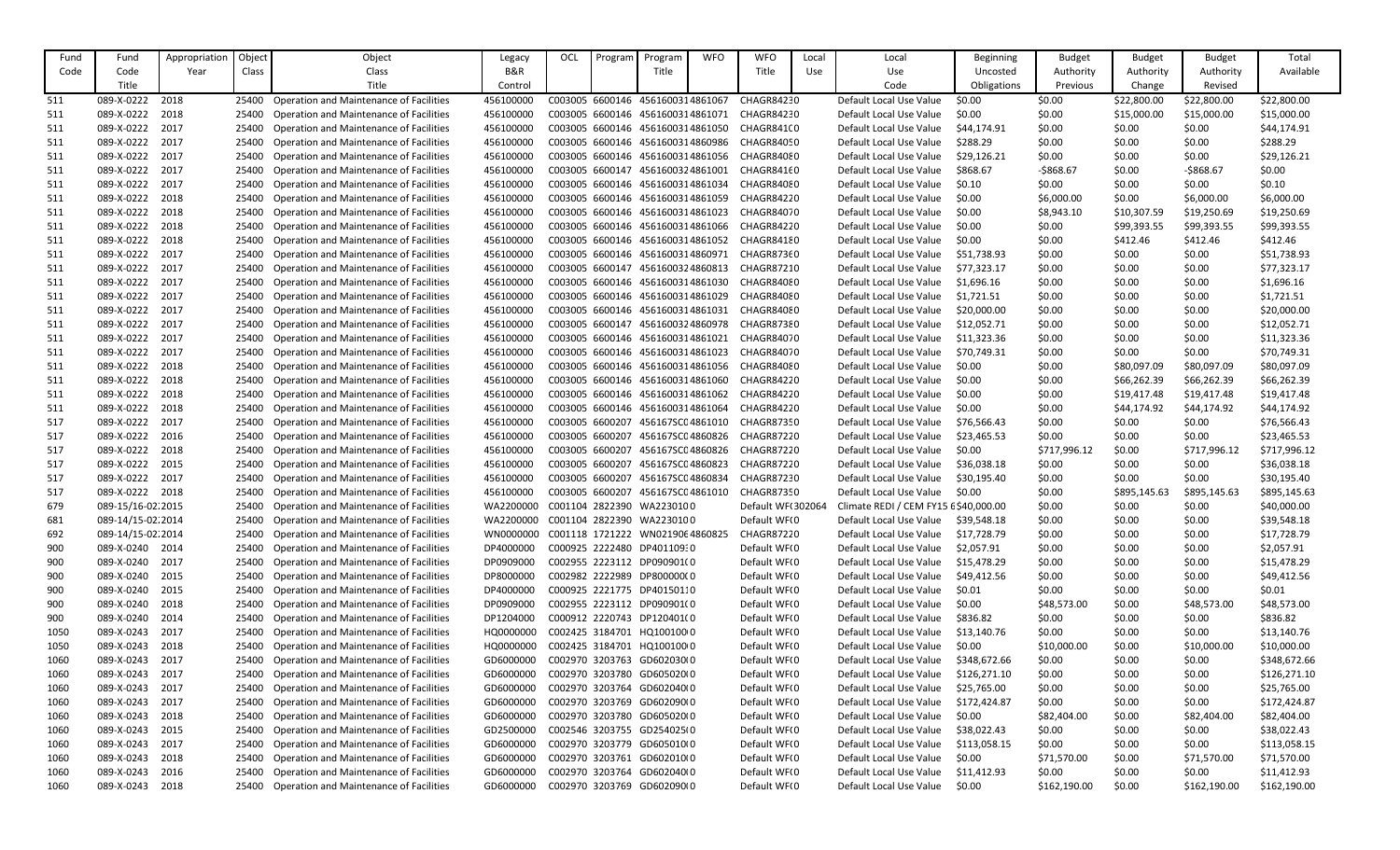| Fund         | Fund              | Appropriatior | Object | Object                                         | Legacy    | OCL | Program | Program                    | <b>WFO</b> | <b>WFO</b>   | Local | Local                   | <b>Beginning</b> | <b>Budget</b> | <b>Budget</b> | <b>Budget</b> | Total          |
|--------------|-------------------|---------------|--------|------------------------------------------------|-----------|-----|---------|----------------------------|------------|--------------|-------|-------------------------|------------------|---------------|---------------|---------------|----------------|
| Code         | Code              | Year          | Class  | Class                                          | B&R       |     |         | Title                      |            | Title        | Use   | Use                     | Uncosted         | Authority     | Authority     | Authority     | Available      |
|              | Title             |               |        | Title                                          | Control   |     |         |                            |            |              |       | Code                    | Obligations      | Previous      | Change        | Revised       |                |
| 1060         | 089-X-0243        | 2017          | 25400  | <b>Operation and Maintenance of Facilities</b> | GD6000000 |     |         | C002970 3203761 GD602010(0 |            | Default WF(0 |       | Default Local Use Value | \$99,987.56      | \$0.00        | \$0.00        | \$0.00        | \$99,987.56    |
| 1060         | 089-X-0243        | 2018          | 25400  | Operation and Maintenance of Facilities        | GD6000000 |     |         | C002970 3203763 GD602030(0 |            | Default WF(0 |       | Default Local Use Value | \$0.00           | \$307,010.00  | \$0.00        | \$307,010.00  | \$307,010.00   |
| 1079         | 089-16/17-02-2016 |               | 25400  | Operation and Maintenance of Facilities        | CS0000000 |     |         | C000892 1713352 CS70000000 |            | Default WF(0 |       | Default Local Use Value | \$24,072.62      | \$0.00        | \$0.00        | \$0.00        | \$24,072.62    |
| 1551         | 089-X-0309        | 2013          | 25400  | Operation and Maintenance of Facilities        | NN4000000 |     |         | C001056 2222721 NN4010010  |            | Default WF(0 |       | Default Local Use Value | \$348.29         | \$0.00        | \$0.00        | \$0.00        | \$348.29       |
| 1551         | 089-X-0309        | 2017          | 25400  | <b>Operation and Maintenance of Facilities</b> | DN2000000 |     |         | C003038 2223076 DN200100(0 |            | Default WF(0 |       | Default Local Use Value | \$480,711.69     | \$0.00        | \$0.00        | \$0.00        | \$480,711.69   |
| 1551         | 089-X-0309        | 2014          | 25400  | <b>Operation and Maintenance of Facilities</b> | NN5000000 |     |         | C001058 2222881 NN507004(0 |            | Default WF(0 |       | Default Local Use Value | \$27,382.94      | \$0.00        | \$0.00        | \$0.00        | \$27,382.94    |
| 1551         | 089-X-0309        | 2015          | 25400  | Operation and Maintenance of Facilities        | NN5000000 |     |         | C001058 2221235 NN5002020  |            | Default WF(0 |       | Default Local Use Value | \$1,298,068.16   | \$0.00        | \$0.00        | \$0.00        | \$1,298,068.16 |
| 1551         | 089-X-0309        | 2016          | 25400  | Operation and Maintenance of Facilities        | DN4000000 |     |         | C003042 2223101 DN400301(0 |            | Default WF(0 |       | Default Local Use Value | \$2,912.16       | \$0.00        | \$0.00        | \$0.00        | \$2,912.16     |
| 1551         | 089-X-0309        | 2015          | 25400  | Operation and Maintenance of Facilities        | NN4000000 |     |         | C001056 2222717 NN4009010  |            | Default WF(0 |       | Default Local Use Value | \$30,331.23      | \$0.00        | \$0.00        | \$0.00        | \$30,331.23    |
| 1551         | 089-X-0309        | 2015          | 25400  | Operation and Maintenance of Facilities        | NN2000000 |     |         | C001052 2221132 NN20010000 |            | Default WF(0 |       | Default Local Use Value | \$26,300.17      | \$0.00        | \$0.00        | \$0.00        | \$26,300.17    |
| 1551         | 089-X-0309        | 2018          | 25400  | Operation and Maintenance of Facilities        | DN4000000 |     |         | C003042 2223102 DN400302(0 |            | Default WF(0 |       | Default Local Use Value | \$0.00           | \$81,600.36   | \$0.00        | \$81,600.36   | \$81,600.36    |
| 1551         | 089-X-0309        | 2017          | 25400  | <b>Operation and Maintenance of Facilities</b> | DN2000000 |     |         | C003038 2223154 DN200600(0 |            | Default WF(0 |       | Default Local Use Value | \$283,177.06     | \$0.00        | \$0.00        | \$0.00        | \$283,177.06   |
| 1551         | 089-X-0309        | 2017          | 25400  | Operation and Maintenance of Facilities        | CT0000000 |     |         | C003007 2223014 CT81010000 |            | Default WF(0 |       | Default Local Use Value | \$230,790.44     | \$0.00        | \$0.00        | \$0.00        | \$230,790.44   |
| 1551         | 089-X-0309        | 2015          | 25400  | Operation and Maintenance of Facilities        | NN5000000 |     |         | C001058 2222810 NN5002040  |            | Default WF(0 |       | Default Local Use Value | \$69,665.61      | \$0.00        | \$0.00        | \$0.00        | \$69,665.61    |
| 1551         | 089-X-0309        | 2015          | 25400  | <b>Operation and Maintenance of Facilities</b> | NN5000000 |     |         | C001058 2222881 NN507004(0 |            | Default WF(0 |       | Default Local Use Value | \$15,000.00      | \$0.00        | \$0.00        | \$0.00        | \$15,000.00    |
| 1551         | 089-X-0309        | 2014          | 25400  | Operation and Maintenance of Facilities        | NN5000000 |     |         | C001058 2221235 NN50020200 |            | Default WF(0 |       | Default Local Use Value | \$570,714.02     | \$0.00        | \$0.00        | \$0.00        | \$570,714.02   |
| 1551         | 089-X-0309        | 2018          | 25400  | Operation and Maintenance of Facilities        | DN4000000 |     |         | C003042 2223094 DN4001010  |            | Default WF(0 |       | Default Local Use Value | \$0.00           | \$99,771.32   | \$0.00        | \$99,771.32   | \$99,771.32    |
| 1551         | 089-X-0309        | 2015          | 25400  | Operation and Maintenance of Facilities        | NN4000000 |     |         | C001056 2222732 NN401203(0 |            | Default WF(0 |       | Default Local Use Value | \$830.02         | \$0.00        | \$0.00        | \$0.00        | \$830.02       |
| 1551         | 089-X-0309        | 2018          | 25400  | Operation and Maintenance of Facilities        | CT000000C |     |         | C003007 2223023 CT840401C0 |            | Default WF(0 |       | Default Local Use Value | \$0.00           | \$21,565.00   | \$0.00        | \$21,565.00   | \$21,565.00    |
| 1551         | 089-X-0309        | 2018          | 25400  | Operation and Maintenance of Facilities        | DN2000000 |     |         | C003038 2223076 DN200100(0 |            | Default WF(0 |       | Default Local Use Value | \$0.00           | \$118,124.98  | \$0.00        | \$118,124.98  | \$118,124.98   |
| 1551         | 089-X-0309        | 2016          | 25400  | <b>Operation and Maintenance of Facilities</b> | DN4000000 |     |         | C003042 2223105 DN400403(0 |            | Default WF(0 |       | Default Local Use Value | \$127,037.86     | \$0.00        | \$0.00        | \$0.00        | \$127,037.86   |
| 1551         | 089-X-0309        | 2015          | 25400  | Operation and Maintenance of Facilities        | NN9300000 |     |         | C002936 2222890 NN9301000  |            | Default WF(0 |       | Default Local Use Value | \$23,901.61      | \$0.00        | \$0.00        | \$0.00        | \$23,901.61    |
| 1551         | 089-X-0309        | 2018          | 25400  | <b>Operation and Maintenance of Facilities</b> | CT000000C |     |         | C003007 2223025 CT840501C0 |            | Default WF(0 |       | Default Local Use Value | \$0.00           | \$2,803.00    | \$0.00        | \$2,803.00    | \$2,803.00     |
| 1551         | 089-X-0309        | 2018          | 25400  | Operation and Maintenance of Facilities        | DN4000000 |     |         | C003042 2223096 DN400103(0 |            | Default WF(0 |       | Default Local Use Value | \$0.00           | \$161,999.34  | \$0.00        | \$161,999.34  | \$161,999.34   |
| 1551         | 089-X-0309        | 2018          | 25400  | Operation and Maintenance of Facilities        | CT0000000 |     |         | C003007 2223020 CT840100C0 |            | Default WF(0 |       | Default Local Use Value | \$0.00           | \$607,109.00  | \$0.00        | \$607,109.00  | \$607,109.00   |
| 1551         | 089-X-0309        | 2017          | 25400  | Operation and Maintenance of Facilities        | DN1001000 |     |         | C003034 2223049 DN100101 0 |            | Default WF(0 |       | Default Local Use Value | \$140,000.00     | \$0.00        | \$0.00        | \$0.00        | \$140,000.00   |
| 1551         | 089-X-0309        | 2013          | 25400  | Operation and Maintenance of Facilities        | NN5000000 |     |         | C001058 2222811 NN500304(0 |            | Default WF(0 |       | Default Local Use Value | \$2,868.79       | \$0.00        | \$0.00        | \$0.00        | \$2,868.79     |
| 1551         | 089-X-0309        | 2015          | 25400  | <b>Operation and Maintenance of Facilities</b> | NN9100000 |     |         | C002938 2222883 NN91000000 |            | Default WF(0 |       | Default Local Use Value | \$952.05         | \$0.00        | \$0.00        | \$0.00        | \$952.05       |
| 1551         | 089-X-0309        | 2016          |        | <b>Operation and Maintenance of Facilities</b> | DN1001000 |     |         | C003034 2223053 DN100102:0 |            | Default WF(0 |       | Default Local Use Value | \$596,721.35     | \$0.00        | \$0.00        | \$0.00        | \$596,721.35   |
| 1551         | 089-X-0309        | 2017          | 25400  | <b>Operation and Maintenance of Facilities</b> | DN3001000 |     |         | C003039 2223079 DN300101(0 |            | Default WF(0 |       | Default Local Use Value | \$10,135.62      | \$0.00        | \$0.00        | \$0.00        | \$10,135.62    |
| 1551         | 089-X-0309        | 2017          | 25400  | <b>Operation and Maintenance of Facilities</b> | CT0000000 |     |         | C003007 2223023 CT840401C0 |            | Default WF(0 |       | Default Local Use Value | \$4,995.57       | \$0.00        | \$0.00        | \$0.00        | \$4,995.57     |
| 1551         | 089-X-0309        | 2013          | 25400  | <b>Operation and Maintenance of Facilities</b> | NN5000000 |     |         | C001058 2221240 NN5004010  |            | Default WF(0 |       | Default Local Use Value | \$116,033.19     | \$0.00        | \$0.00        | \$0.00        | \$116,033.19   |
| 1551         | 089-X-0309        | 2017          | 25400  | Operation and Maintenance of Facilities        | CT0000000 |     |         | C003007 2223025 CT840501C0 |            | Default WF(0 |       | Default Local Use Value | \$319.64         | \$0.00        | \$0.00        | \$0.00        | \$319.64       |
| 1551         | 089-X-0309        | 2015          | 25400  | Operation and Maintenance of Facilities        | NN4000000 |     |         | C001056 2222730 NN4012010  |            | Default WF(0 |       | Default Local Use Value | \$2,345.59       | \$0.00        | \$0.00        | \$0.00        | \$2,345.59     |
| 1551         | 089-X-0309        | 2017          | 25400  | <b>Operation and Maintenance of Facilities</b> | DN4000000 |     |         | C003042 2223095 DN400102(0 |            | Default WF(0 |       | Default Local Use Value | \$953,147.65     | \$0.00        | \$0.00        | \$0.00        | \$953,147.65   |
| 1551         | 089-X-0309        | 2014          | 25400  | <b>Operation and Maintenance of Facilities</b> | NN5000000 |     |         | C001058 2221240 NN5004010  |            | Default WF(0 |       | Default Local Use Value | \$0.00           | \$0.00        | \$22,388.44   | \$22,388.44   | \$22,388.44    |
| 1551         | 089-X-0309        | 2017          | 25400  | <b>Operation and Maintenance of Facilities</b> | DN3001000 |     |         | C003039 2223080 DN300102(0 |            | Default WF(0 |       | Default Local Use Value | \$7,011.34       | \$0.00        | \$0.00        | \$0.00        | \$7,011.34     |
| 1551         | 089-X-0309        | 2015          | 25400  | <b>Operation and Maintenance of Facilities</b> | NN4000000 |     |         | C001056 2222718 NN400902(0 |            | Default WF(0 |       | Default Local Use Value | \$1,520.12       | \$0.00        | \$0.00        | \$0.00        | \$1,520.12     |
| 1551         | 089-X-0309        | 2015          | 25400  | <b>Operation and Maintenance of Facilities</b> | NN4000000 |     |         | C001056 2222719 NN400903(0 |            | Default WF(0 |       | Default Local Use Value | \$2,773.36       | \$0.00        | \$0.00        | \$0.00        | \$2,773.36     |
| 1551         | 089-X-0309        | 2017          | 25400  | Operation and Maintenance of Facilities        | CT0000000 |     |         | C003007 2223020 CT840100C0 |            | Default WF(0 |       | Default Local Use Value | \$1,086,494.82   | \$0.00        | \$0.00        | \$0.00        | \$1,086,494.82 |
| 1551         | 089-X-0309        | 2014          | 25400  | <b>Operation and Maintenance of Facilities</b> | NN4000000 |     |         | C001056 2222722 NN401002 0 |            | Default WF(0 |       | Default Local Use Value | \$327.66         | \$0.00        | \$0.00        | \$0.00        | \$327.66       |
| 1551         | 089-X-0309        | 2015          | 25400  | <b>Operation and Maintenance of Facilities</b> | NN5000000 |     |         | C001058 2221234 NN5002010  |            | Default WF(0 |       | Default Local Use Value | \$426,518.22     | \$0.00        | \$0.00        | \$0.00        | \$426,518.22   |
| 1551         | 089-X-0309        | 2014          | 25400  | Operation and Maintenance of Facilities        | NN5000000 |     |         | C001058 2221241 NN500402(0 |            | Default WF(0 |       | Default Local Use Value | \$22,388.44      | \$0.00        | $-522,388.44$ | $-522,388.44$ | \$0.00         |
| 1551         | 089-X-0309        | 2017          | 25400  | Operation and Maintenance of Facilities        | DN1003000 |     |         | C003036 2223063 DN100301:0 |            | Default WF(0 |       | Default Local Use Value | \$341,187.02     | \$0.00        | \$0.00        | \$0.00        | \$341,187.02   |
| 1551         | 089-X-0309        | 2015          | 25400  | Operation and Maintenance of Facilities        | NN5000000 |     |         | C001058 2221240 NN5004010  |            | Default WF(0 |       | Default Local Use Value | \$33,515.04      | \$0.00        | \$29.25       | \$29.25       | \$33,544.29    |
| 1551         | 089-X-0309        | 2017          | 25400  | <b>Operation and Maintenance of Facilities</b> | DN4000000 |     |         | C003042 2223102 DN400302(0 |            | Default WF(0 |       | Default Local Use Value | \$32,240.31      | \$0.00        | \$0.00        | \$0.00        | \$32,240.31    |
|              | 089-X-0309        | 2017          | 25400  | <b>Operation and Maintenance of Facilities</b> | DN4000000 |     |         | C003042 2223103 DN400401(0 |            | Default WF(0 |       | Default Local Use Value | \$25,181.87      | \$0.00        | \$0.00        | \$0.00        | \$25,181.87    |
| 1551<br>1551 | 089-X-0309        | 2014          | 25400  | Operation and Maintenance of Facilities        | NN5000000 |     |         | C001058 2221231 NN5001010  |            | Default WF(0 |       | Default Local Use Value | \$72.68          | \$0.00        | \$0.00        | \$0.00        | \$72.68        |
| 1551         | 089-X-0309        | 2017          | 25400  | Operation and Maintenance of Facilities        | DN1005000 |     |         | C003088 2223152 DN100501(0 |            | Default WF(0 |       | Default Local Use Value | \$40,000.00      | \$0.00        | \$0.00        | \$0.00        | \$40,000.00    |
|              | 089-X-0309        | 2018          |        |                                                |           |     |         | C003042 2223095 DN400102(0 |            | Default WF(0 |       |                         |                  | \$94,702.97   |               |               | \$94,702.97    |
| 1551         |                   |               | 25400  | <b>Operation and Maintenance of Facilities</b> | DN4000000 |     |         |                            |            |              |       | Default Local Use Value | \$0.00           |               | \$0.00        | \$94,702.97   |                |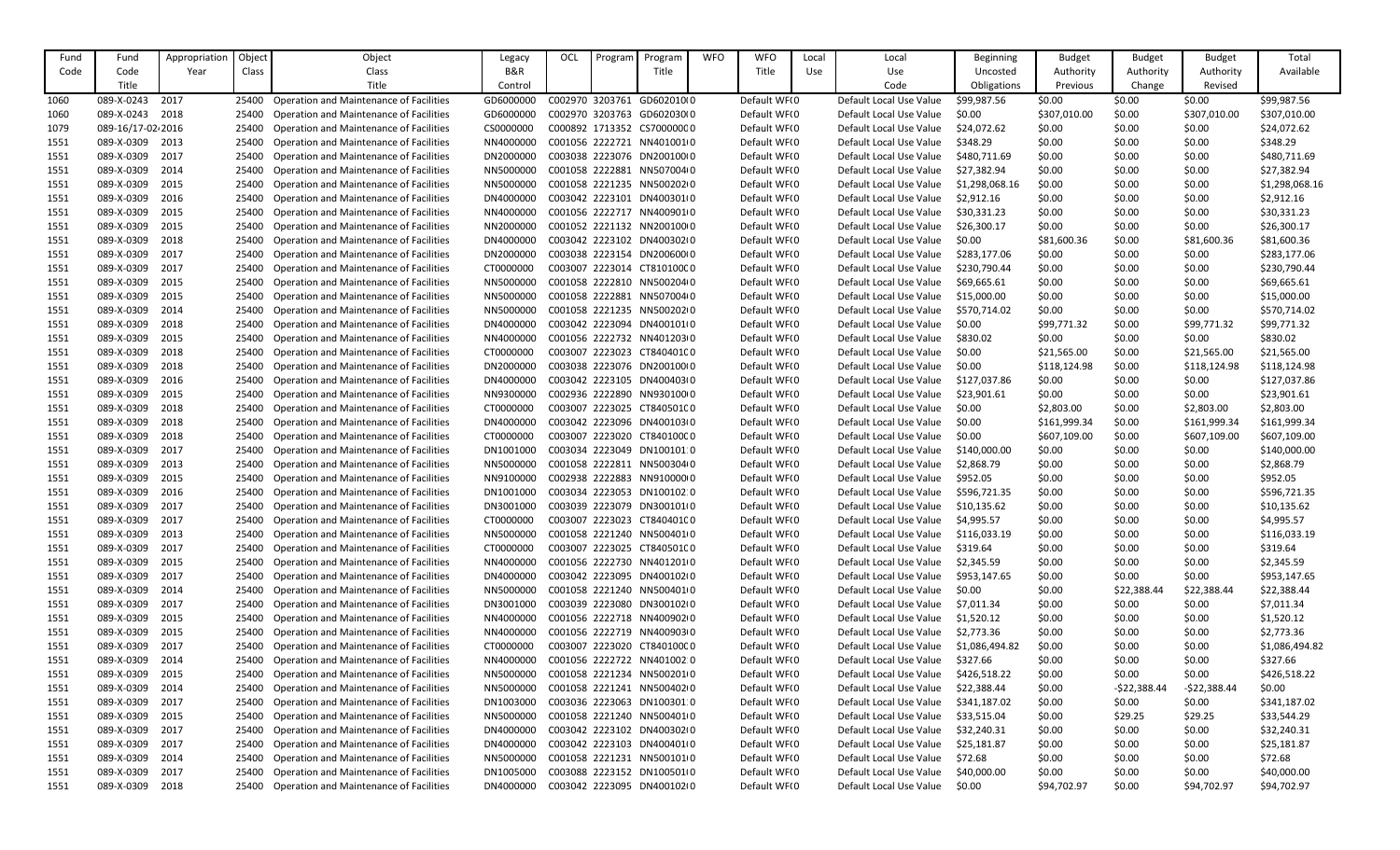| Fund | Fund              | Appropriation | Object | Object                                                  | Legacy    | OCL | Program | Program                    | <b>WFO</b> | <b>WFO</b>        | Local      | Local                   | Beginning      | <b>Budget</b> | <b>Budget</b> | <b>Budget</b> | Total          |
|------|-------------------|---------------|--------|---------------------------------------------------------|-----------|-----|---------|----------------------------|------------|-------------------|------------|-------------------------|----------------|---------------|---------------|---------------|----------------|
| Code | Code              | Year          | Class  | Class                                                   | B&R       |     |         | Title                      |            | Title             | <b>Use</b> | Use                     | Uncosted       | Authority     | Authority     | Authority     | Available      |
|      | Title             |               |        | Title                                                   | Control   |     |         |                            |            |                   |            | Code                    | Obligations    | Previous      | Change        | Revised       |                |
| 1551 | 089-X-0309        | 2017          | 25400  | <b>Operation and Maintenance of Facilities</b>          | DN4000000 |     |         | C003042 2223094 DN4001010  |            | Default WF(0      |            | Default Local Use Value | \$295,963.81   | \$0.00        | \$0.00        | \$0.00        | \$295,963.81   |
| 1551 | 089-X-0309        | 2015          | 25400  | <b>Operation and Maintenance of Facilities</b>          | NN4000000 |     |         | C001056 2222728 NN4011020  |            | Default WF(0      |            | Default Local Use Value | \$1,486.29     | \$0.00        | \$0.00        | \$0.00        | \$1,486.29     |
| 1551 | 089-X-0309        | 2017          | 25400  | <b>Operation and Maintenance of Facilities</b>          | DN4000000 |     |         | C003042 2223106 DN400404(0 |            | Default WF(0      |            | Default Local Use Value | \$26.66        | \$0.00        | \$0.00        | \$0.00        | \$26.66        |
| 1551 | 089-X-0309        | 2016          | 25400  | <b>Operation and Maintenance of Facilities</b>          | DN1001000 |     |         | C003034 2223049 DN100101:0 |            | Default WF(0      |            | Default Local Use Value | \$72,500.55    | \$0.00        | \$0.00        | \$0.00        | \$72,500.55    |
| 1551 | 089-X-0309        | 2015          | 25400  | <b>Operation and Maintenance of Facilities</b>          | NN4000000 |     |         | C001056 2222733 NN401204(0 |            | Default WF(0      |            | Default Local Use Value | \$52,839.60    | \$0.00        | \$0.00        | \$0.00        | \$52,839.60    |
| 1551 | 089-X-0309        | 2015          | 25400  | <b>Operation and Maintenance of Facilities</b>          | NN5000000 |     |         | C001058 2221241 NN500402(0 |            | Default WF(0      |            | Default Local Use Value | \$29.25        | \$0.00        | $-529.25$     | $-529.25$     | \$0.00         |
|      | 089-X-0309        | 2015          |        |                                                         | NN5000000 |     |         | C001058 2221243 NN500501 0 |            | Default WF(0      |            | Default Local Use Value | \$54,437.77    |               | \$0.00        | \$0.00        | \$54,437.77    |
| 1551 |                   |               | 25400  | <b>Operation and Maintenance of Facilities</b>          |           |     |         | C003042 2223096 DN400103(0 |            |                   |            |                         |                | \$0.00        |               |               |                |
| 1551 | 089-X-0309        | 2017          | 25400  | <b>Operation and Maintenance of Facilities</b>          | DN4000000 |     |         |                            |            | Default WF(0      |            | Default Local Use Value | \$155,393.01   | \$0.00        | \$0.00        | \$0.00        | \$155,393.01   |
| 1551 | 089-X-0309        | 2018          | 25400  | <b>Operation and Maintenance of Facilities</b>          | DN4000000 |     |         | C003042 2223103 DN400401(0 |            | Default WF(0      |            | Default Local Use Value | \$0.00         | \$27,218.90   | \$0.00        | \$27,218.90   | \$27,218.90    |
| 1557 | 089-X-0309        | 2012          | 25400  | <b>Operation and Maintenance of Facilities</b>          | NN5000000 |     |         | C001058 2222290 NN50100000 |            | Default WF(0      |            | Default Local Use Value | \$46,587.47    | \$0.00        | \$0.00        | \$0.00        | \$46,587.47    |
| 1650 | 089-X-0313        | 2010          | 25400  | <b>Operation and Maintenance of Facilities</b>          | PS000000C |     |         | C001075 2221514 PS02021320 |            | Default WF(0      |            | Default Local Use Value | \$38,795.51    | \$0.00        | \$0.00        | \$0.00        | \$38,795.51    |
| 1689 | 089-14/15-03 2014 |               | 25400  | <b>Operation and Maintenance of Facilities</b>          | PS000000C |     |         | C001075 2222565 PS02022000 |            | Default WF(0      |            | Default Local Use Value | \$2,021.13     | \$0.00        | \$0.00        | \$0.00        | \$2,021.13     |
| 1751 | 089-X-0315        | 2015          | 25400  | <b>Operation and Maintenance of Facilities</b>          | EZ5000000 |     |         | C002226 1110981 EZ50123000 |            | Default WF(0      |            | Default Local Use Value | \$47.62        | \$0.00        | \$0.00        | \$0.00        | \$47.62        |
| 1751 | 089-X-0315        | 2013          | 25400  | <b>Operation and Maintenance of Facilities</b>          | EZ5000000 |     |         | C002226 1110981 EZ50123000 |            | Default WF(0      |            | Default Local Use Value | \$510,649.00   | \$0.00        | \$0.00        | \$0.00        | \$510,649.00   |
| 2300 | 089-X-4180        | 2017          | 25400  | <b>Operation and Maintenance of Facilities</b>          | ST0000000 |     |         | C001087 2924424 ST50010400 |            | Default WF(0      |            | Default Local Use Value | \$100,000.00   | \$200,000.00  | \$0.00        | \$200,000.00  | \$300,000.00   |
| 2300 | 089-X-4180        | 2016          | 25400  | <b>Operation and Maintenance of Facilities</b>          | ST0000000 |     |         | C001087 2924282 ST60010360 |            | Default WF(0      |            | Default Local Use Value | \$19,083.00    | \$0.00        | \$0.00        | \$0.00        | \$19,083.00    |
| 2300 | 089-X-4180        | 2014          | 25400  | <b>Operation and Maintenance of Facilities</b>          | ST0000000 |     |         | C001087 2924424 ST50010400 |            | Default WF(0      |            | Default Local Use Value | \$46,351.44    | \$0.00        | \$0.00        | \$0.00        | \$46,351.44    |
| 2300 | 089-X-4180        | 2017          | 25400  | <b>Operation and Maintenance of Facilities</b>          | ST0000000 |     |         | C001087 2924281 ST60010340 |            | Default WF(0      |            | Default Local Use Value | \$592,572.04   | \$0.00        | \$0.00        | \$0.00        | \$592,572.04   |
| 2300 | 089-X-4180        | 2017          | 25400  | <b>Operation and Maintenance of Facilities</b>          | ST0000000 |     |         | C001087 2924306 ST60010310 |            | Default WF(0      |            | Default Local Use Value | \$2,160,000.00 | \$191,000.00  | \$0.00        | \$191,000.00  | \$2,351,000.00 |
| 2300 | 089-X-4180        | 2015          |        | Accelerator Improve/Reactor Mod projects (AIP ST0000000 |           |     |         | C001087 2924281 ST60010340 |            | Default WF(485395 |            | <b>CHAIP</b>            | \$152,000.00   | \$0.00        | \$0.00        | \$0.00        | \$152,000.00   |
| 2300 | 089-X-4180        | 2016          | 25400  | <b>Operation and Maintenance of Facilities</b>          | ST0000000 |     |         | C001087 2720716 ST50020000 |            | Default WF(0      |            | Default Local Use Value | \$1,292.10     | \$0.00        | \$0.00        | \$0.00        | \$1,292.10     |
| 2300 | 089-X-4180        | 2017          | 25400  | <b>Operation and Maintenance of Facilities</b>          | ST0000000 |     |         | C001087 2720718 ST60010200 |            | Default WF(0      |            | Default Local Use Value | \$241,530.03   | \$160,000.00  | \$0.00        | \$160,000.00  | \$401,530.03   |
| 2300 | 089-X-4180        | 2014          | 25400  | <b>Operation and Maintenance of Facilities</b>          | ST0000000 |     |         | C001087 2720714 ST50010200 |            | Default WF(0      |            | Default Local Use Value | \$229,180.08   | \$0.00        | \$0.00        | \$0.00        | \$229,180.08   |
| 2300 | 089-X-4180        | 2014          | 32003  | Accelerator Improve/Reactor Mod projects (AIP ST0000000 |           |     |         | C001087 2924281 ST60010340 |            | Default WF(485395 |            | <b>CHAIP</b>            | \$123,010.46   | \$0.00        | \$0.00        | \$0.00        | \$123,010.46   |
| 2300 | 089-X-4180        | 2017          | 25400  | <b>Operation and Maintenance of Facilities</b>          | ST0000000 |     |         | C001087 2720715 ST50010300 |            | Default WF(0      |            | Default Local Use Value | \$408,904.78   | \$220,000.00  | \$0.00        | \$220,000.00  | \$628,904.78   |
| 2300 | 089-X-4180        | 2017          | 25400  | <b>Operation and Maintenance of Facilities</b>          | ST0000000 |     |         | C001087 2924280 ST60010320 |            | Default WF(0      |            | Default Local Use Value | \$658,053.20   | \$650,000.00  | \$0.00        | \$650,000.00  | \$1,308,053.20 |
| 2300 | 089-X-4180        | 2016          | 25400  | <b>Operation and Maintenance of Facilities</b>          | ST0000000 |     |         | C001087 2924306 ST60010310 |            | Default WF(0      |            | Default Local Use Value | \$428,187.59   | \$0.00        | \$0.00        | \$0.00        | \$428,187.59   |
| 2300 | 089-X-4180        | 2016          |        | 25400 Operation and Maintenance of Facilities           | ST0000000 |     |         | C001087 2924424 ST50010400 |            | Default WF(0      |            | Default Local Use Value | \$100,000.00   | \$0.00        | \$0.00        | \$0.00        | \$100,000.00   |
| 5300 | 089-X-0318        | 2017          | 25400  | <b>Operation and Maintenance of Facilities</b>          | TE130000C |     |         | C002800 3123803 TE13010000 |            | Default WF(0      |            | Default Local Use Value | \$28,066.30    | \$0.00        | \$0.00        | \$0.00        | \$28,066.30    |
| 5300 | 089-X-0318        | 2016          | 25400  | <b>Operation and Maintenance of Facilities</b>          | TE1200000 |     |         | C002799 3123810 TE12040000 |            | Default WF(0      |            | Default Local Use Value | \$205.91       | \$0.00        | \$0.00        | \$0.00        | \$205.91       |
| 5300 | 089-X-0318        | 2016          | 25400  | <b>Operation and Maintenance of Facilities</b>          | TE1200000 |     |         | C002799 3123792 TE12010000 |            | Default WF(0      |            | Default Local Use Value | \$2,262.82     | \$0.00        | \$0.00        | \$0.00        | \$2,262.82     |
| 5300 | 089-X-0318        | 2016          | 25400  | <b>Operation and Maintenance of Facilities</b>          | TE1100000 |     |         | C002798 3123785 TE11030000 |            | Default WF(0      |            | Default Local Use Value | \$4,349.10     | \$0.00        | \$0.00        | \$0.00        | \$4,349.10     |
| 5300 | 089-X-0318        | 2016          | 25400  | <b>Operation and Maintenance of Facilities</b>          | TE1300000 |     |         | C002800 3123815 TE13050000 |            | Default WF(0      |            | Default Local Use Value | \$2,255.84     | \$0.00        | \$0.00        | \$0.00        | \$2,255.84     |
| 5300 | 089-X-0318        | 2017          | 25400  | <b>Operation and Maintenance of Facilities</b>          | TE1200000 |     |         | C002799 3123809 TE12030000 |            | Default WF(0      |            | Default Local Use Value | \$6,380.00     | \$0.00        | \$0.00        | \$0.00        | \$6,380.00     |
| 5300 | 089-X-0318        | 2017          | 25400  | <b>Operation and Maintenance of Facilities</b>          | TE1400000 |     |         | C002801 3123795 TE14000000 |            | Default WF(0      |            | Default Local Use Value | \$260.97       | \$0.00        | \$0.00        | \$0.00        | \$260.97       |
| 5300 | 089-X-0318        | 2016          | 25400  | <b>Operation and Maintenance of Facilities</b>          | TF0000000 |     |         | C002802 3123796 TF00000000 |            | Default WF(0      |            | Default Local Use Value | \$121.66       | \$0.00        | \$0.00        | \$0.00        | \$121.66       |
| 5300 | 089-X-0318        | 2017          | 25400  | <b>Operation and Maintenance of Facilities</b>          | TE1200000 |     |         | C002799 3123811 TE12050000 |            | Default WF(0      |            | Default Local Use Value | \$66,862.68    | \$0.00        | \$0.00        | \$0.00        | \$66,862.68    |
| 5300 | 089-X-0318        | 2016          | 25400  | <b>Operation and Maintenance of Facilities</b>          | TE1300000 |     |         | C002800 3123804 TE13020000 |            | Default WF(0      |            | Default Local Use Value | \$200.26       | \$0.00        | \$0.00        | \$0.00        | \$200.26       |
| 5300 | 089-X-0318        | 2016          | 25400  | <b>Operation and Maintenance of Facilities</b>          | TE1100000 |     |         | C002798 3123789 TE11010000 |            | Default WF(0      |            | Default Local Use Value | \$136.88       | \$0.00        | \$0.00        | \$0.00        | \$136.88       |
| 5300 | 089-X-0318        | 2016          | 25400  | <b>Operation and Maintenance of Facilities</b>          | TE1100000 |     |         | C002798 3123802 TE11040000 |            | Default WF(0      |            | Default Local Use Value | \$200,456.62   | \$0.00        | \$0.00        | \$0.00        | \$200,456.62   |
| 5300 | 089-X-0318        | 2017          | 25400  | <b>Operation and Maintenance of Facilities</b>          | TE1100000 |     |         | C002798 3123816 TE11040100 |            | Default WF(0      |            | Default Local Use Value | \$44,125.59    | \$0.00        | \$0.00        | \$0.00        | \$44,125.59    |
| 5300 | 089-X-0318        | 2016          | 25400  | <b>Operation and Maintenance of Facilities</b>          | TE1200000 |     |         | C002799 3123812 TE12060000 |            | Default WF(0      |            | Default Local Use Value | \$22.70        | \$0.00        | \$0.00        | \$0.00        | \$22.70        |
| 5300 | 089-X-0318        | 2017          | 25400  | <b>Operation and Maintenance of Facilities</b>          | TE1100000 |     |         | C002798 3123785 TE11030000 |            | Default WF(0      |            | Default Local Use Value | \$517,786.00   | \$0.00        | \$0.00        | \$0.00        | \$517,786.00   |
| 5350 | 089-X-0319        | 2017          | 25400  | <b>Operation and Maintenance of Facilities</b>          | AF5800000 |     |         | C000822 2720875 AF583203C0 |            | Default WF(0      |            | Default Local Use Value | \$236,776.05   | \$0.00        | \$0.00        | \$0.00        | \$236,776.05   |
| 5350 | 089-X-0319        | 2013          | 25400  | <b>Operation and Maintenance of Facilities</b>          | NT0100000 |     |         | C002769 2720775 NT010400(0 |            | Default WF(0      |            | Default Local Use Value | \$15,703.42    | \$0.00        | \$0.00        | \$0.00        | \$15,703.42    |
| 5350 | 089-X-0319        | 2016          | 25400  | <b>Operation and Maintenance of Facilities</b>          | AF0400000 |     |         | C002768 2720880 AF044000C0 |            | Default WF(0      |            | Default Local Use Value | \$2,801.06     | \$0.00        | \$0.00        | \$0.00        | \$2,801.06     |
| 5350 | 089-X-0319        | 2018          | 25400  | <b>Operation and Maintenance of Facilities</b>          | RC0500000 |     |         | C003095 2720978 RC05040000 |            | Default WF(0      |            | Default Local Use Value | \$0.00         | \$25,806.00   | \$0.00        | \$25,806.00   | \$25,806.00    |
| 5350 | 089-X-0319        | 2017          | 25400  | <b>Operation and Maintenance of Facilities</b>          | AF5800000 |     |         | C000822 2720667 AF581000C0 |            | Default WF(0      |            | Default Local Use Value | \$116,766.49   | \$0.00        | \$0.00        | \$0.00        | \$116,766.49   |
| 5350 | 089-X-0319        | 2018          | 25400  | <b>Operation and Maintenance of Facilities</b>          | AF5800000 |     |         | C000822 2720874 AF583202C0 |            | Default WF(0      |            | Default Local Use Value | \$0.00         | \$96,600.00   | \$0.00        | \$96,600.00   | \$96,600.00    |
| 5350 | 089-X-0319        | 2017          |        | 25400 Operation and Maintenance of Facilities           | AF5800000 |     |         | C000822 2720874 AF583202C0 |            | Default WF(0      |            | Default Local Use Value | \$253,116.01   | \$0.00        | \$0.00        | \$0.00        | \$253,116.01   |
|      |                   |               |        |                                                         |           |     |         |                            |            |                   |            |                         |                |               |               |               |                |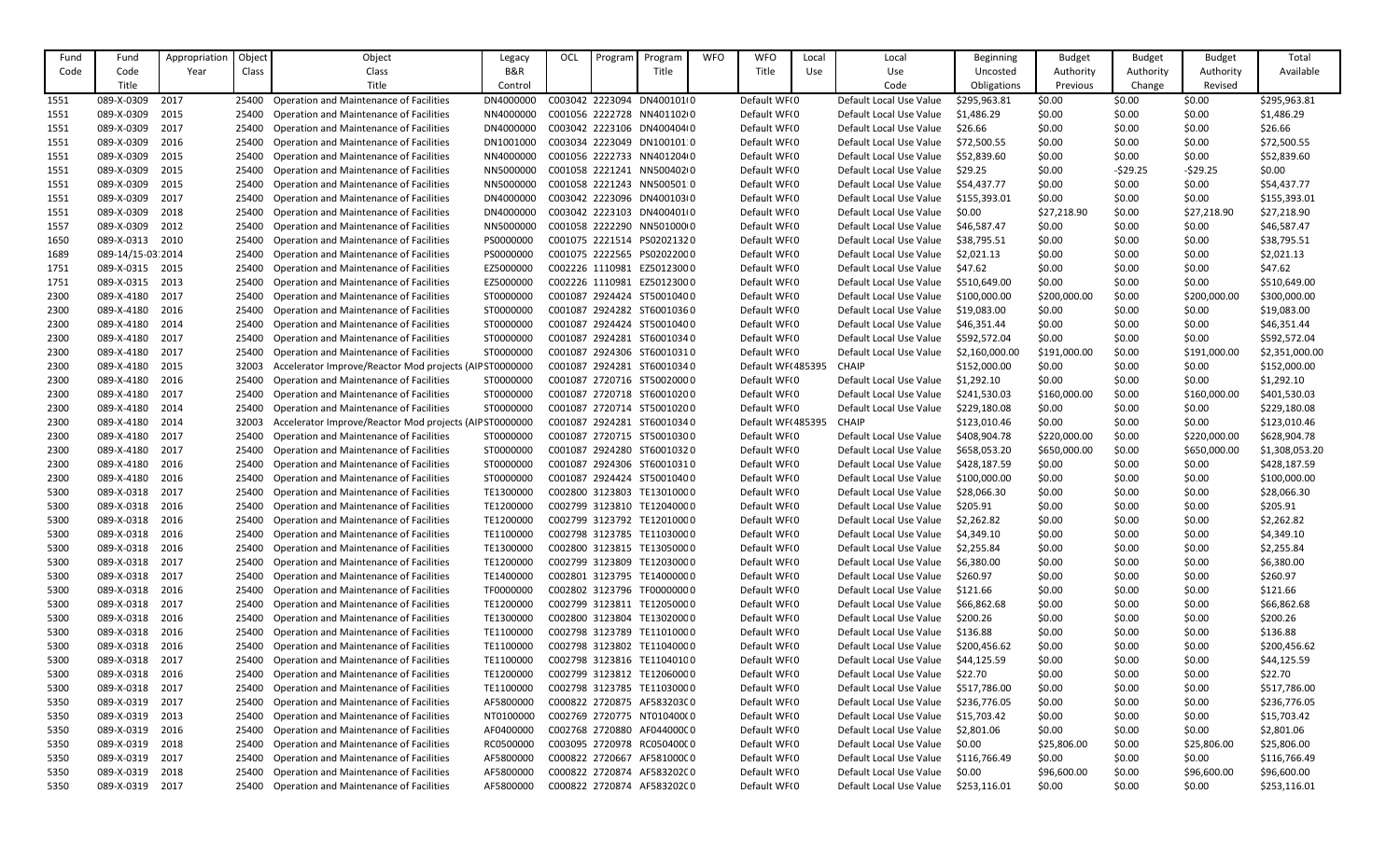| Fund | Fund                                                                                                   | Appropriation                                           | Object | Object                                         | Legacy    | OCL | Program | Program                          | <b>WFO</b> | <b>WFO</b>        | Local | Local                              | <b>Beginning</b>                                                             | <b>Budget</b> | <b>Budget</b>  | <b>Budget</b> | Total                            |
|------|--------------------------------------------------------------------------------------------------------|---------------------------------------------------------|--------|------------------------------------------------|-----------|-----|---------|----------------------------------|------------|-------------------|-------|------------------------------------|------------------------------------------------------------------------------|---------------|----------------|---------------|----------------------------------|
| Code | Code                                                                                                   | Year                                                    | Class  | Class                                          | B&R       |     |         | Title                            |            | Title             | Use   | Use                                | Uncosted                                                                     | Authority     | Authority      | Authority     | Available                        |
|      | Title                                                                                                  |                                                         |        | Title                                          | Control   |     |         |                                  |            |                   |       | Code                               | Obligations                                                                  | Previous      | Change         | Revised       |                                  |
| 5350 | 089-X-0319                                                                                             | 2018                                                    | 25400  | <b>Operation and Maintenance of Facilities</b> | AF5800000 |     |         | C000822 2720667 AF581000C0       |            | Default WF(0      |       | Default Local Use Value            | \$0.00                                                                       | \$168,000.00  | \$0.00         | \$168,000.00  | \$168,000.00                     |
| 5350 | 089-X-0319                                                                                             | 2017                                                    | 25400  | <b>Operation and Maintenance of Facilities</b> | AF5800000 |     |         | C000822 2720625 AF585500C0       |            | Default WF(0      |       | Default Local Use Value            | \$1,298.93                                                                   | \$0.00        | \$0.00         | \$0.00        | \$1,298.93                       |
| 5350 | 089-X-0319                                                                                             | 2018                                                    | 25400  | <b>Operation and Maintenance of Facilities</b> | AF5800000 |     |         | C000822 2720875 AF583203C0       |            | Default WF(0      |       | Default Local Use Value            | \$0.00                                                                       | \$9,660.00    | \$0.00         | \$9,660.00    | \$9,660.00                       |
| 5350 | 089-X-0319                                                                                             | 2017                                                    | 25400  | <b>Operation and Maintenance of Facilities</b> | RC0400000 |     |         | C002775 2720918 RC04240000       |            | Default WF(0      |       | Default Local Use Value            | \$13,562.95                                                                  | \$0.00        | \$0.00         | \$0.00        | \$13,562.95                      |
| 5350 | 089-X-0319                                                                                             | 2017                                                    | 25400  | <b>Operation and Maintenance of Facilities</b> | AF5800000 |     |         | C000822 2720965 AF586101C0       |            | Default WF(0      |       | Default Local Use Value            | \$88,979.28                                                                  | \$0.00        | \$0.00         | \$0.00        | \$88,979.28                      |
| 5450 | 089-X-0321                                                                                             | 2015                                                    | 25400  | <b>Operation and Maintenance of Facilities</b> | ED0000000 |     |         | C000949 1009209 ED270100(0       |            | Default WF(0      |       | Default Local Use Value            | \$172,184.72                                                                 | \$0.00        | \$0.00         | \$0.00        | \$172,184.72                     |
| 5450 | 089-X-0321                                                                                             | 2013                                                    | 25400  | <b>Operation and Maintenance of Facilities</b> | EL1700000 |     |         | C000955 1005091 EL17080000       |            | Default WF(0      |       | Default Local Use Value            | \$401.75                                                                     | \$0.00        | \$0.00         | \$0.00        | \$401.75                         |
| 5450 | 089-X-0321                                                                                             | 2016                                                    | 25400  | <b>Operation and Maintenance of Facilities</b> | PG0000000 |     |         | C002840 1005604 PG040000(0       |            | Default WF(0      |       | Default Local Use Value            | \$62,004.64                                                                  | \$0.00        | \$0.00         | \$0.00        | \$62,004.64                      |
| 5450 | 089-X-0321                                                                                             | 2017                                                    | 25400  | <b>Operation and Maintenance of Facilities</b> | SL0000000 |     |         | C002911 1005616 SL0300000 0      |            | Default WF(0      |       | Default Local Use Value            | \$500,000.00                                                                 | \$0.00        | \$0.00         | \$0.00        | \$500,000.00                     |
| 5450 | 089-X-0321                                                                                             | 2018                                                    | 25400  | <b>Operation and Maintenance of Facilities</b> | GT000000C |     |         | C002910 1005613 GT030000(0       |            | Default WF(0      |       | Default Local Use Value            | \$0.00                                                                       | \$200,000.00  | \$0.00         | \$200,000.00  | \$200,000.00                     |
| 5450 | 089-X-0321                                                                                             | 2017                                                    | 25400  | <b>Operation and Maintenance of Facilities</b> | GT0000000 |     |         | C002910 1005613 GT030000(0       |            | Default WF(0      |       | Default Local Use Value            | \$212,958.02                                                                 | \$0.00        | \$0.00         | \$0.00        | \$212,958.02                     |
| 5450 | 089-X-0321                                                                                             | 2015                                                    | 25400  | <b>Operation and Maintenance of Facilities</b> | SL0000000 |     |         | C002911 1005616 SL0300000 0      |            | Default WF(0      |       | Default Local Use Value            | \$801.50                                                                     | \$0.00        | \$0.00         | \$0.00        | \$801.50                         |
| 5450 | 089-X-0321                                                                                             | 2016                                                    | 25400  | <b>Operation and Maintenance of Facilities</b> | VT0000000 |     |         | C001096 1005556 VT13010000       |            | Default WF(0      |       | Default Local Use Value            | \$5,774.29                                                                   | \$0.00        | \$0.00         | \$0.00        | \$5,774.29                       |
| 5450 | 089-X-0321                                                                                             | 2016                                                    | 25400  | <b>Operation and Maintenance of Facilities</b> | HT000000C |     |         | C002796 1009190 HT010000(0       |            | Default WF(302017 |       | TCF Funding - Managed by \$294.34  |                                                                              | \$0.00        | \$0.00         | \$0.00        | \$294.34                         |
| 5450 | 089-X-0321                                                                                             | 2017                                                    | 25400  | <b>Operation and Maintenance of Facilities</b> | HT0000000 |     |         | C002796 1009190 HT010000(0       |            | Default WF(0      |       | Default Local Use Value            | \$741,092.08                                                                 | \$0.00        | \$0.00         | \$0.00        | \$741,092.08                     |
| 5450 | 089-X-0321                                                                                             | 2017                                                    | 25400  | <b>Operation and Maintenance of Facilities</b> | VT0000000 |     |         | C001096 1005556 VT13010000       |            | Default WF(0      |       | Default Local Use Value            | \$7,401.00                                                                   | \$0.00        | \$0.00         | \$0.00        | \$7,401.00                       |
| 5450 | 089-X-0321                                                                                             | 2014                                                    | 25400  | <b>Operation and Maintenance of Facilities</b> | BM0100000 |     |         | C000846 1009218 BM0107000        |            | Default WF(0      |       | Default Local Use Value            | \$1,252.09                                                                   | \$0.00        | \$0.00         | \$0.00        | \$1,252.09                       |
| 5450 | 089-X-0321                                                                                             | 2014                                                    | 25400  | <b>Operation and Maintenance of Facilities</b> | GT0000000 |     |         | C002910 1005612 GT010000(0       |            | Default WF(0      |       | Default Local Use Value            | \$6,283.33                                                                   | \$0.00        | \$0.00         | \$0.00        | \$6,283.33                       |
| 5450 | 089-X-0321                                                                                             | 2017                                                    | 25400  | <b>Operation and Maintenance of Facilities</b> | HT0000000 |     |         | C002796 2223156 HT110000(0       |            | Default WF(0      |       | Default Local Use Value            | \$25,779.00                                                                  | \$0.00        | \$0.00         | \$0.00        | \$25,779.00                      |
| 5450 | 089-X-0321                                                                                             | 2016                                                    | 25400  | <b>Operation and Maintenance of Facilities</b> | ED0000000 |     |         | C000949 1009209 ED270100(0       |            | Default WF(0      |       | Default Local Use Value            | \$491,168.00                                                                 | \$0.00        | \$0.00         | \$0.00        | \$491,168.00                     |
| 5450 | 089-X-0321                                                                                             | 2016                                                    | 25400  | <b>Operation and Maintenance of Facilities</b> | SL0000000 |     |         | C002911 1005616 SL0300000 0      |            | Default WF(0      |       | Default Local Use Value            | \$7,158.23                                                                   | \$0.00        | \$0.00         | \$0.00        | \$7,158.23                       |
| 5450 | 089-X-0321                                                                                             | 2016                                                    | 25400  | <b>Operation and Maintenance of Facilities</b> | HT0000000 |     |         | C002796 1009198 HT080000(0       |            | Default WF(0      |       | Default Local Use Value            | \$714.20                                                                     | \$0.00        | \$0.00         | \$0.00        | \$714.20                         |
| 5450 | 089-X-0321                                                                                             | 2017                                                    | 25400  | <b>Operation and Maintenance of Facilities</b> | VT0000000 |     |         | C001096 1005554 VT12010000       |            | Default WF(0      |       | Default Local Use Value            | \$1,774,995.30                                                               | \$0.00        | \$0.00         | \$0.00        | \$1,774,995.30                   |
| 5450 | 089-X-0321                                                                                             | 2018                                                    | 25400  | <b>Operation and Maintenance of Facilities</b> | VT0000000 |     |         | C001096 1005554 VT12010000       |            | Default WF(0      |       | Default Local Use Value            | \$0.00                                                                       | \$600,000.00  | \$0.00         | \$600,000.00  | \$600,000.00                     |
| 5498 | 089-X-0321                                                                                             | 2017                                                    | 25400  | <b>Operation and Maintenance of Facilities</b> | 456100000 |     |         | C003005 6600146 4561600314860966 |            | CHAGR87360        |       | Default Local Use Value            | \$185,354.16                                                                 | \$0.00        | \$0.00         | \$0.00        | \$185,354.16                     |
| 6600 | 089X0337                                                                                               | 2016                                                    | 25400  | <b>Operation and Maintenance of Facilities</b> | CJ0100000 |     |         | C002599 3166012 CJ0100000 0      |            | Default WF(1314   |       | <b>ARPA-E Lab Allocations</b>      | \$538,788.65                                                                 | \$0.00        | \$0.00         | \$0.00        | \$538,788.65                     |
| 6600 | 089X0337                                                                                               | 2014                                                    | 25400  | <b>Operation and Maintenance of Facilities</b> | CJ0100000 |     |         | C002599 3166012 CJ0100000 0      |            | Default WF(1249   |       | CHARPA-0001249                     | \$403,257.96                                                                 | \$0.00        | \$0.00         | \$0.00        | \$403,257.96                     |
| 6600 | 089X0337                                                                                               | 2014                                                    |        | 25400 Operation and Maintenance of Facilities  | CJ0100000 |     |         | C002599 3166012 CJ0100000 0      |            | Default WF(1250   |       | CHARPA-0001250                     | \$88,682.91                                                                  | \$0.00        | \$0.00         | \$0.00        | \$88,682.91                      |
| 6600 | 089X0337 2014                                                                                          |                                                         |        | 25400 Operation and Maintenance of Facilities  |           |     |         |                                  |            | Default WF(0      |       | Default Local Use Value \$2,547.40 |                                                                              | \$0.00        | \$0.00         | \$0.00        | \$2,547.40                       |
|      | <b>Non-Appropriated Total</b>                                                                          |                                                         |        |                                                |           |     |         |                                  |            |                   |       |                                    | \$14,363,239.26 \$2,344,339.56 \$2,831,612.89 \$5,175,952.45 \$19,539,191.71 |               |                |               |                                  |
|      | <b>DOE Appropriated Total</b>                                                                          |                                                         |        |                                                |           |     |         |                                  |            |                   |       |                                    | \$168,119,361.16 \$84,938,597.87 \$0.00                                      |               |                |               | \$84,938,597.87 \$253,057,959.03 |
|      |                                                                                                        |                                                         |        |                                                |           |     |         |                                  |            |                   |       |                                    |                                                                              |               |                |               |                                  |
|      | \$182,482,600.42 \$87,282,937.43 \$2,831,612.89 \$90,114,550.32 \$272,597,150.74<br><b>SF-30 Total</b> |                                                         |        |                                                |           |     |         |                                  |            |                   |       |                                    |                                                                              |               |                |               |                                  |
|      |                                                                                                        |                                                         |        |                                                |           |     |         |                                  |            |                   |       |                                    |                                                                              |               |                |               |                                  |
|      | <b>FPDS-NG Total [Action Obligation]</b>                                                               |                                                         |        |                                                |           |     |         |                                  |            |                   |       |                                    |                                                                              |               | \$0.00         |               |                                  |
|      |                                                                                                        | <b>FPDS-NG Total [Base And Exercised Options Value]</b> |        |                                                |           |     |         |                                  |            |                   |       |                                    |                                                                              |               | \$2,831,612.89 |               |                                  |
|      |                                                                                                        | <b>FPDS-NG Total [Base And All Options Value]</b>       |        |                                                |           |     |         |                                  |            |                   |       |                                    |                                                                              |               | \$2,831,612.89 |               |                                  |

Agency Sub-Report

|                                               | Obligation Change |
|-----------------------------------------------|-------------------|
| Agency                                        | Amount            |
|                                               |                   |
| National Aeronautics and Space Administration | 160,194.18        |
| Nuclear Regulatory Commission                 | 199,029.12        |
| Defense Threat Reduction Agency               | (43, 923, 25)     |

--------------------------